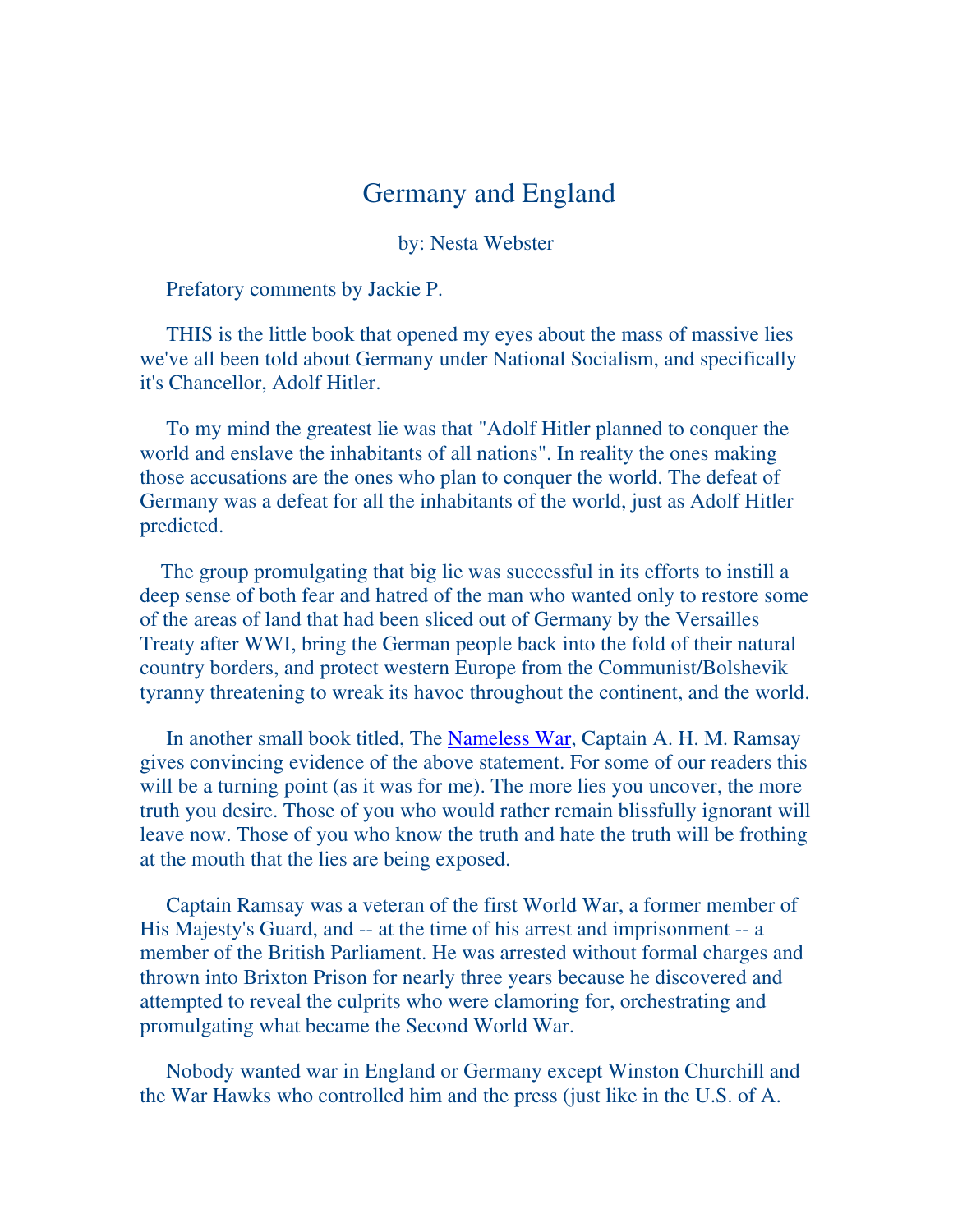then and today). When Prime Minister Chamberlain returned from a trip to Germany where he had entered into one-on-one conversations with Chancellor Hitler, he announced to the Parliament and the British people that "there will be no war".

 Behind the exuberant celebrations of the people in both Germany and England, the planners went to work. Inside of one week, the controlled press was printing lies about the Prime Minister and began clamoring for his resignation. He was blamed for a military blunder that had actually been committed under Churchill's orders as Admiral of the Navy. Instead of Churchill standing accused, it was Mr. Chamberlain.

 Chamberlain was out; Churchill was in, and on the very evening of the day Churchill became Prime Minister (May 11, 1941), England began indiscriminate bombing of Germany. . . homes, churches, schools, hospitals, slaughtering defenseless men, women and children (just like the U.S. has done in Afghanistan, Iraq, and dozens of other nations).

 The situation is the same now as it was then, and the same unseen hand at work today is the same force behind every revolution and war carried out since time immemorial. . . the English Revolution in the 1600's (which resulted in the entrenchment of the Bank of England); the French Revolution, Russian Revolution (creation of the U.S.S.R), and the foiled (thanks to Mussolini and Hitler) Spanish revolution which Mrs. Webster relates in this book.

 Germany and England was presented to me by a friend in her senior years, along with several boxes of books she had been accumulating over the past four decades. As I sat reading this book, in the privacy of my home, I was silently (and sometimes audibly) gasping in shock at the revelations herein.

 **First**, Mrs. Webster's reference to the 'Jews' who controlled the U.S.S.R. and whose minions were over-running western Europe and literally running Germany under the Weimar Republic created a first-impression that she was "anti-Semitic". Until that time, any information sent or given to me about the Jews, was set aside without a glance, believing that the givers of this information were 'Jew haters'. I wasn't. And I'm not today.

 However, there is no denying that the plan for World Dominion is a millenia-old plan, and those born into the 'religion' of Talmudism (they call themselves Jews) are being used by their Elders to push the plan -- along with tens of millions of "Christian-Zionists". The word 'religion' is emphasized,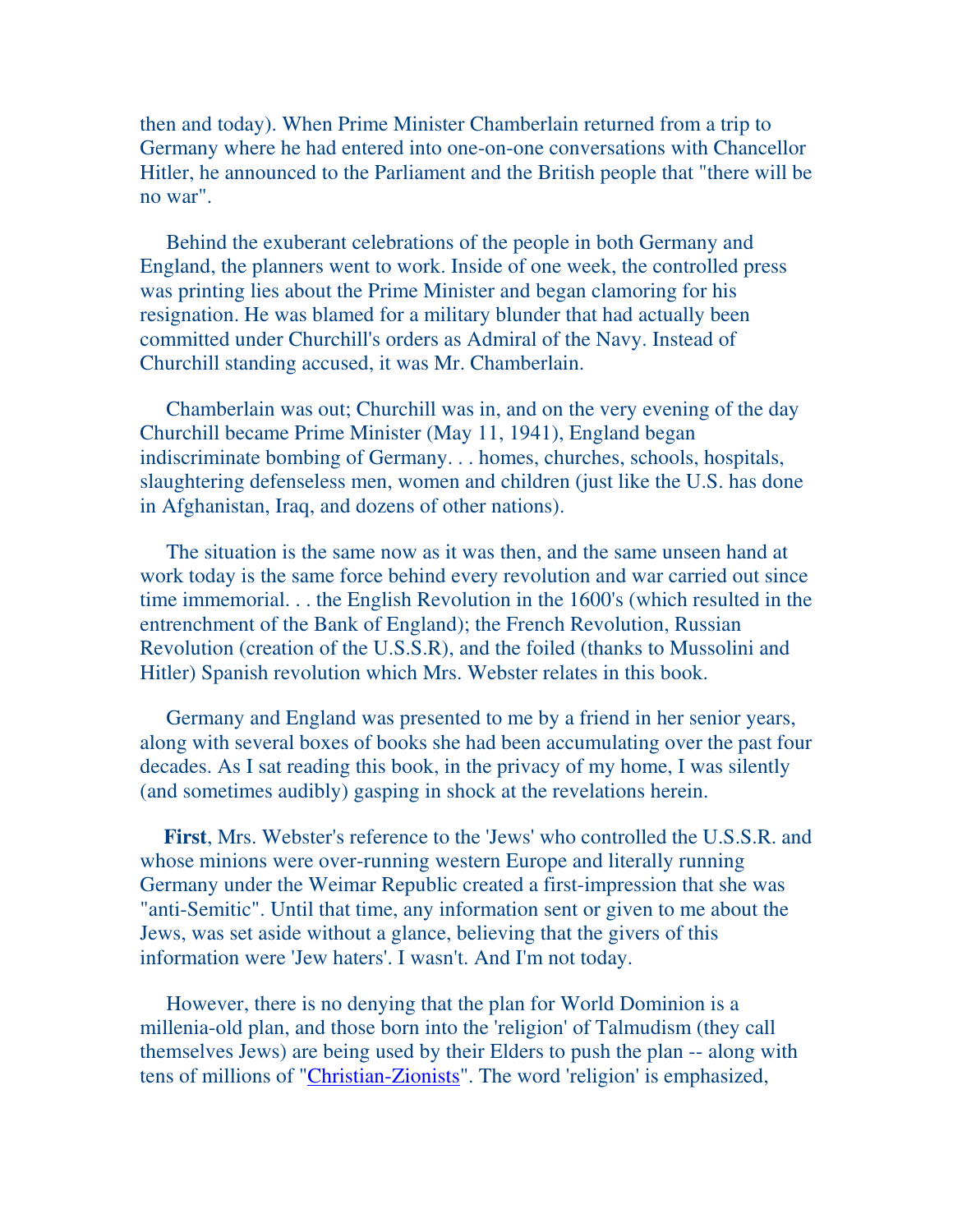because Judaism is not a religion, according to Moses Mendelsohn, a learned Jew well-known and respected by Jews. Mendelsohn said that:

"Judaism is not a religion, it is a LAW, religionized".

 While researching and writing the book-in-progress titled "Jewish Persecution", it became clear that Mendelsohn meant what he said, and it is true. There is no such religion as Judaism anyway; the religion is 'Talmudism' or 'Pharisaism'. It IS a LAW which contains the plan for World Dominion, and it is well-hidden 'neath its cloak of religion.

 **Second**, Mrs. Webster's comments about and quoted statements by Adolf Hitler presented an absolutely shocking portrait of an individual whose words - - and more importantly, his actions -- spoke volumes for his love of Germany and her people, as well as his abhorrence for the Jews who had spoiled Germany mentally, emotionally and morally, while totally devastating the economy and well-being of the German population. They controlled the banks (economy), the government, education, the press, and entertainment (just like today in America).

 Unfortunately, their 'lesser brethren' Jews were always the brunt of the machinations of their Elders, as told by Benjamin Freedman in his speech to a group of people in the late 1960's. When you read that speech, if you haven't already, you see parts of it could have been a speech made fairly recently. He mentioned the forces building toward World War III by the orchestrated unrest in the Middle East.

 The historical preview given at the beginning of the first chapter was confusing and little understood by me on the first reading. That is because I had NO knowledge or understanding of the history of the meddlesome creatures who call themselves Jews, and who have succeeded in infiltrating every government and nation that has ultimately been destroyed by their machinations.

 If the reader takes a look at the names and backgrounds of individuals in very high places in the U.S. (and now state governments) today, it will become obvious that Jews -- who purportedly constitute only 3% of the U.S. population -- hold disproportionate numbers of positions of great power and influence in administrative, legislative and judicial branches of government, as well as all branches of the military under the Department of Defense. Not only that, they are advisors, speech-writers, and so forth, to non-Jews in high places.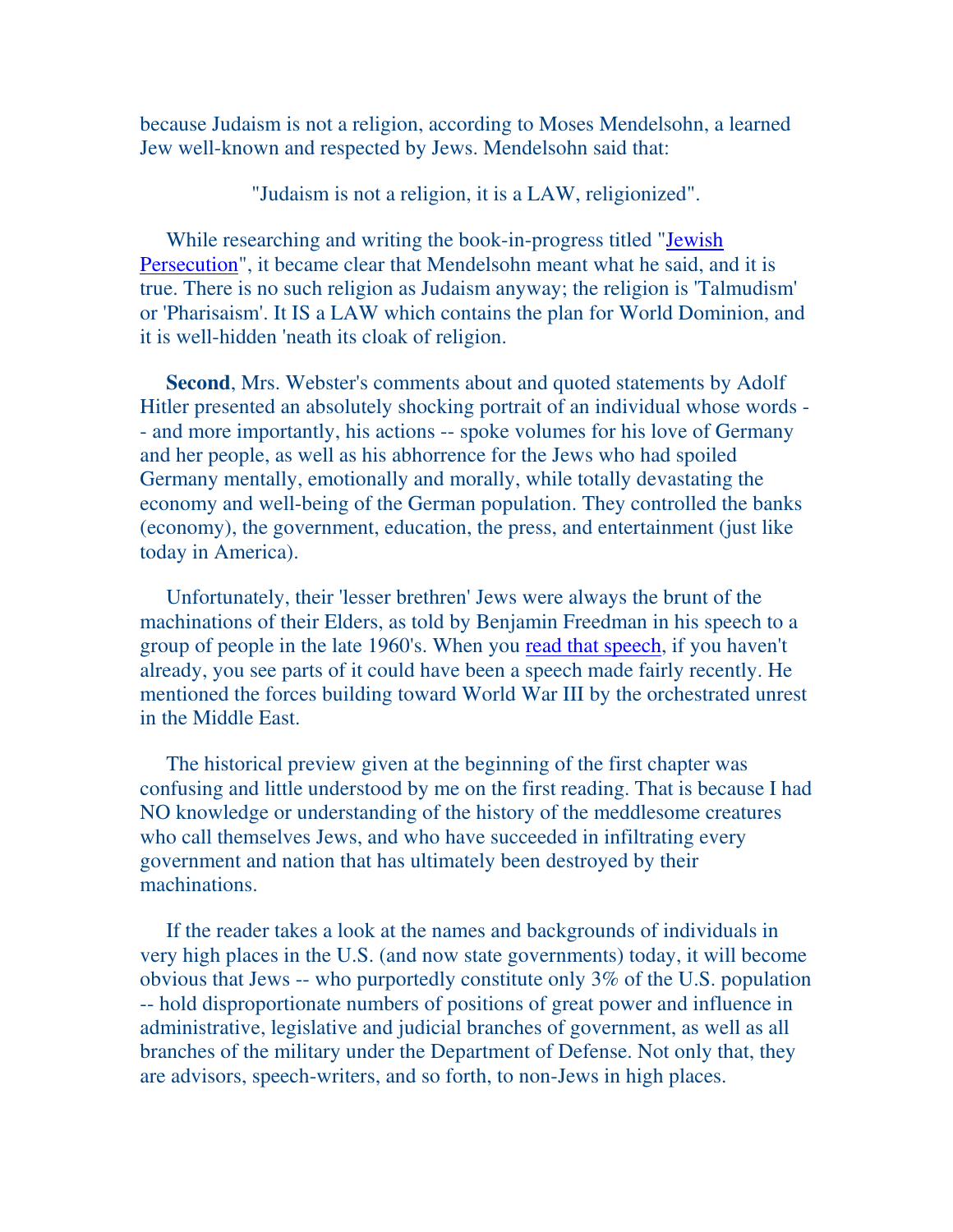If our reader is in the beginning stages of awakening to the lies, it may be helpful to return to the beginning of chapter one for a re-read after finishing the book. That may be totally unnecessary and maybe I only suggest it because I realized on the second reading that I had not fully understood those first few pages of pre-history review the first time 'round.

 We present *Germany and England* for your reading with deep gratitude to Karen A., who transcribed it for us. . . for you.

 The book from which this was transcribed showed no publication date. It was apparently taken from the paper or newsletter Mrs. Nester published, titled "The Patriot" (as referenced below the title). In this writing she alluded to the "England of 1938. . ." as well as a quote by Adolf Hitler in October, 1938, so we are fixing the date of writing in late 1938 or very early 1939.

-- Jackie

July 11th, 2003

P.S. Just before sending this to our webmaster (and he IS a "master" webmaster), Darren Weeks, we received a forward from a BBC item on the death of a Lord Shawcross, who led the British prosecution at the Nuremberg war crimes tribunal. The following statement attributed to Shawcross is relevant and confirms the information Mrs. Webster presents in Germany and England. We have not seen the speech given at Stourbridge. If our reader has access to the entire speech we would appreciate notification. Thank you.

July 28th, 2003

Sir Hartley Shawcross, said in a speech at Stourbridge, March 16, 1984

"Step by step, I have arrived at the conviction that the aims of communism in Europe are sinister and fatal. At the Nuremberg Trials, I, together with my Russian colleagues condemned Nazi Aggression and Terror. I believe now that Hitler and the German People did not want war.

\_\_\_\_\_\_\_\_\_\_\_\_\_\_\_\_\_\_\_\_\_\_\_\_\_\_\_\_\_\_\_\_\_\_\_\_\_\_\_\_\_\_\_\_\_\_\_

**But we** [England] **declared war on Germany, intent on destroying it**, in accordance with our principle of Balance of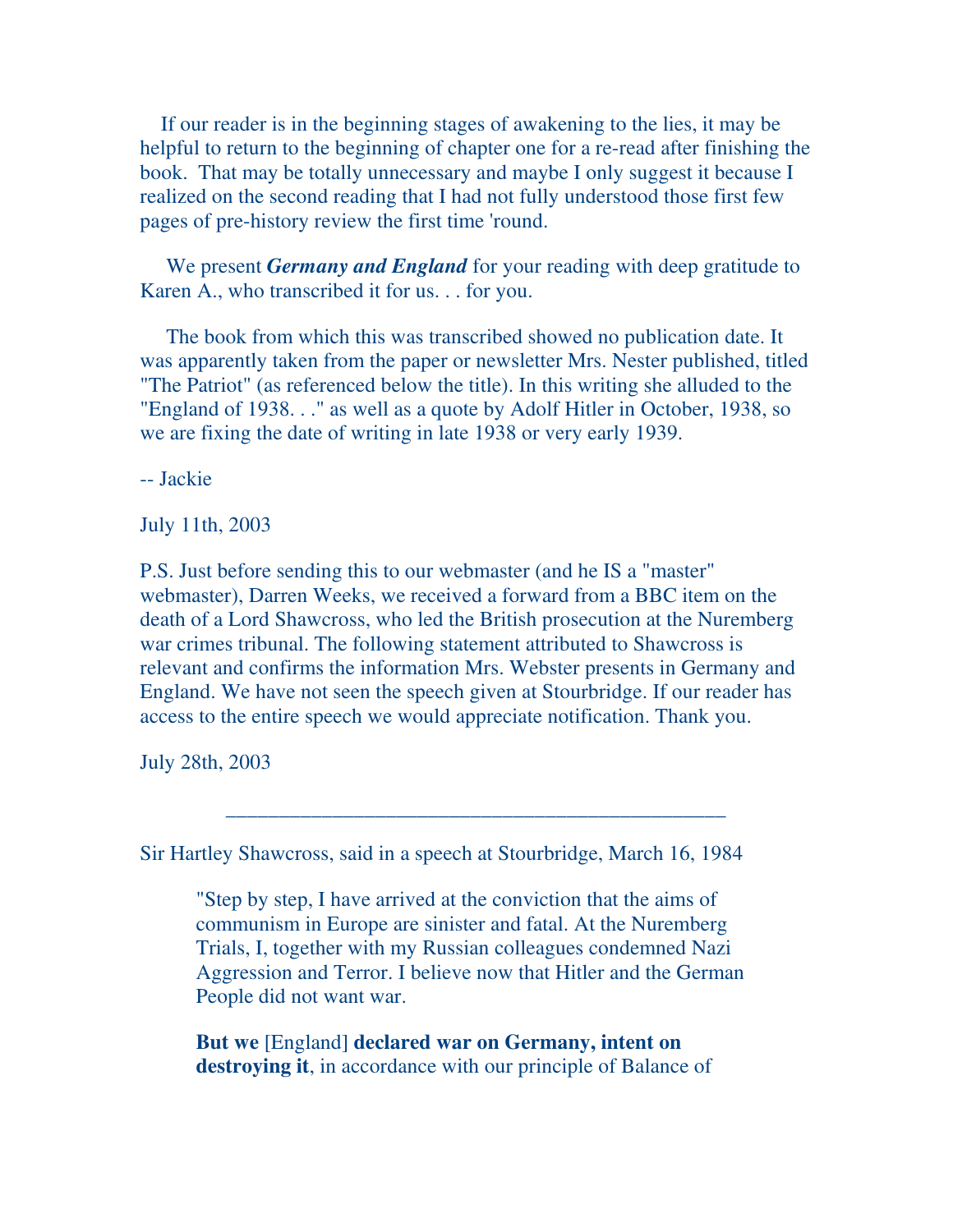Power, and we were encouraged by the 'Americans' around Roosevelt.

We ignored Hitler's pleading, not to enter into war. **Now we are forced to realize that Hitler was right**. **He offered us the cooperation of Germany**: instead, since 1945, we have been facing the immense power of the Soviet Empire. I feel ashamed and humiliated to see that the aims we accused Hitler of, are being relentlessly pursued now, only under a different label."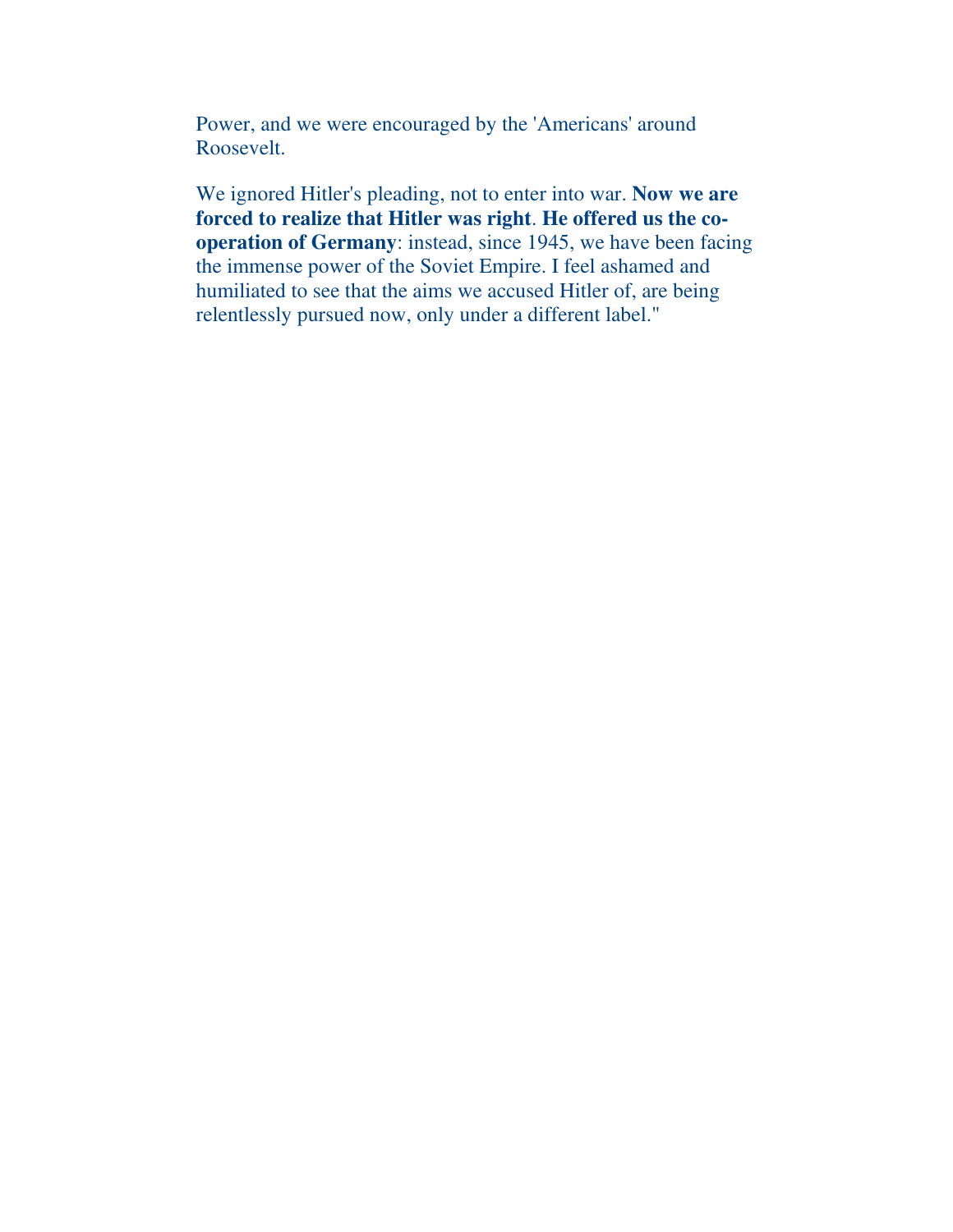# Germany and England

**\_\_\_\_\_\_\_\_\_\_\_\_\_\_\_\_\_\_\_\_\_\_\_\_\_\_\_\_\_\_\_\_\_\_\_\_\_\_\_\_\_\_\_\_\_\_\_\_\_\_\_\_\_\_**

By Nesta H. Webster

Reprinted from THE PATRIOT, OCTOBER and NOVEMBER, 138, and Revised.

\_\_\_\_\_\_\_\_\_\_\_\_\_\_\_\_\_\_\_\_\_\_\_\_\_\_\_\_\_\_\_\_\_\_\_\_\_\_\_\_\_\_\_\_\_\_\_

#### Foreword

 For the benefit of the younger generation or of foreigners who, never having read "Trilby," may fail to understand the meaning of the frontispiece to the book, it should be explained that the famous novel of this name, written and illustrated by the late George du Maurier, which appeared in 1894, described the history of an artist's model named Trilby in the Quartier Latin of Paris, who, without any natural voice, was hypnotized to sing by a clever Jewish musician named Svengali, and fell completely under his power.

 The point in reproducing it here is to show that the British people are being hypnotized to repeat the phrases put into their mouths at the wave of a conductor's baton.

Herr Hitler in October, 1938 [said]:

"England would be well advised to stop governessing Europe."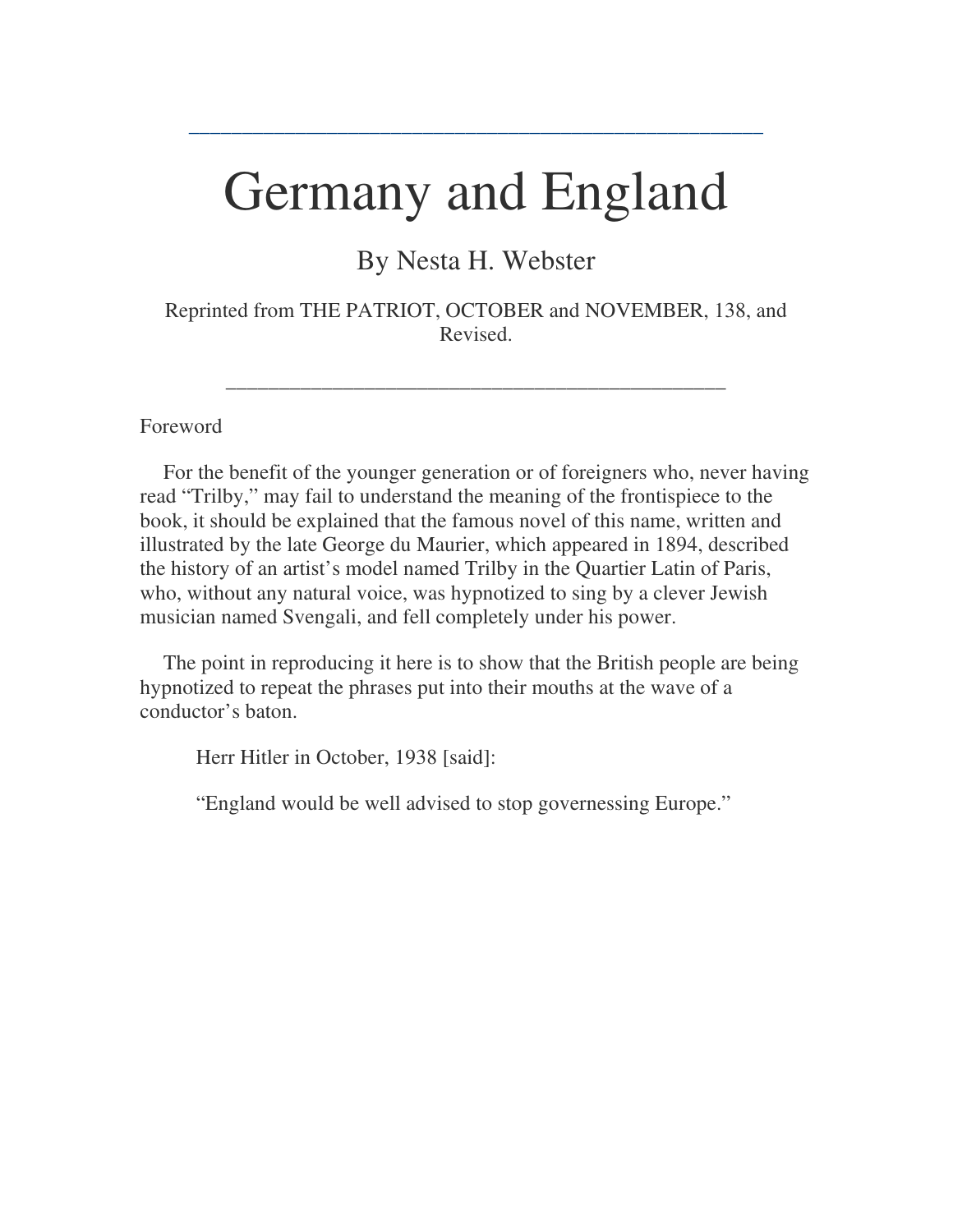# GERMANY AND ENGLAND

### I. THE VOLTE FACE.

 To the dispassionate observer who happens to possess a memory, nothing is more extraordinary than the paroxysm of fury and suspicion with regard to Germany's intentions which broke out last spring in our country where -- until five years ago -- pro-Germanism was de rigueur in "intellectual" and so-called "advanced" circles.

 This kind of pro-Germanism was of long standing. It was seen after the Franco-Prussian War when *The Times* of 18 November, 1870, gave prominence to Carlyle's letter deploring the "cheap pity and newspaper lamentation over fallen and afflicted France" and ending with the fervent hope that "noble, patient, deep, pious and solid Germany should be at length wielded into a nation and become Queen of the Continent."

 Before the Great War [WWI] when the hostile intentions of Germany toward the British Empire were clearly evident; when German officers were drinking to "der Tag," [the Day] whilst German writers openly committed their plans for world power to paper and incident after incident showed that war was inevitable, all those who warned our country were derided or insulted. It was even suggested that Lord Roberts should be deprived of his pension for conducting his campaign for National Service.

 The Day -- when it at last arrived -- was hailed with rapture by the German people. The women threw their hats into the air with joy and the *Daily Mail* of 3 August 1914, published a photograph of a whole London street filled with young Germans cheering for war.

 Meanwhile the same sort of crowds of Socialists and Pacifists who have recently been parading London shouting for war with Germany were then agitating for non-resistance to German aggression.

 Even when the grey legions of Germany were marching through Belgium and Flanders on their way to these shores, the Socialists held meetings of protest against national defence, and the reluctance to fight engendered by their propaganda proved a serious check to recruiting. All this when we were at war with an autocracy headed by an Emperor with a ruling caste of Junkers to whom Socialism in any form was abhorrent!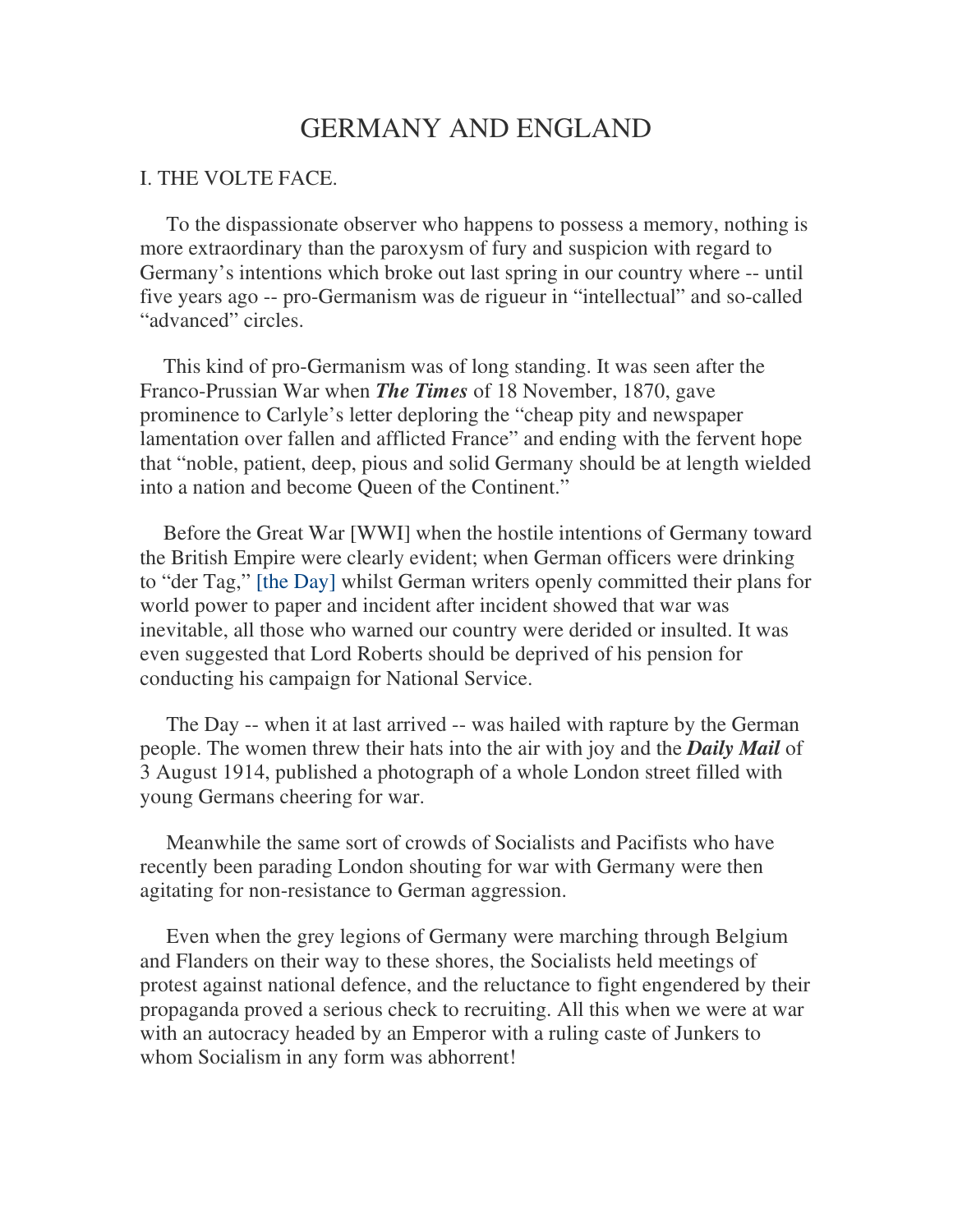This anti-patriotic campaign was maintained throughout the War and the fifteen years that followed it. Socialists, Communists and Pacifists continued to clamour for greater gentleness to be shown to Germany, declaring that we had "been mad to fight" her and that the Treaty of Versailles should be torn up.

 In Liberal, and even in Conservative circles, the same sentiments were frequently expressed –

"the Germans are our natural allies; in the next war we hope we shall be marching with them against France."

 It must be admitted that the incivility sometimes shown to British travelers to France had something to do with these sentiments. Indeed, towards 1930, especially after Mr. Philip Snowden accused France of "bilking her obligations," feelings between the two countries had become so bitter that those of us who loved France lived in dread of an open rapture with her.

 It was but natural that France, having suffered twice within fifty years from invasion by German armies, should fear and distrust Germany's further intentions more profoundly than England whose soil had never been trodden by a foreign foe since 1066 and that she [France] found some difficulty in believing that Germany had undergone that "change of heart" of which our Socialists and Pacifists spoke with so much assurance.

 For, as all well-informed people in this country were aware, the spirit of militarism had not been crushed in Germany. Military associations were openly drilling, secret societies aiming at a war of revenge were formed, stores of ammunition were being secretly piled up.

 At the same time close co-operation took place between the "Eastern" school of German militarists and Soviet Russia, Bolshevik propaganda emanated from Berlin as well as from Moscow, the Communist Party of Germany was the largest in the world outside Russia and in all countries Communism aimed particularly at the destruction of France and of the British Empire.

 All this was shown in my *Surrender of an Empire* (in 1931) against which a boycott was organised in the Press. In those days it was "French militarism" which had become the bogey of our Pacifists just as in France the perfidy of England became the theme of certain French writers.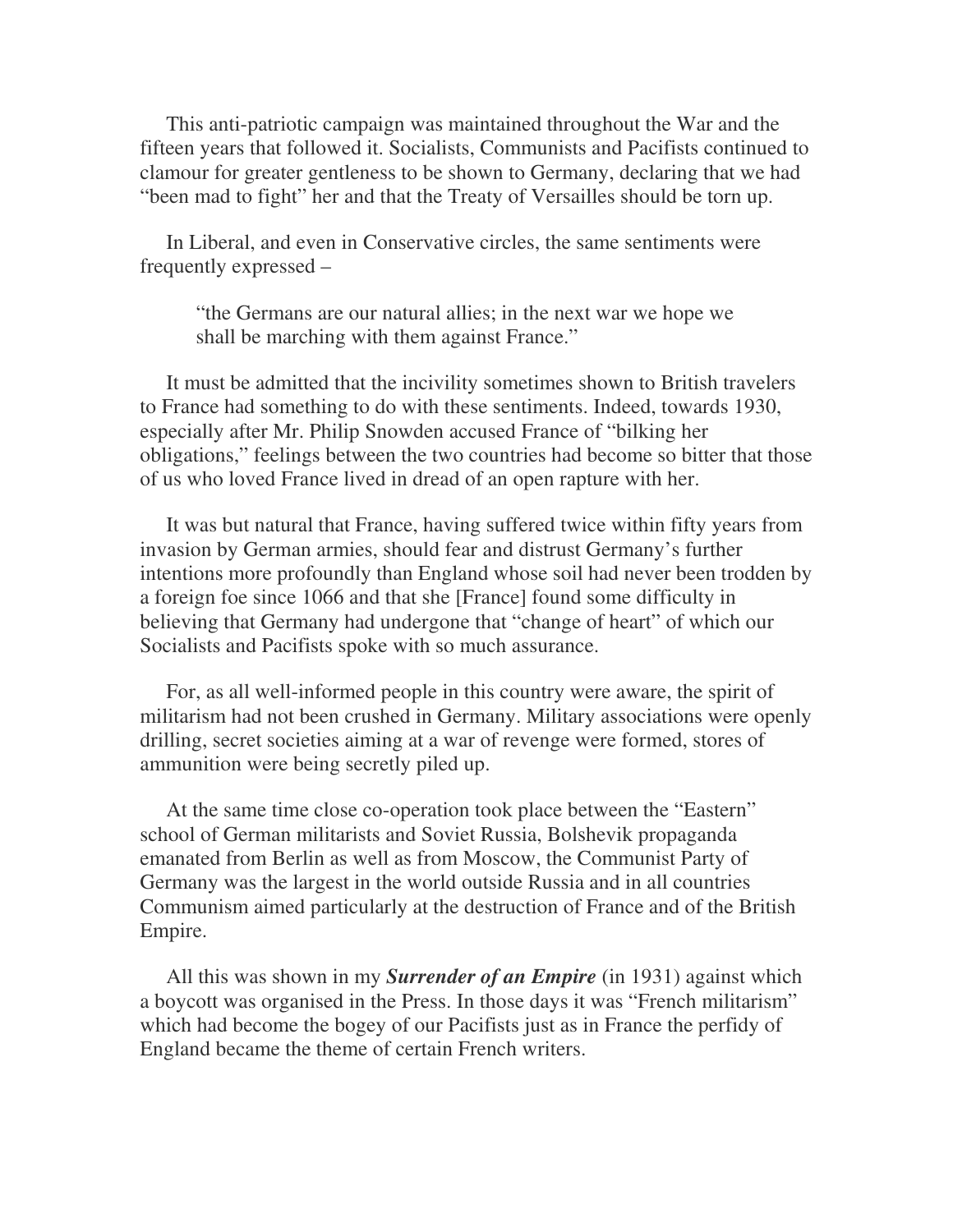I remember during that period attending a meeting in London of a certain association which purported to arrange debates and discussions on world politics from a non-party point of view, which, as usual, meant that only "Left" views were given a fair hearing.

 On this occasion a German had been invited to speak, and be held forth at great length on the grievances of Germany, observing that, although he himself was not a Nazi, Nazi-ism was but the natural outcome of German resentment at the policy of disarmament imposed on Germany by the Allies.

 This was received with sympathy by the audience, a member of which rose at the end of the address and said:

"I am the Bishop of \_\_\_\_ and I am sure that everyone here must feel ashamed of the way in which we are disarming Germany whilst we ourselves are continuing to arm."

 As no one dissented it was evident that this sentiment was shared by all those present. Not one person in that crowded hall rose to observe that we had just scrapped a number of cruisers and were disarming – as is now generally admitted – to the point of danger.

 Now, today a leading official of that same association is trumpeting an appeal for an increased national defence *against* the German menace!

 If Germany at the present time considers she has grievances, and that the Treaty of Versailles should be scrapped in favour of a policy more in accord with calm judgment and altered circumstances, how can she be blamed by those who formerly encouraged her to think she had greater grievances than those she now puts forward?

 Either they were wrong then or they are wrong now; in either case we should not be guided by their opinion.

 Now we -- who were never pro-Germans in the sense of seeking peace at any price and of endangering the security of our own country, but who held, on the contrary, that in view of the disturbed state of Europe we must remain fully armed -- nevertheless recognised that many errors had been made in the Peace Treaties. It is clear that the policy of forcing Germany with the sword at her throat to admit war guilt, and the absurdity of incorporating the Covenant of the League of Nations in the Treaty of Versailles, could never lead to lasting peace.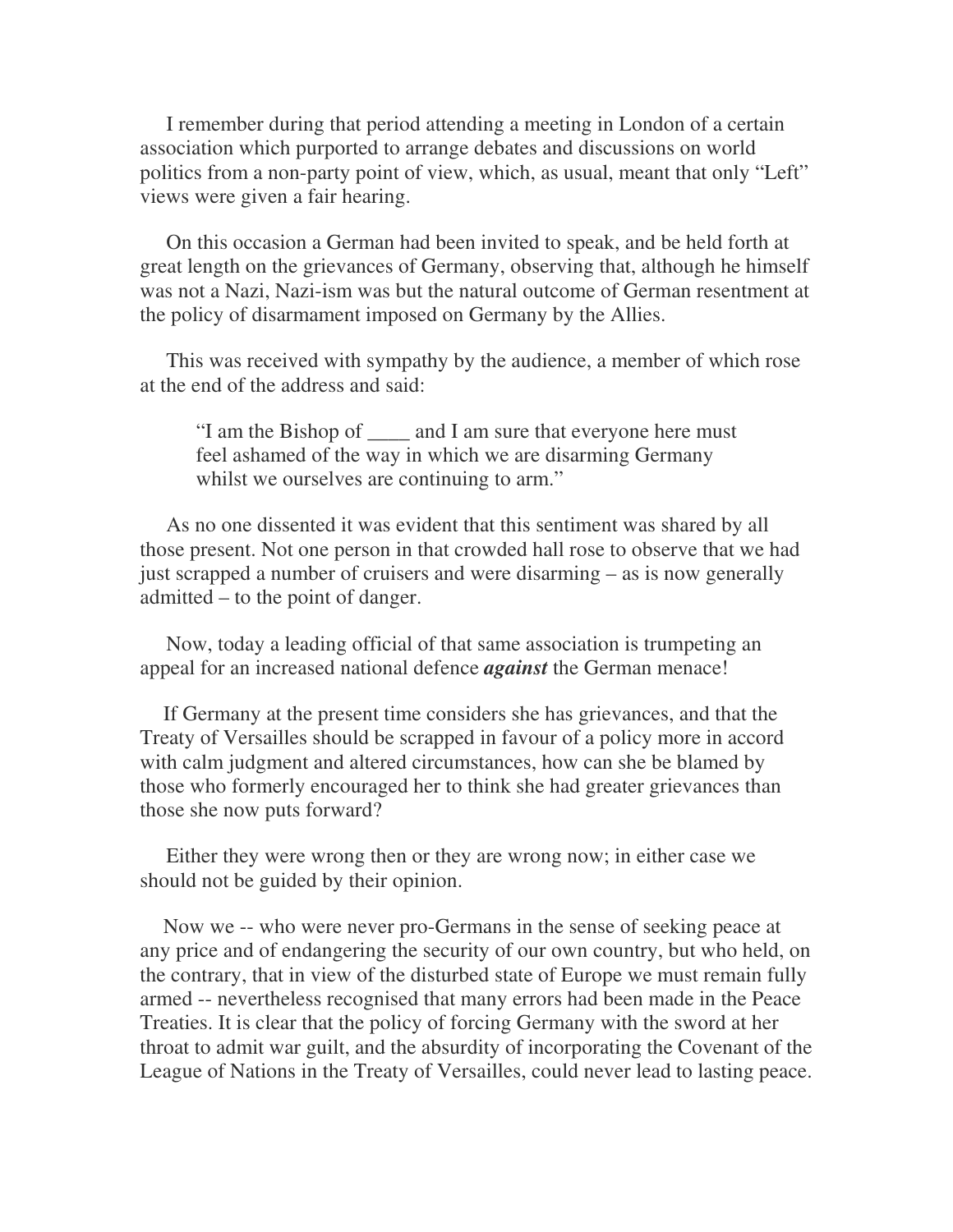# [note: the "League of Nations", formerly the 'League to *Enforce* Peace', is now known as the "United Nations"]

 Again and again revisions of the Treaties were demanded by the Germans and their friends in this country but when Hitler, finding that nothing was to be gained by arbitration, decided to take the law into his own hands, the Socialists and Pacifists who from 1914 to 1933 had pleaded the cause of Germany, raised a howl of execration and declared that the Treaties must now be enforced even at the cost of war.

 What happened to bring about their change of front? The accession of Hitler to power. Now Hitler had in the past shown himself, at moments, as a firebrand. But how often have we been told in the case of our own Socialists that office "sobers"?

 It certainly seemed to do so in the case of Hitler, who, once in control of his country, abandoned his aggressive attitude toward the Allies. But at the same time he put down Bolshevism and took the control of Germany out of the hands of the Jews.

 By these measures it was not only Germany that profited but the two greatest dangers to our country were removed. For the support given to Germany by "International Finance," which would have enabled her to defray the cost of another war at any moment, was withdrawn and the link between Germany and Soviet Russia was broken.

 The floods of Bolshevist propaganda flowing from Berlin into all parts of the British Empire were checked at their source. The resentment of the German people towards the Allies as the cause of all their sufferings gave way to passionate enthusiasm for a leader who set out to restore their country by constructive methods.

 The old Pan-German dream of world power was replaced by a Nationalist scheme for the union of all German peoples under one head, leaving the peoples of other countries to work out their own destinies.

 Then was the moment for the ending of war hates and of peace between the nation which, throughout thirteen years of endless congresses and assemblies, had been the professed aim of European statesmen, of the talkers at Geneva and countless Pacifist associations.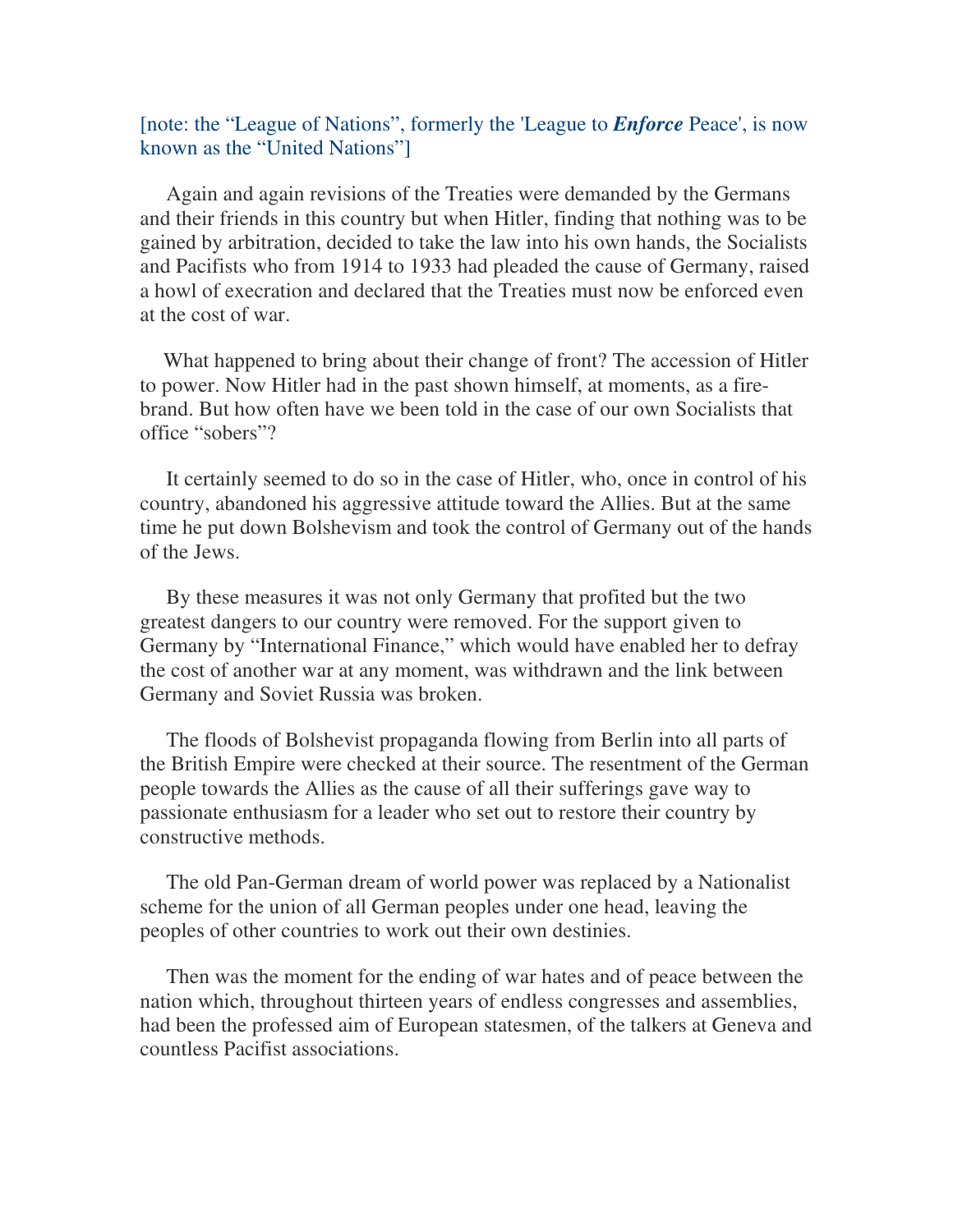Then was the moment for the whole civilized world, which for fifteen years had been tossed on the waves of unrest set in motion by Moscow, to see in Hitler, as it should have seen in Mussolini, a saviour from the greatest enemy of the human race – the hideous system of tyranny which threatened to spread itself into every country, well stigmatized by Mr. Winston Churchill at its onset as "the bloody baboonery" of Bolshevism.

 Instead of this Hitler was reviled, as Mussolini had been reviled after he had saved Italy from the grip of the Red octopus. Such is the power of the Press, and of mass hypnotism exercised over the minds of the British public that they were now made to regard Hitler as their mortal enemy.

 Yet in the place of an autocratic Emperor at the head of a military caste and of a warlike German nation, we were faced by a ruler who, although a dictator, represents the will of 90 per cent of the population, a plain man of the people, an ardent social reformer, too Socialistic for us but clearly sincere, a leader who whilst restoring the confidence and self-respect of the German people has quelled in them the spirit of hatred towards our country.

 Instead of young Germans cheering for war in the streets of London we have had the youth of Germany cheering Mr. Chamberlain as the messenger of peace through the streets of Munich.

 And this was the moment when we were told that a world war was inevitable in order to crush the "German menace."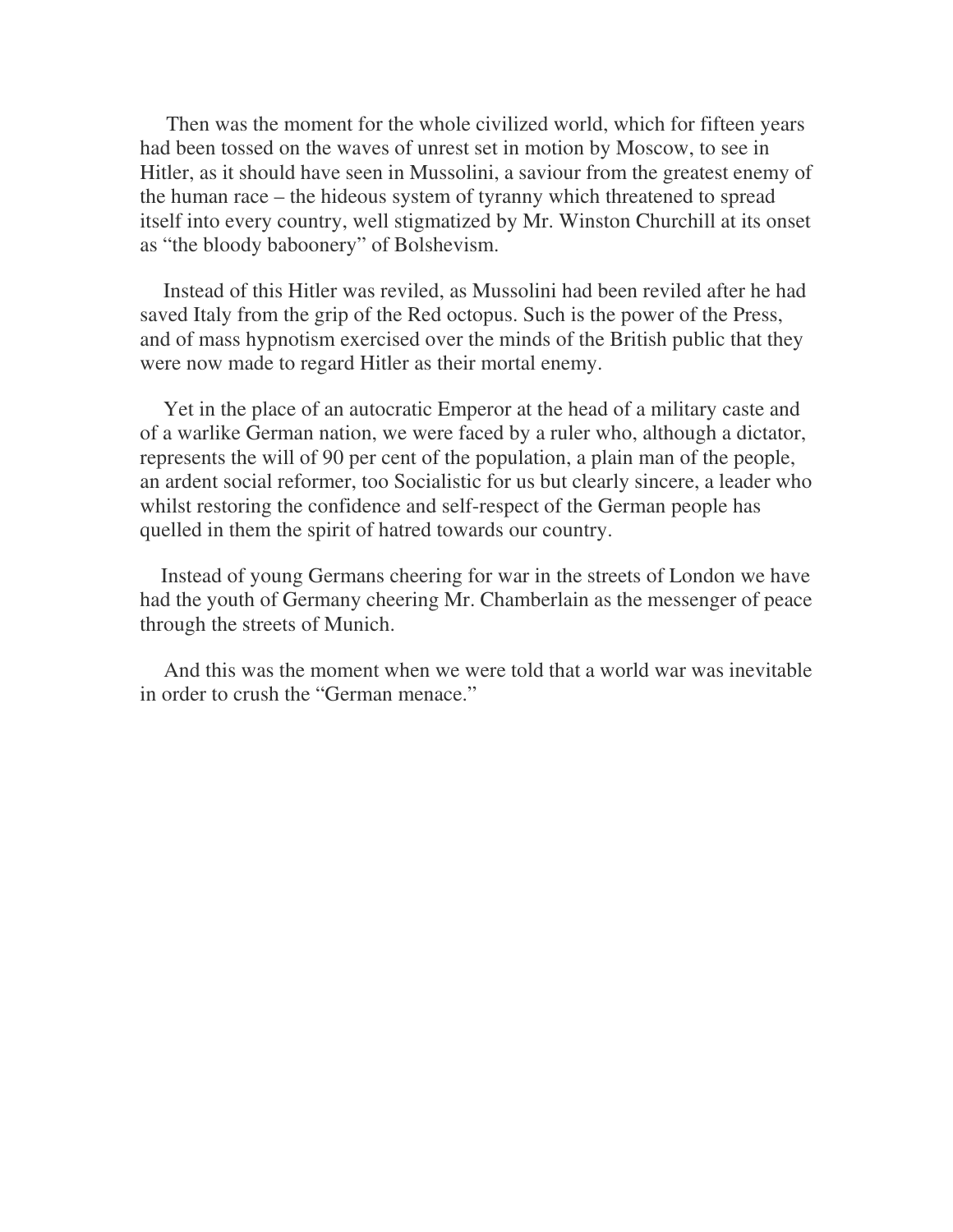Chapter II.

# Governessing Europe

 Great indignation has been aroused in certain circles lacking in a sense of humour by Herr Hitler's recent remark that England would be well advised to stop "governessing" Europe.

 The expression in reality was singularly apt and indicated no hostility to the British people, but conveyed advice that many of us would be glad to see laid to heart by our politicians. For it is as much to England's interest as to Europe's that she would refrain from putting her finger into every Continental pie and thereby burning it severely. The Daily Express, though in no way sympathetic to Nazi-ism or Fascism, has from the beginning persistently repeated the slogan of "Keep out!" – unless our own vital interests were threatened.

 As I observed in the opening words of "The Surrender of an Empire," Britain until 1914 had remained in lofty isolation from the dusty arena of Continental strife. So might she have of that infernal machine – the League of Nations, devised, as we now know, at the head Lodge of the Grand Orient of France on the 28th and 29th of June, 1917.

 That it was an infernal machine constructed to blow up the foundations of Europe – for America, whose President was its principal advocate, carefully kept out of it herself – was evident to all but the most incorrigible optimists. For since disputes were henceforth to be settled by a tribunal composed of all the Powers, any conflict between two nations would automatically draw in all the rest so that every war, instead of remaining localized, was bound to develop into a world war.

 Thus, far from proving a scheme for ensuring perpetual peace, its real effect would be to keep Europe in a state of perpetual warfare.

 Moreover, since the sympathies of the League lay clearly on the side of the Left, it's influence was to promote internal strife and encourage the class war, and those countries which resolutely put down Bolshevism were liable to find the forces of the League arrayed against them.

 Now the League having after some twelve years proved its futility – and in the opinion of many people its harmfulness – and having been deserted in consequence by some of the leading Powers, might have been left to collapse quietly, like a deflating balloon on the shores of Lac Léman and Europe might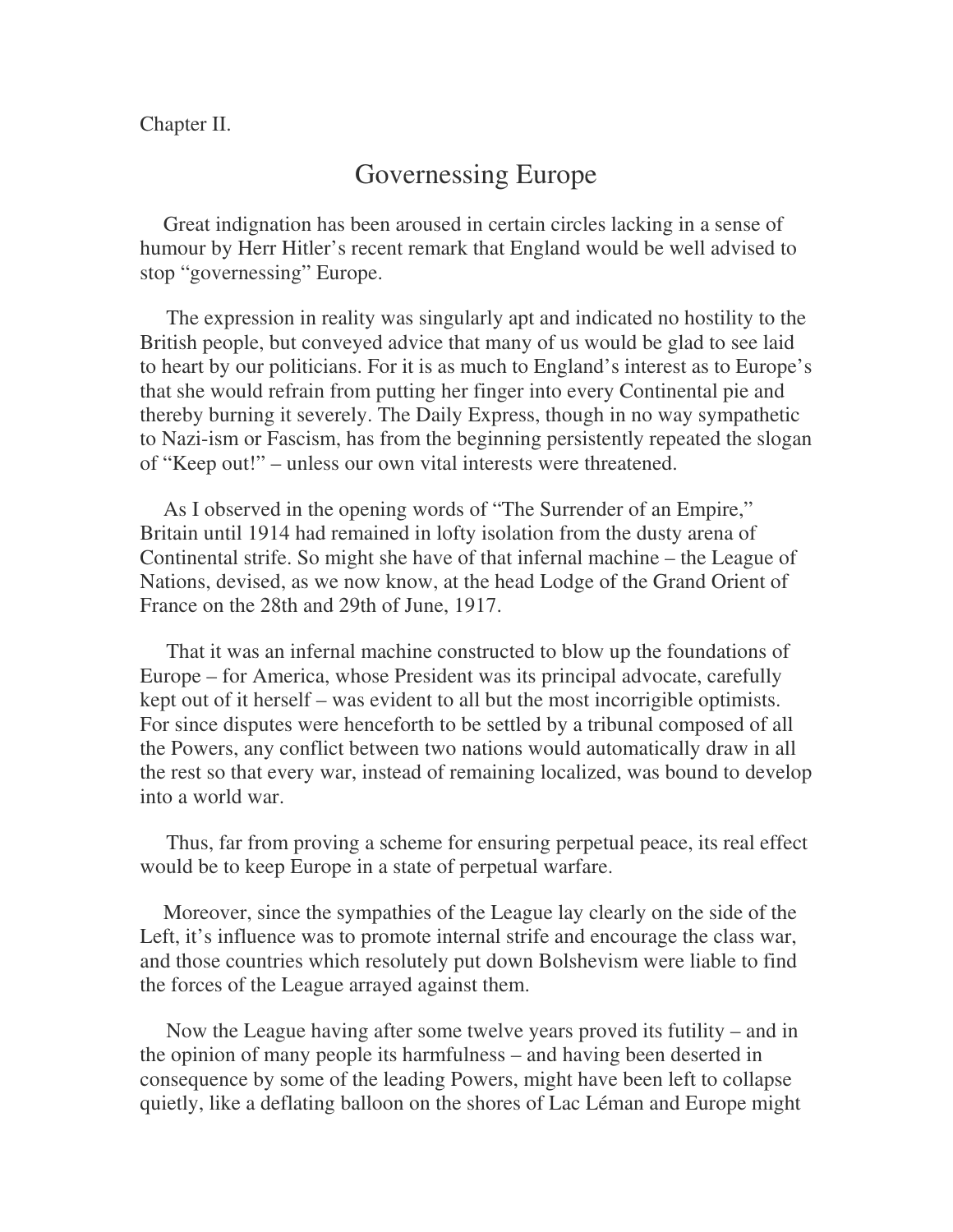have been allowed to return to its former method of settling quarrels between nations by conflict between those concerned, without interference from the rest of the world.

 But to this neither England nor France – or, rather, the Leaguists of those countries, for in both there were many disbelievers in the League from the time of its inception – would consent.

 Since the League was defunct the Governments of England and France in close co-operation with Soviet Russia, formed themselves into a coalition described as the Democracies. That is a most ridiculous term since the "Democracies" include Monarchist England, passionately loyal to its King, attached to its ancient traditions and predominantly Conservative, and at the same time Soviet Russia, the most brutal tyranny the world has ever seen.

 However, the countries variously described as the "totalitarian States" – a word not to be found in the dictionary but presumably implying absolute autocracies – or the Dictatorships, are Italy and Germany led by men of the people primarily concerned with improving the lot of the working-classes and supported by the overwhelming majority of the population.

 The Democracies then proceeded to take up the role of the League and arrogate to themselves the right to interfere in the affairs of all other nations, thus constituting themselves a tribunal for  $-$  as Hitler expressed it  $-$ "governessing" the world.

 Now the first qualifications of a governess are calmness, orderly habits, firmness and an even temper; a woman who perpetually quarreled with her own family, boxed her sisters' ears, hurled the furniture about and defied the parental authority could hardly be expected to maintain discipline or command respect in the schoolroom.

 The French Chambre des Députés, divided into warring factions, some of them bitterly opposed to their own Government and actually coming to fisticuffs during debates. The rulers of Russia are busily shooting their former colleagues, later on their generals, admirals and airmen. The British Government is battling with rebels against the Constitution in the House of Commons and sending troops out to Palestine in order to crush the revolt of the Arabs at the loss of the freedom promised them.

 All these Democracies seem -- both to Germany and Italy -- hardly qualified to "governess" the rest of Europe, and certainly not those States in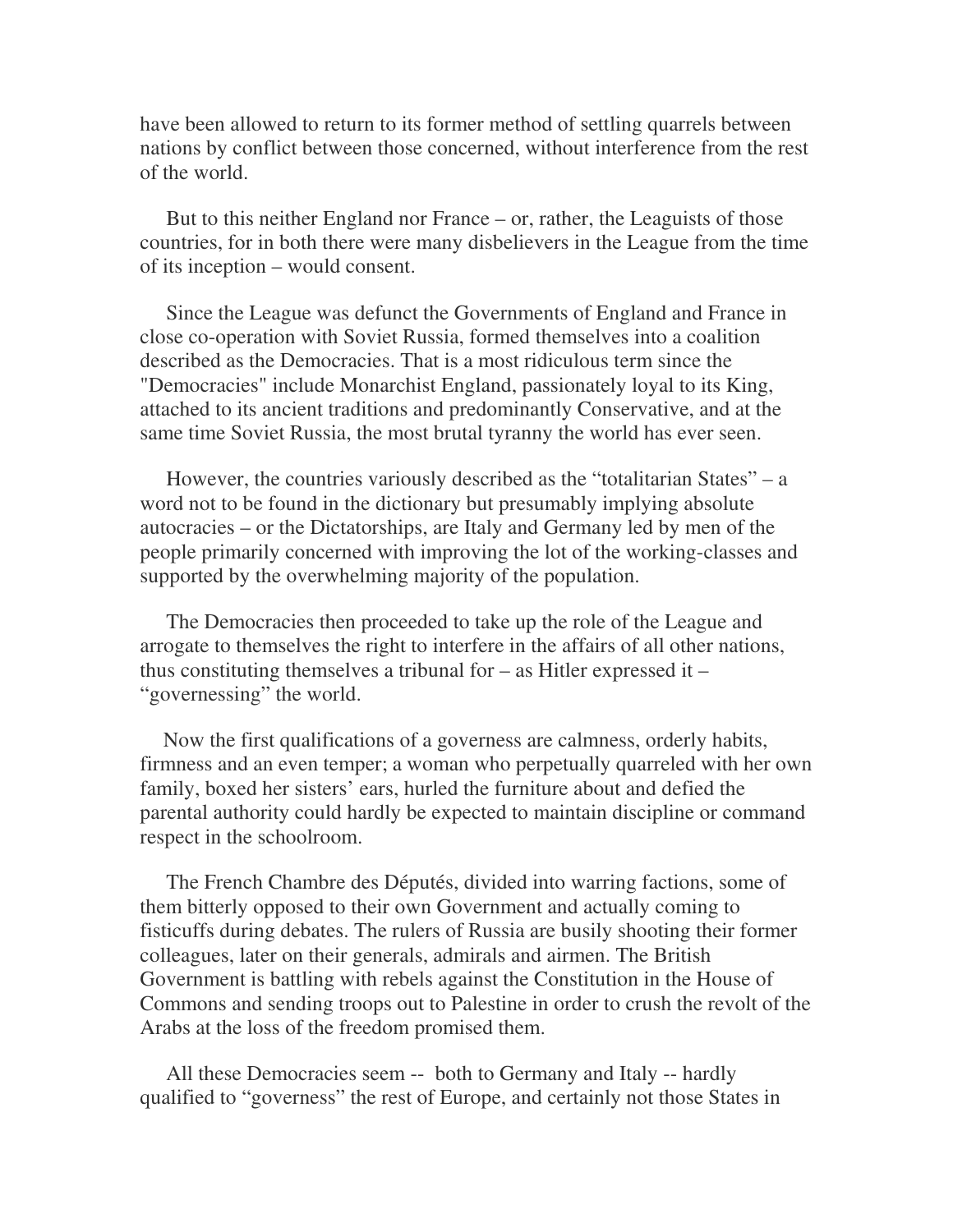which a united people live contentedly under one man who, if a Dictator, nevertheless dictates according to the will of the people.

 Hitler in asking us to "look at home" is really not unreasonable; indeed he showed considerable restraint in not drawing more invidious comparisons between the unrest prevailing in Democracies and the happiness which travelers in Germany observe everywhere amongst the population of that country.

 We are frequently told that there are many secret malcontents in Hitler's Germany and that in private conversations with travelers they admit their dissatisfaction with the Führer. That may be so, since no form of Government can content everybody and there were many rebels against the German monarchy, still more against the Republic that followed on the war. And foreign travelers on the look-out for grievances are still sure to find them.

 As Monsieur Madelin observes in his book on the French Revolution, men are always discontented under whatever government they live, however excellent it may be, and if people are asked to complain they will do so loudly.

 Doubtless the equalitarian schemes of Herr Hitler, with which we as anti-Socialists must strongly disagree, have met with resentment from the possessing classes but have satisfied the great majority of the population.

 At any rate it is the Germans' own affair, not ours, and we have no more right to attack the Führer for his system of government than he would have to attack us for our administration of the dole, demanding that it should be replaced by his plan of Labour camps as leading to happier results – which no doubt is true.

 As to the concentration camps of Germany, about which we hear so much, what are we to believe? Returning travelers bring back totally conflicting accounts; the rest of us only know what our papers tell us, and but a short time ago they were telling us that the inmates of our own prisons were treated with inconceivable brutality. We did not believe that; why, then, should we believe all that they tell us about Germany?

 Neither in the internal nor in the external policy of foreign Governments have the Democracies the right to interfere except where their own interests or security are concerned.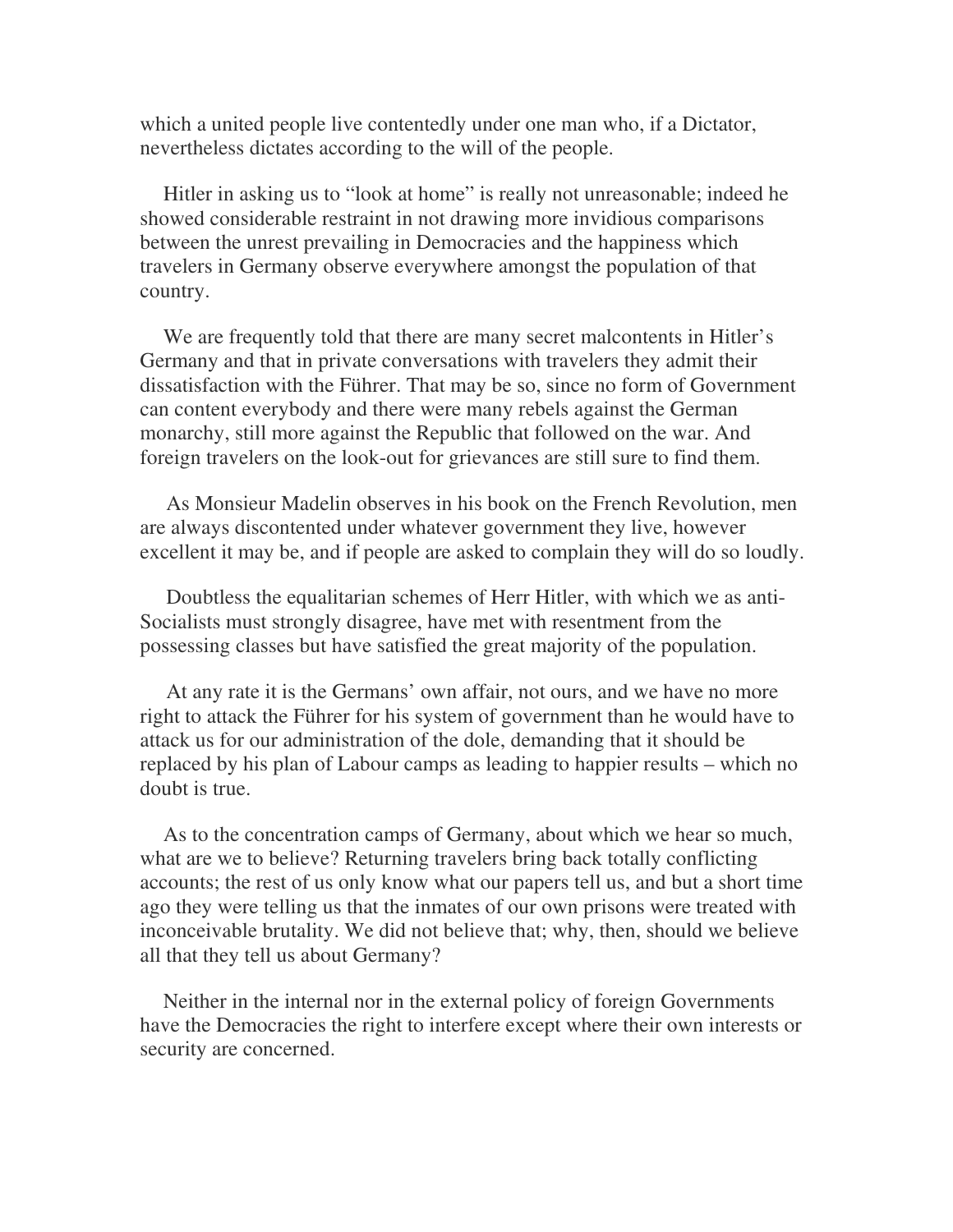If in the case of Czechoslovakia England and France as victors in the Great War held they were entitled to maintain the conditions laid down in the Treaty of Versailles, however unworkable they had become, what earthly right had they to intervene between Italy, their former ally, and Abyssinia, or between the opposing parties in Spain, which had remained neutral?

 In each case their policy was based on opposition to Fascism, and its only effect was to deprive Abyssinia of any independence it might have enjoyed and to prolong the civil war in Spain. It will be said that Germany and Italy also intervened in Spain, but the fact habitually ignored by our Press and Left politicians is that intervention by the French, Russians, and a few British Communists began in August, 1936, and by the Germans and Italians not until four months later.

 Moscow had determined to set up a Soviet Republic in Spain, and the "totalitarian" states [Italy and Germany] resolved to prevent the execution of a plot which might have set all Western Europe aflame. That was their crime.

 Again, what is the reason for the hatred stirred up against Japan? If that country had begun by attacking us in Hong Kong or Shanghai we should have had every right to oppose her. But she had begun as early as 1919 by resolutely opposing Bolshevism while China allowed itself to be penetrated by the influence of Moscow; in 1920 Lenin declared that it was in China the British Empire would be overthrown.

 So, in spite of the hostile attitude shown to us by the Chinese from the time of the Boxer riots onwards, the kidnapping of the Englishwomen and by the murder of missionaries, the agitation carried out after 1924 by the Kuomingtang working in close co-operation with Soviet Russia, under whose inspiration anti-British riots broke out at Shanghai and Shameen in 1926, the British concession in Hankow was attacked in 1927 to the cry of "Down with British Imperialism!" and finally handed over to Chinese control.

 In spite of all this British sympathies are with "martyred China," whilst Japan, the land of "bushido," our ally in the Great War, Japan – who showed us no hostility until we acted for the League of Nations in intervening between her and China – is reviled as the enemy of Great Britain.

 It is now the fashion to speak of the cruelty of the Japanese character and we are asked to believe that the nation which supplied the Cheka with Chinese torturers is kindly in comparison.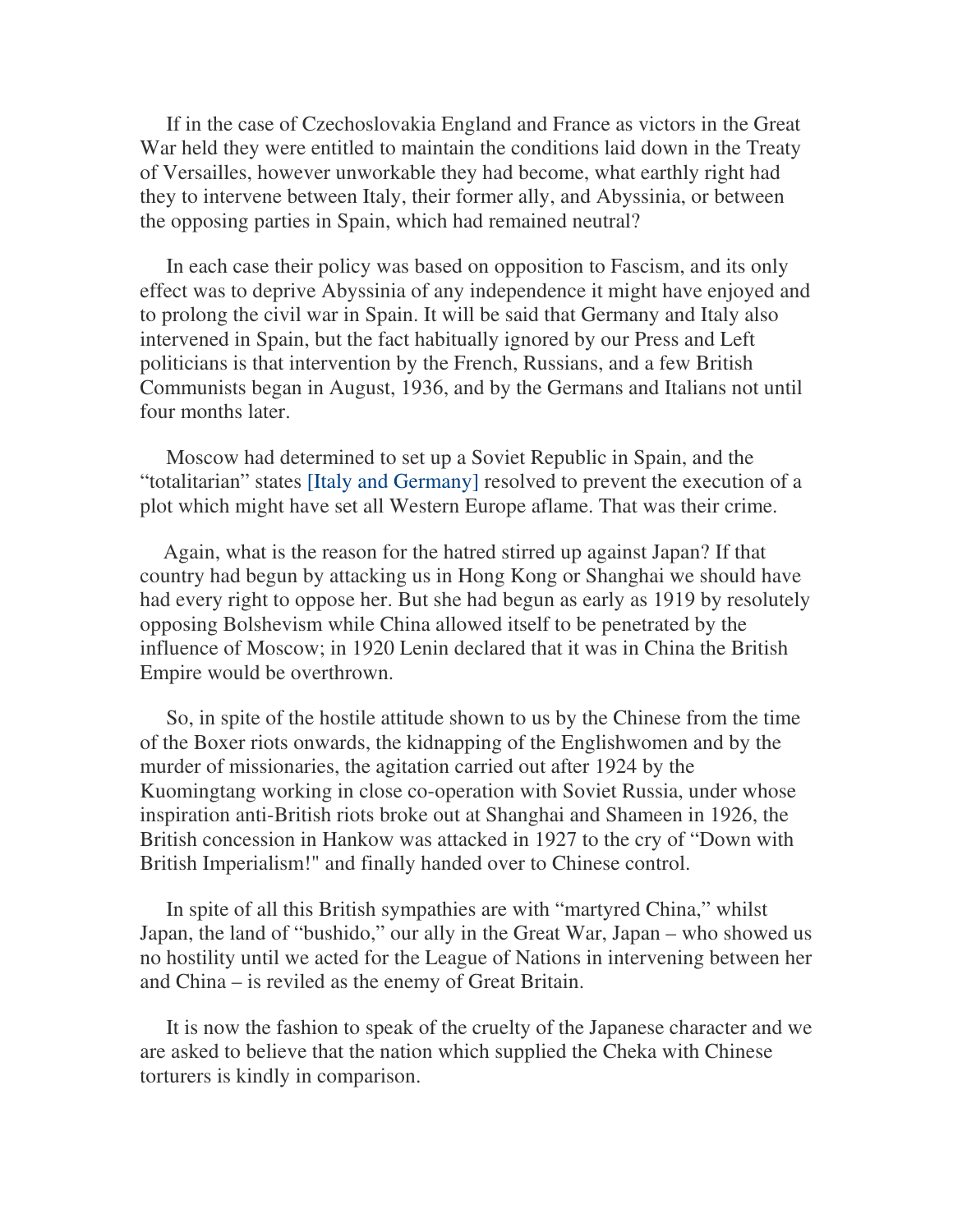I have been in both countries long ago, and during the week I spent in China I saw cruelty such as I shall never forget all my life. During two months in Japan I saw nothing but kindness, love of nature and of children. And whilst in Canton we passed through terrifying mobs howling execrations at us as "foreign devils", in Japan we met nothing but smiling villagers who crowded round us in welcome and showed never a trace of xenophobia.

 We are told that British businessmen much prefer the Chinese to the Japanese; so they did then, simply because the Chinaman was more to be depended on than the temperamental Japanese. Nevertheless in 1931 it was from British business men in China that my "Surrender of an Empire" containing a chapter on the Chinese question received the greatest encouragement; a series of extracts from it were contributed by them to the Hong Kong Daily Press and republished in pamphlet form at their expense. **\***

### **\***See Appendix 1

 Can it be mere coincidence that all those countries we are now taught to hate [Japan, Italy and Germany] are those which have shown the strongest opposition to Bolshevism?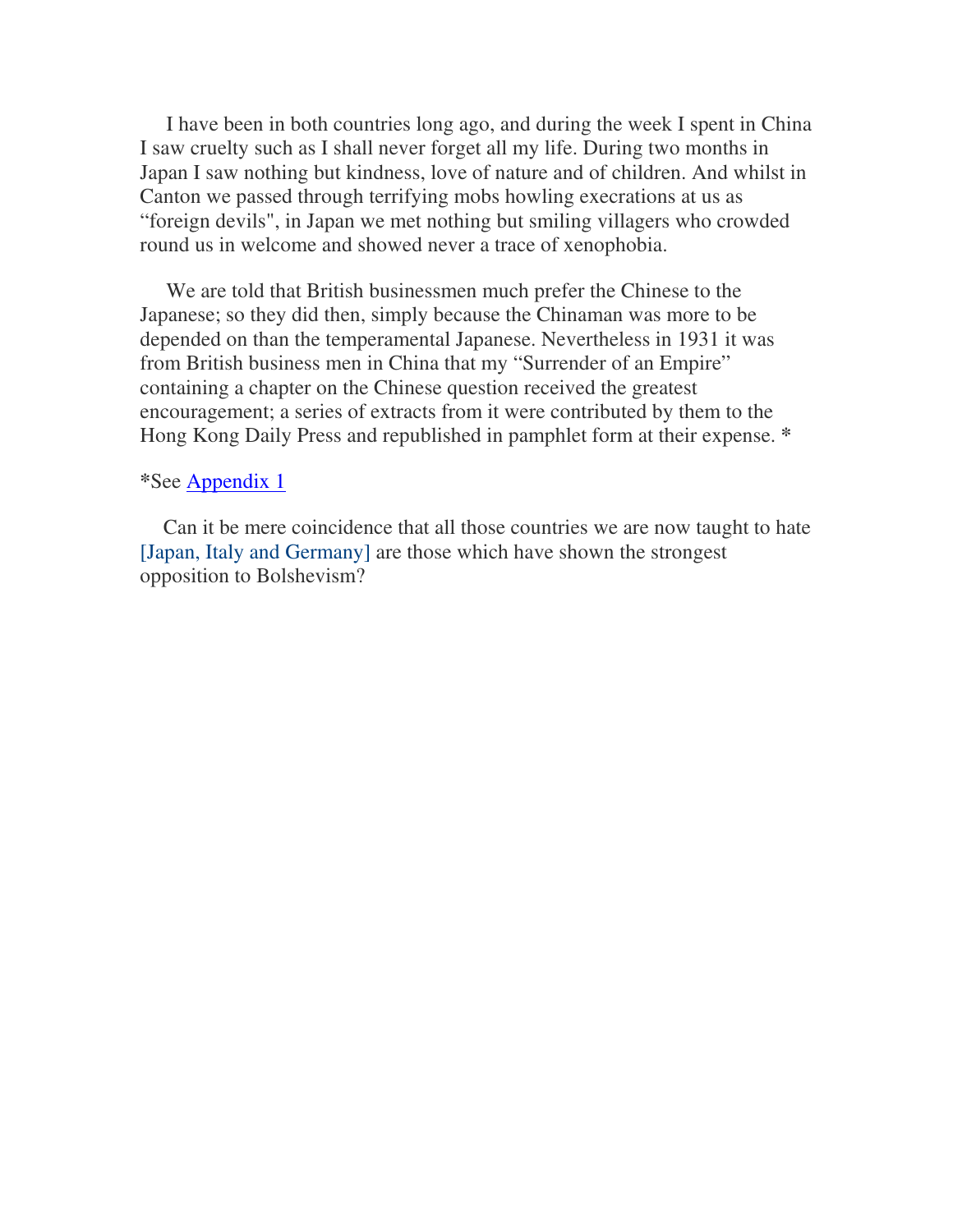#### Chapter III

### THE QUESTION OF CZECHOSLOVAKIA.

 Ever since Hitler came to power in 1933 the secret directors of world affairs have never relaxed their efforts to bring about a war between England and "the Dictators," that is to say, between England and Italy or German. The dictatorship of Stalin is never mentioned in this connection, except as an aid to the cause of Democracy.

 No adequate pretext was found, however, until the recent crisis over Czechoslovakia. Hitler's march into Austria early this year had merely provided an "incident" which could only be used as evidence of his hostile intentions.

 Now, as I pointed out in The Surrender of an Empire, our own folly in breaking up the Austro-Hungarian Empire was bound to lead to the Anschluss and this was recognized by far-sighted Englishmen before the Treaty of St. Germaine was made.

 In a letter to the Daily Telegraph of March 26, 1938, Lady Wester Wemyss recalled the fact that,

"when the destruction of the Hapsburg Monarchy was beginning to be mooted in Allied circles, Lord Wester Memyss, then First Sea Lord, drew up a memorandum (quoted in his Life and Letters) in which he pointed out the cogent reasons why the disappearance of the Austro-Hungarian Monarchy would necessarily entail eventual German hegemony over Central Europe. This memorandum he sought to circulate amongst His Majesty's Ministers, where, however, it met with no attention."

 The annexation of Austria by Germany last spring was thus the direct result of our own policy.

 If in this matter -- in that of Hungary and of other territorial changes in the map of Europe -- we made mistakes, we have got to bear the consequences and redress the grievances we have created or allow those who suffer from them to take the law into their own hands.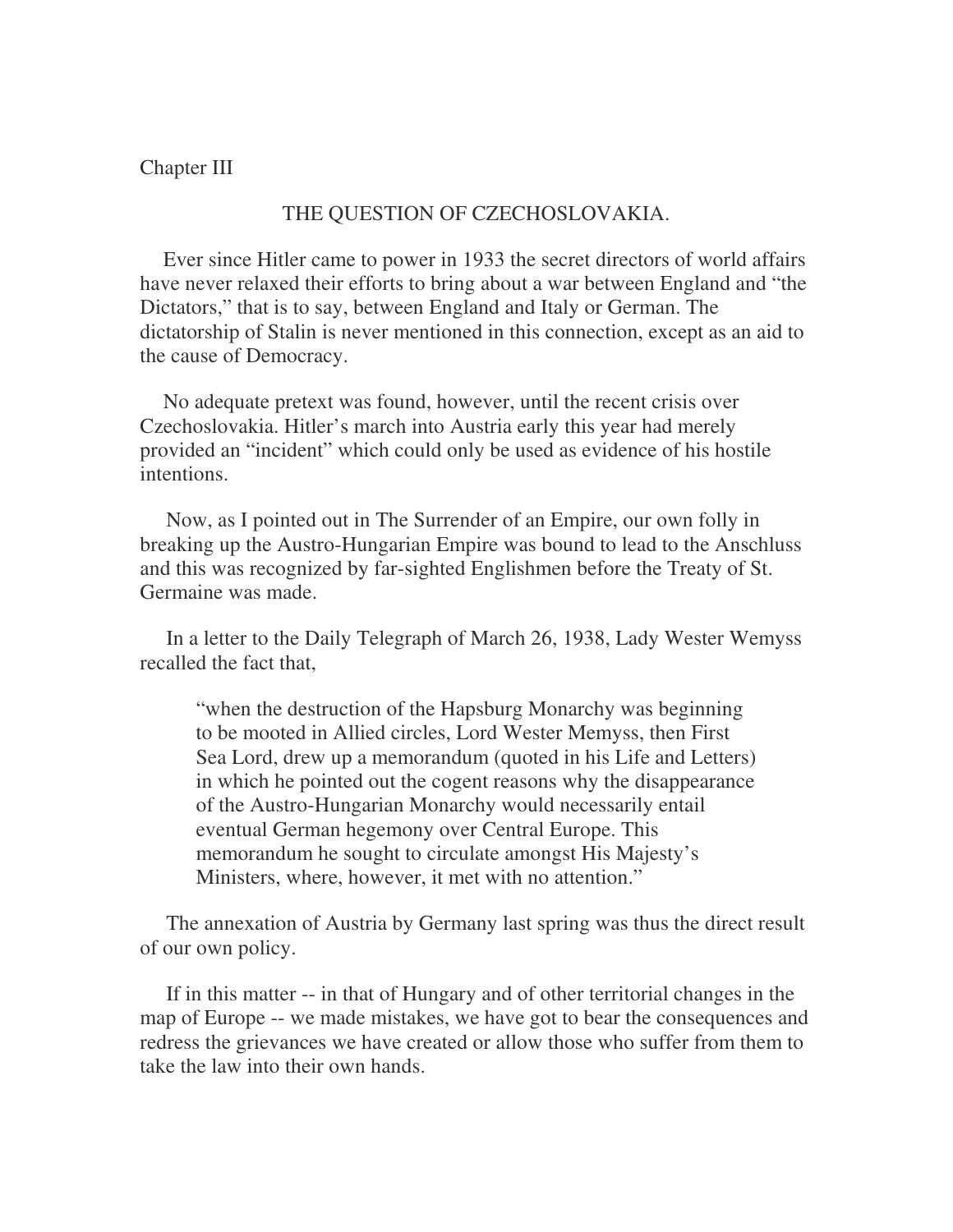Weakened Austria demanded the Auschluss, and even the Socialists of France in 1928 gave it their approval, but when at last Hitler tired of words, marched across the frontier and averted civil war, the storm aroused could hardly have been greater if he had bombed Bucharest.

 Germany cannot, of course, demand the status quo of before the War. She cannot expect the Allies to renounce all the fruits of victory, nor has she done so. No attempt has been made to regain Alsace and Lorraine, and Hitler has declared that he is content to leave those provinces to France, he has in fact never shown any inclination to annex an inch of territory that was not predominantly German.

 What he has demanded is that those territorial changes which have proved to be a source of continual unrest and of misery for the Germans affected by them should be revised, and if the matter could not be settled by arbitration he was prepared to take independent action. This was the case with regard to Czechoslovakia which was made the pretext for the Democracies threatening to bring about a world war.

 That it was but a pretext is clearly evident, for only madmen could seriously contemplate sacrificing millions of lives and bringing unspeakable horrors on the world merely in order to keep three and a-half million Germans under subjection to the Government of Czechoslovakia; one cannot imagine so large a proportion of the human race to have become suddenly afflicted with homicidal mania.

 There must then have been a motive for their apparent madness, and that motive was in fact plainly avowed in the current phrase: "We must stop Hitler."

 The pretext then, this time, was Czechoslovakia. Now probably not one in a hundred ordinary people who make of that country a second Belgium and talk of the "gallant little nation" bearing the martyrdom with exemplary patience, have any idea what, or possibly where, Czechoslovakia is; like the blessed word "Mesopotamia," it has become to them a sacred cause for which no sacrifices of blood and suffering would be too great.

 Existing before the War as Bohemia, Moravia and part of Silesia, the country now known as Czechoslovakia had for nearly a hundred years been the scene of constant strife between the Czechs and Germans inhabiting it. The conflict thus did not originate with the peace Treaties, but merely entered on a new phase when an artificial state was created by the Treaty of St. Germain-en-Laye in 1919, comprising a population of over thirteen millions belonging to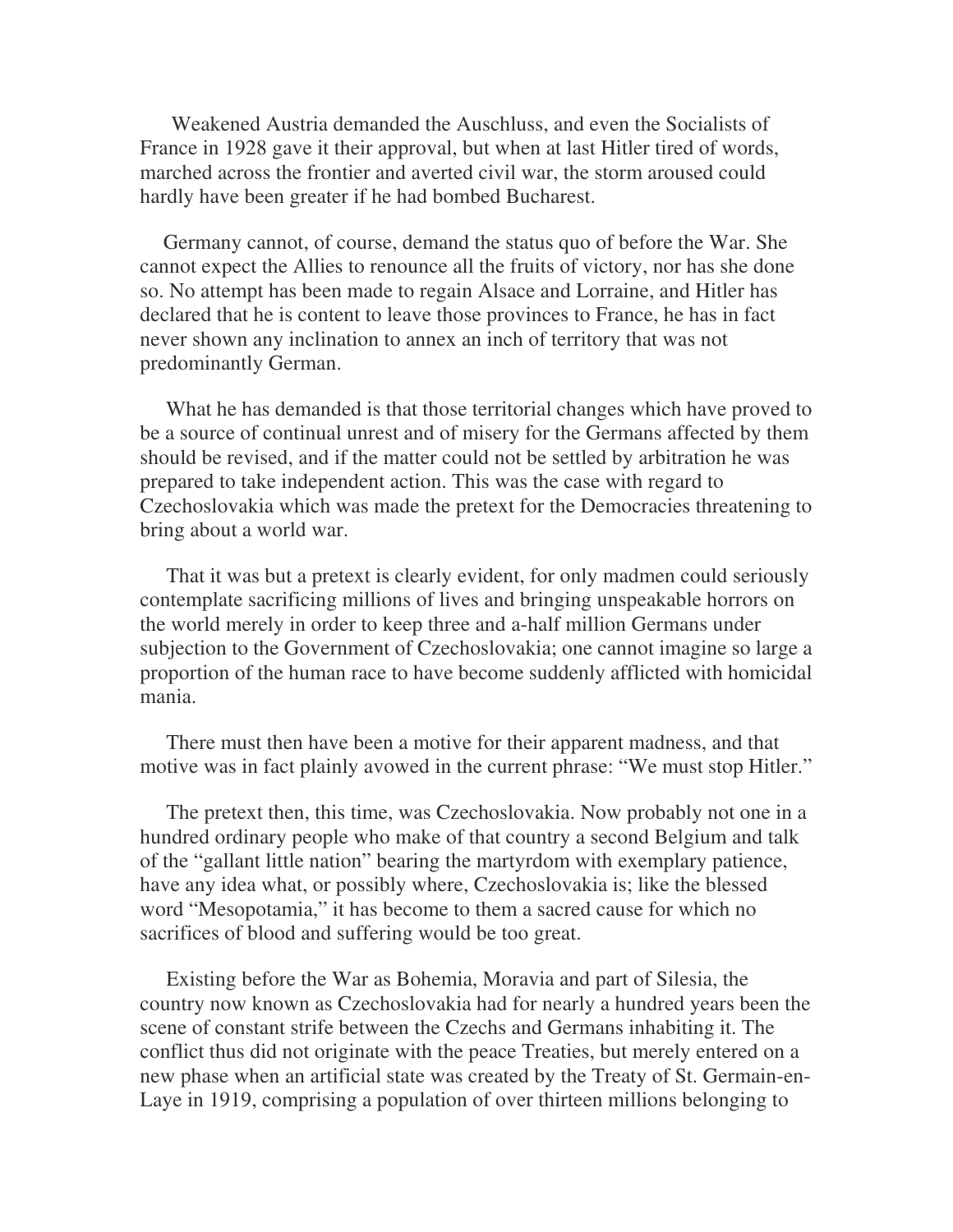six or seven nationalities, of which some seven million were Czechs, who then formed the Government, in which the remaining minorities were very inadequately represented.

 The three and a-half million Sudenten Germans were thus placed under the rule of their former opponents, and their representatives in the first Czechoslovak Parliament immediately entered a strong protest on June 1 and 9, 1920, declaring that they, the Germans, "had no part in any agreement or establishment of that State," and that: "The whole Czechoslovak legislation represents a glaring infringement of the Minorities Protection Treaty."

 As years went by the bitterness between the two races increased, and although the Sudenten Germans sent innumerable appeals to the League of Nations against a growing oppression from which they suffered, they met with no response.

 For this oppression the Czech Government was to blame, whilst Lord Winterton in his speech in the House of Commons on May 11, 1934, stated that,

"the whole of the land in Czechoslovakia belongs to Jewish moneylenders, and not to the peasants who are occupying it".

 When this state of things had lasted for nearly twenty years and Hitler finally announced that, since the grievances of the Sudentens had not been redressed by arbitration, Germany would rescue them by forcibly taking over the Sudenten districts, the Democracies announced their intention of assembling their combined armies, navies and air forces "in defence of Czechoslovakia."

 This is what they call Hitler threatening to bring about a world war, and describe him as a breaker of treaties. What treaty had he broken?

 If anyone had broken a treaty it was France or rather the French Government. From the time that the "Geneva Protocol" (or the Arbitration and Sanctions Protocol) was put forward in 1924 under the aegis of Benes and Politis, the representatives of Czechoslovakia and Greece at the League of Nations, British Conservative Governments had firmly refused to follow the lead of France and other countries in guaranteeing the security of the frontiers in the East of Europe, including that of Czechoslovakia, and it was in September, 1927, two years after the Locarno Pact, guaranteeing the frontier between France and Germany had been signed, that the "Geneva Protocol" was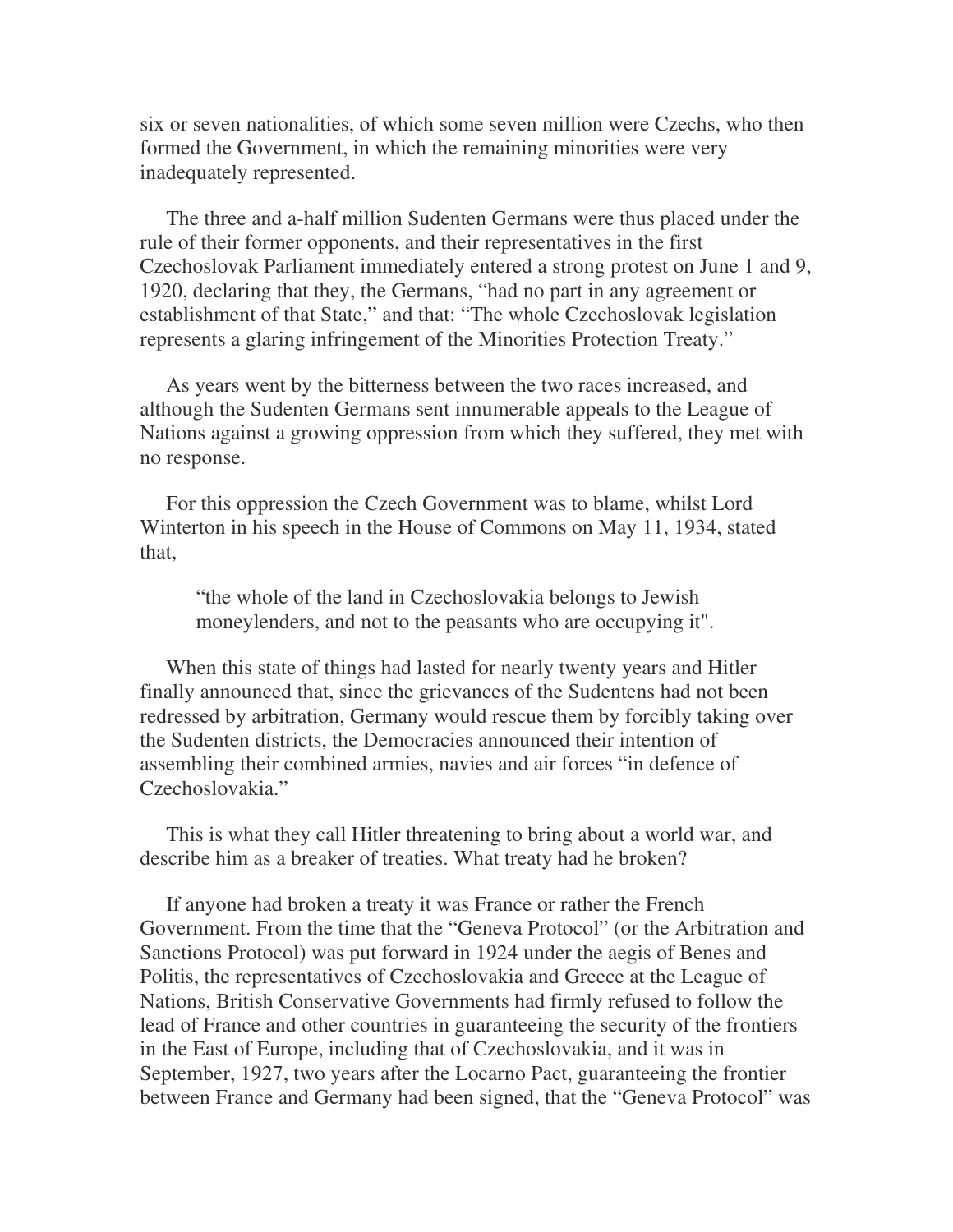revived and met with the strongest opposition from Sir Austen Chamberlain who, in the finest speech of his life declared:

"You invite us to take for every country and for every frontier the guarantee which we have taken for one by treaty. If you ask us that, you ask us the impossible… You do not know what you ask us. You are asking nothing less than the disruption of the British Empire. I yield to no one in my devotion to this Great League of Nations, but not even for this League of Nations will I destroy that smaller but older league of which my own country was the birthplace and of which it remains the center."

 France, however proceeded on her own account, in December 1934, to sign a Three Power entente with Czechoslovakia and Soviet Russia and in May, 1935, a separate military pact with Russia, a complete violation of the principles of the League, according to which military alliances were to be replaced by peaceful arbitration.

We were thus in no way bound to "stand by France" in the recent crisis by "going to the rescue of Czechoslovakia" since we had repeatedly refused to join her in the undertakings she had entered into with this protégé of the Soviets for which only the French of the Left felt any particular sympathy. Indeed, according to the Locarno Pact we were more bound to stand by Germany, since by that treaty we had undertaken to defend her if attacked.

 The Franco-Soviet Pact, deplored by all right thinking Frenchmen, was really the beginning of all the trouble in Europe from 1934 onwards, for Germany, finding herself flanked on both sides by hostile Powers, one wholly and the other in part inflamed with hatred of Hitler as the opponent of Bolshevism, now started to re-arm openly.

 It was not that the re-armament of Germany began at this juncture for, as was pointed out in the chapter of this book, secret arming had gone on in Germany ever since the War but had to a great extent been winked at by Great Britain.

 Now that Hitler was in power, however, matters took on a different aspect and his open announcement of Germany's intention to re-arm against an equally open and hostile alliance was regarded as a casus belli and Czechoslovakia provided the pretext for starting a world war on Nazi-ism and Fascism.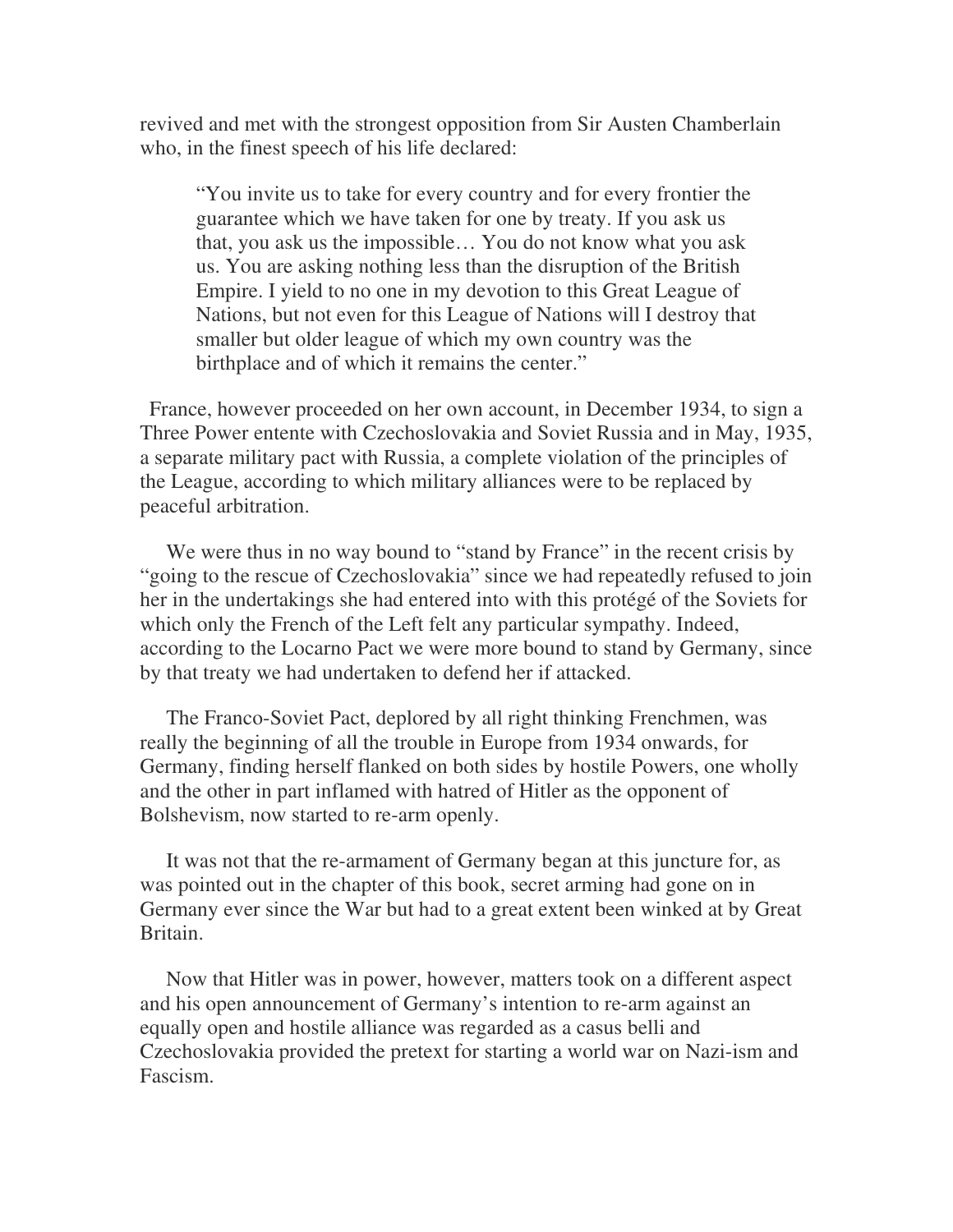That we were saved from this appalling catastrophe was mainly owing to the vision and magnificent courage of our great statesman.

 Hitler never wanted war with England and that he was willing to co-operate with her in a scheme for averting a general conflagration was shown by his appreciation of Mr. Chamberlain who on his part very wisely avoided the "governess" attitude, still less the "mailed fist" advocated by that former supporter of the League of Nations Union for promoting peace – Mr. Duff Cooper. Instead he talked to the Führer as man to man, giving him credit for good will and for a sincere desire to find a peaceful solution to the Sudenten question.

 For this solution the Czechs themselves have every reason to be grateful, for had the threat of "rescuing" them by force materialised no plan seems to have been evolved for carrying it out. Owing to the geographical position of Czechoslovakia the Germans, driven into war, could have overrun the whole country before their opponents could have appeared on the scene and the chief sufferers would have been the Czechs themselves.

 How little the situation was apprehended by the general public in this country is illustrated by an amusing story told me by a doctor. He had gone to visit one of his patients and found him lying on a sofa with a large cigar in his mouth repeating that he "felt so humiliated." On the doctor enquiring the reason he replied that England had failed to rescue the Czechs. The doctor then asked how he proposed we should rescue them. The man had not the vaguest idea!

 Now let us imagine what we should have done if the British subjects had been placed in the position of the Sudenten Germans. Supposing that instead of winning the War we had lost it, and that while it lasted the Sinn Feiners instead of merely stabbing us in the back – as Lloyd George expressed it – had openly joined up with Germany, and as a reward after the victory Ireland had been reft from the British Empire and given independence by the Central Powers, subjecting Ulster against its will to the Dublin Government.

 Does anyone suppose that England, though forced with the sword at her throat to sign such a treaty, would have sat down under it for ever, after it had proved disastrous? Would she have calmly endured seeing loyal Ulstermen oppressed and made to feel themselves a subject and inferior race?

 Possibly under certain governments she might; but if at the end of twenty years a strong British patriot had been raised to power and determined to rescue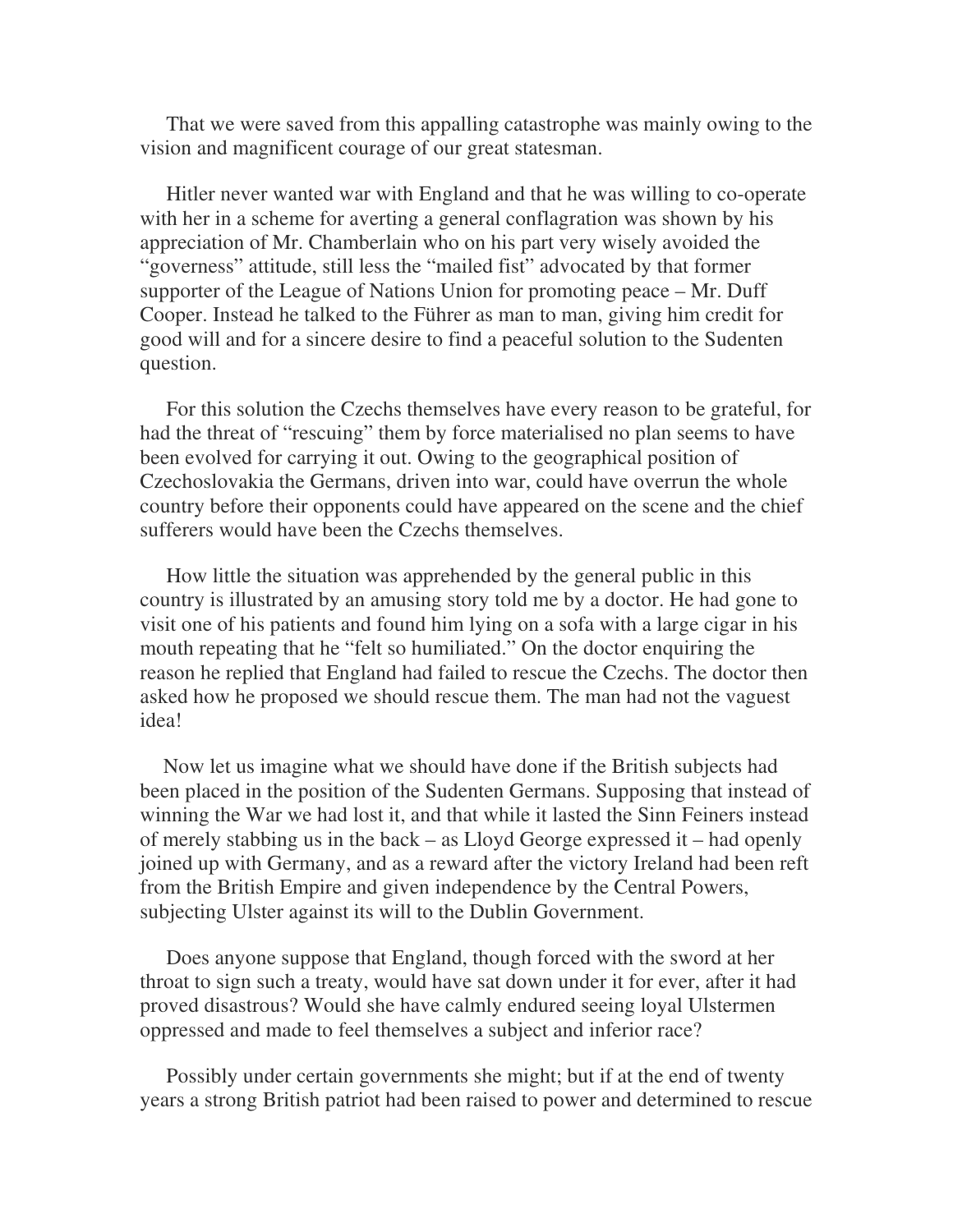the victims of Sinn Fein tyranny by insisting force if reason could not prevail, would Germany have been justified in stigmatising him as a madman, out to trample over the whole of Northern Europe?

 Let us further consider what we did do when we believed our nationals were oppressed in the Transvaal. After recognising the independence of the Boer Republic in 1884, the alleged oppression of the Uitlanders led to the second South African War of 1899, in the course of which we annexed the whole Transvaal.

 The case for the Sudenten Germans is surely stronger, since they were not immigrants into a foreign country, but the old inhabitants of a land which had been theirs from time immemorial, and which against their will had been placed under a Government hostile to them.

 Fortunately for the peace of the world no League of Nations existed at the time of the last Boer War, so the conflict remained localised in South Africa, and the Kaiser's telegram President Kruger was regarded in this country as a most unwarrantable act of interference.

 What could have been said if he had called on all the Powers of Europe to resist us?

 But, though the war was generally disapproved abroad, no one thought of flying into a panic and asking what England might be expected to do next, the Germans fearing for Tanganyika, the Belgians for the Congo, the Portuguese for Mozambique; they left it to the Boers and British to fight it out, with, in the end, a peaceful understanding.

 Let us hope that the recent crisis may lead to equally happy results, and that the Czechs may find themselves delivered from an alien domination. For in reality Czechoslovakia enlisted the sympathies of the secret promoters of world revolution merely as a dependency of Soviet Russia, with whom she had made a Pact of Mutual Assistance on May 16, 1935, and had entered into very cordial relations.

 Guileless English Christians who speak tearfully of the small and martyred nation with its heroic leaders, Presidents Masaryk and Benes, are no doubt aware that Czechoslovakia was not merely a breeding ground of Bolshevism but of militant atheism.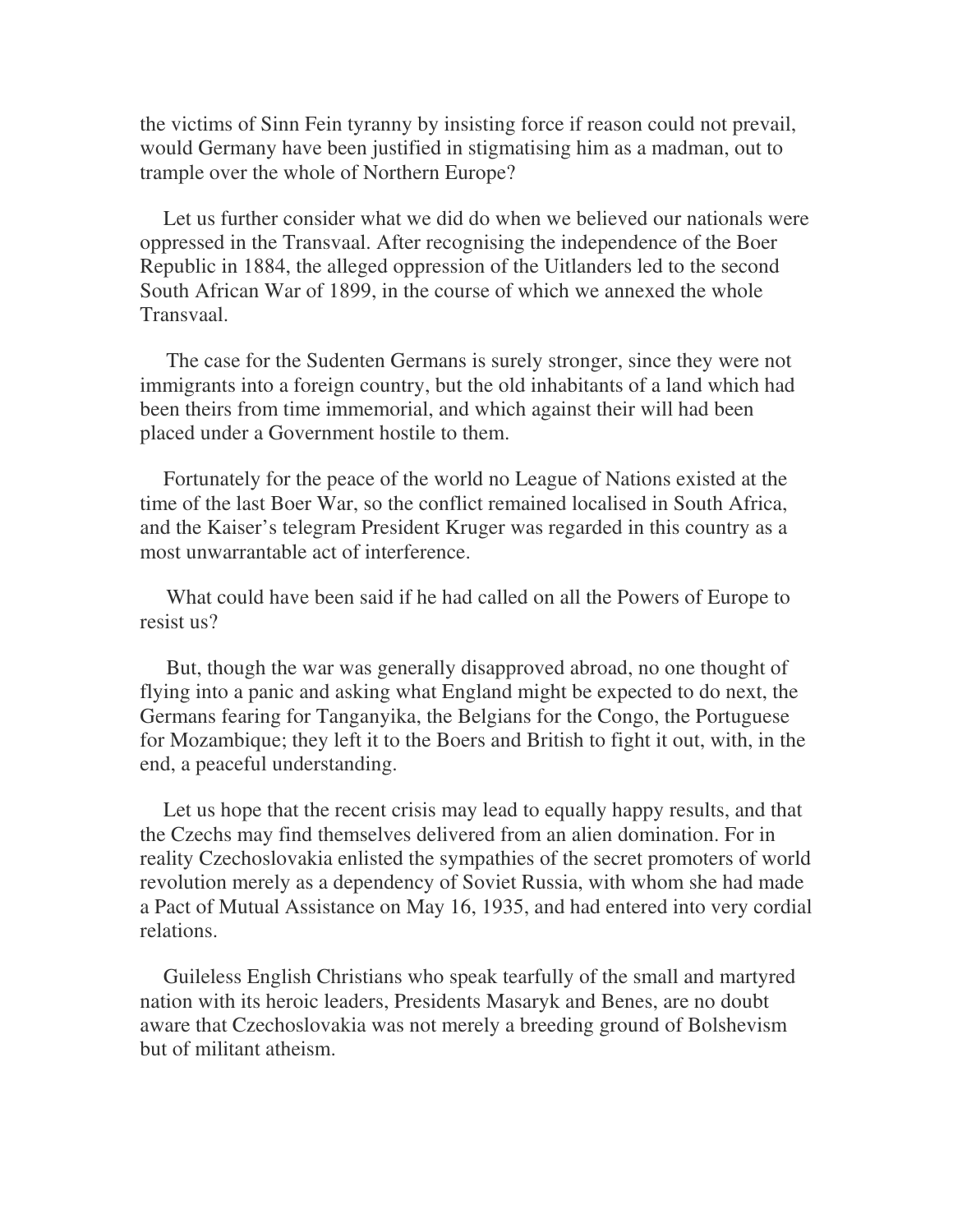The International of Proletarian Freethinkers was founded in that country in 1925, and at Easter, 1936, a world Congress of so-called "Freethinkers" was held in Prague at which the Vice-President of the Soviet "League of Militant Godless" and other Russians were present, also delegates from twelve other countries, including several Frenchmen noted for their literary achievements in blasphemy.

 These were received by the Vice-Mayor of Prague, Dr. Kellner, who expressed his joy that the Congress should be held in that city. The President of the Congress, a Belgian named Terwagne, thanked the Vice-Mayor, observing that the delegates "appreciated the free-thought of the Czechoslovakian Republic . . . a deputation of delegates to the Congress was also received by President Benes. \*

### \*"The Universe" for 22 May, 1936.

 Such were the leaders of a country on whose behalf the world in September last was to be plunged into the most frightful war in history. Who knows whether the Czechs themselves may not come to rejoice at being purged of these elements? Already we have read that the youth of Czechoslovakia carried out demonstrations at which the cry of "Out with the Jews! Czechoslovakia for the Czechoslovaks!" was raised.

 It will be curious to notice the attitude of our War Party in this country if Czechoslovakia goes Nazi and anti-Semite and we are called upon to implement what is regarded in some quarters as the rather imprudent undertaking to defend her frontiers, especially if these are invaded by the good friends of that Party – Comrades Stalin, Litvinoff and Co.

 Perhaps then they will discover that the Czechs are an unworthy race, to which we owe no obligations. And then too demonstrators, carrying in procession what Mr. Churchill in an earlier phrase of his chameleonic career called "the filthy red flag of International Communism," may change their slogan to "Down with Czechoslovakia!"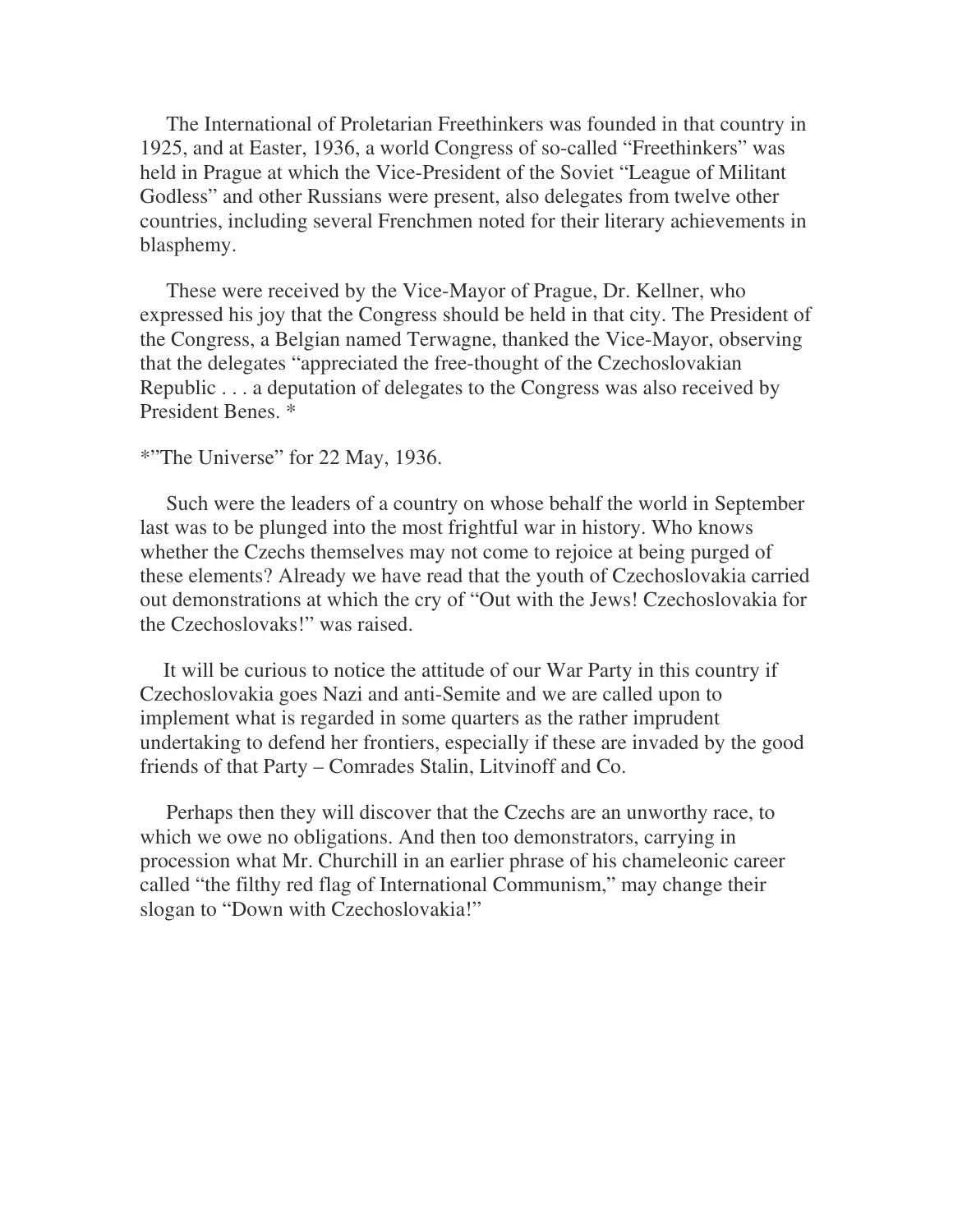### Chapter IV

#### BOLSHEVISM AND FASCISM

 The defence of Czechoslovakia having been only a pretext for the world war into which we have narrowly escaped being plunged, and the destruction of the Dictatorships – other of course than Stalin's – its real object, let us consider the nature of those systems which, at the cost of countless human lives and untold suffering, it was held necessary to destroy.

 On this subject most people in our country depended for their information on the Press and especially on the newspapers, which in the main opened their columns freely to anti-Fascist views and firmly closed them on contrary opinions and even on authoritative statements of fact.

 England has thus become a gigantic parrot house in which words pass from mouth to mouth without any comprehension of the real issues at stake. The analogy perfectly applies to the methods employed. For in the teaching of a parrot the procedure is, I believe, to place a thick cloth cover over its cage and then to go on clearly enunciating the same phrases over and over again until it has learnt to repeat them of its own accord.

 This is precisely what has been done to the British public; it has been kept in the dark as to the truth of world events and misleading statements have been made to it by the press and by that whisper that the secret directors of world events well know how to set in motion so that from the most raucous macaws down to gently twittering budgerigars the same catch-phrases are obediently repeated.

The two most current and the most absurd of these are

(a) that "Bolshevism is the outcome of Fascism" and

(b) that "Bolshevism and Fascism are really the same thing" and therefore equally to be fought.

 (It will be noted, however, that the people who say this seldom display any inclination to fight Bolshevism.)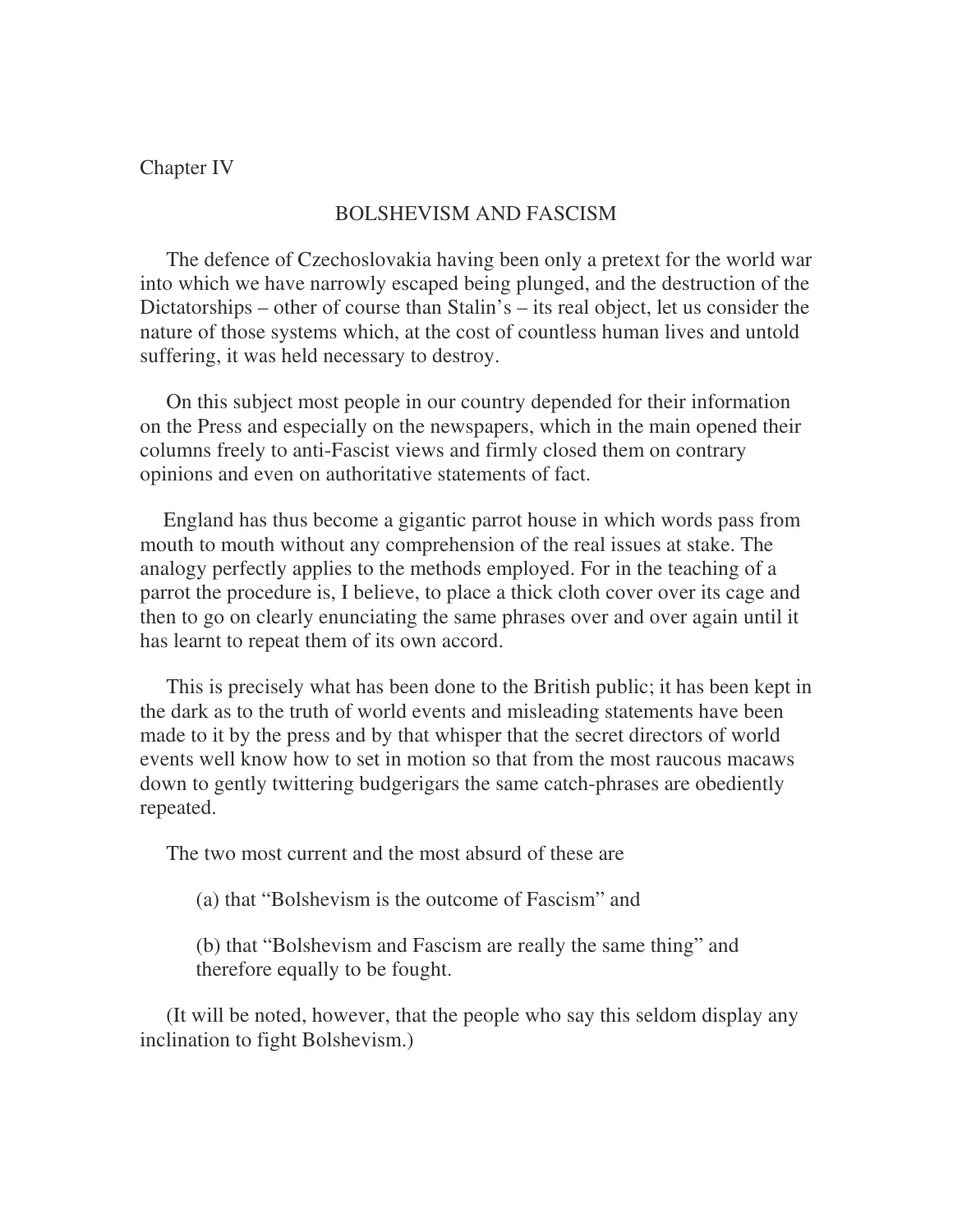Now with regard to the first phrase, that Bolshevism is the outcome of Fascism, history shows exactly the contrary; no "Red" rising has ever followed on a system for forcibly preserving law and order unless an attack had first been made on that system by subversive forces.

 From the French Revolution onwards a "White Terror" has always been the sequel to a Red.

# **Fascism** – under which term for the sake of brevity we must here include Nazi-ism – **was both in Italy and Germany the reaction to the destructive activities of the Communists.**

 And if in all such reactions there has been an element of violence, it is because terrorism can only be put down by counter-terrorism and a nation which has been kept in a state of fear and subjection under a tyranny once know as Jacobin and now as Bolshevik, inevitably turns with fury upon its oppressors as soon as its liberty has been restored.

As a French historian has well expressed it:

"Nothing is so terrible as those who have been afraid and are afraid no longer!"

 As to the second phrase, what could be more ludicrous than to bracket Bolshevism and Fascism together? The only point they have in common is that both are autocracies. But the police force is an autocracy, demanding unquestioning obedience from its subordinate ranks; is that then a reason for bracketing it with a band of Chicago gangsters who have to obey the murderous dictates of their leaders?

 The difference between the two is no greater than the difference between Bolshevism and Fascism. For Bolshevism is destructive of all that constitutes civilisation whilst Fascism sets out to correct those parts of civilisation which, in common with all sincere social reformers, it regards as defective.

 A further and most important difference between the two is that whilst Bolshevism seeks to spread its doctrines all over the world and organises Communist Parties in every country, working under the obedience of Moscow for the overthrow of constitutional government and supplying them freely with funds, Fascism has never sought to proselytise and has never been accused, even by its bitterest enemies, of forming affiliations abroad or of financing any foreign group.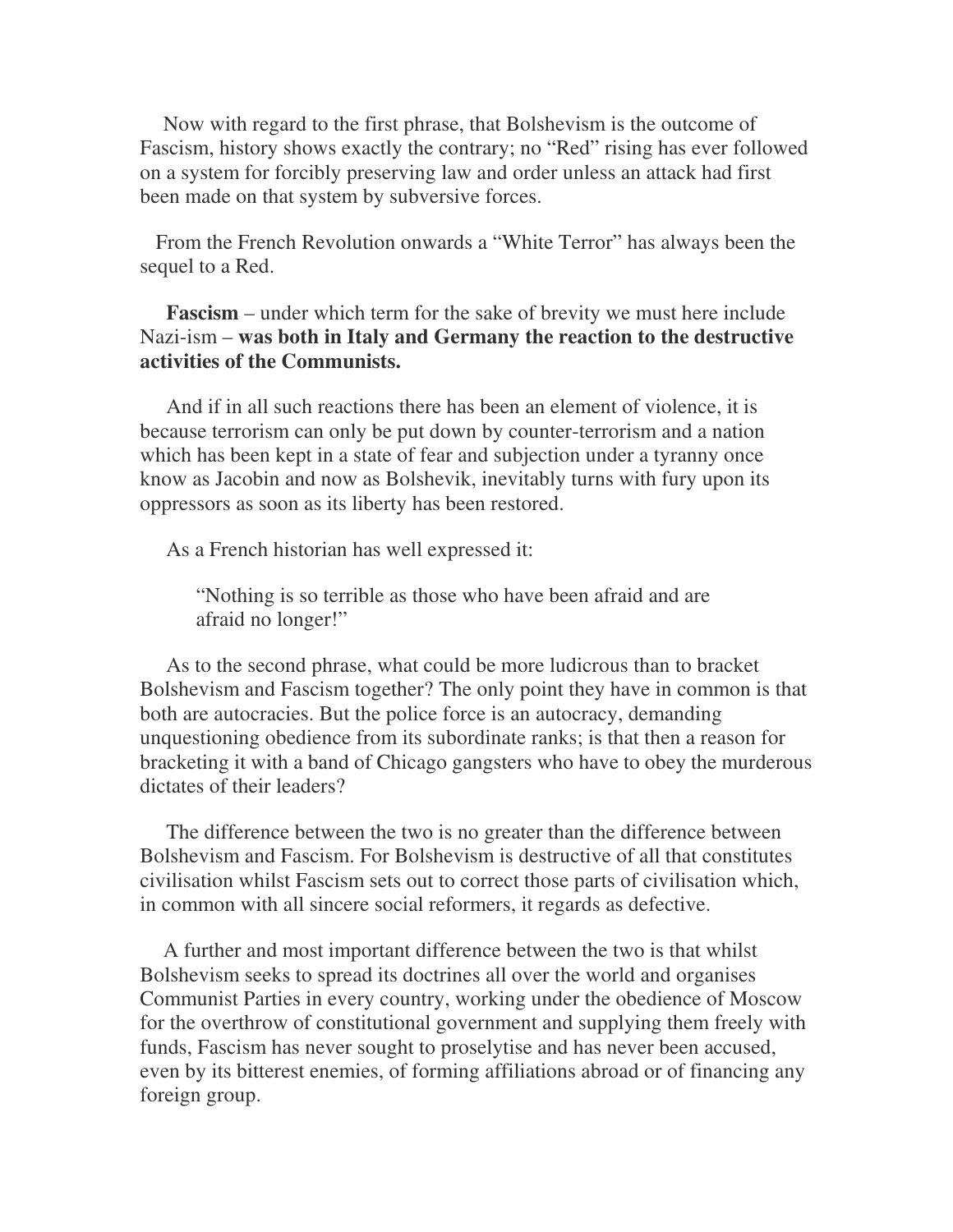Indeed Mussolini, somewhat egotistically, declared at the onset that Fascism was for Italy alone and that Italians only were capable of comprehending its ideals. The various groups of "British Fascists" became the butt of his pleasantries.

 Hitler expressed himself in much the same way with regard to Nazi-ism and in his insistence on "race" and the superiority of the German race over any other discouraged imitators. And that is only logical, since **the essence of Fascism and Nazi-ism is Nationalism, whilst that of Bolshevism is Internationalism**.

 This being so why should Fascism be continually denounced as a menace to this country whilst Bolshevism is declared to be innocuous? People who exclaim with an air of heroic determination: "We will not have Fascism here!" are really making themselves supremely ridiculous – they have never been asked to have it. But if the Italians and Germans choose to have it what business is it of ours to interfere? It is this "governessing" of other nations with regard to their internal arrangements as much as their foreign policy that led Hitler to protest.

What then is this monstrous thing against which we are warned, so repeatedly? In Italy the word Fascism is now seldom used since it signifies only the first point in Mussolini's programme – the suppression of Bolshevism in Italy, and that was accomplished long ago. Fascism was thus only a means to an end, and that end was the establishment of "the Corporate State."

 This took place quite constitutionally; the King remained on his throne, in fact it was he who, after the march on Rome, sent for Mussolini and gave him full discretionary powers. After four years of reconstruction the Corporate State was created in 1926 by an act of legislation.

 Its principles are a system built up on Trade Unions of organised labour on the one part, and Capitalism on the other, and its object is to promote peaceful relations between the two. Together they form a corporation or guild and enter into agreements which cannot be infringed without rendering the defaulting party liable to prosecution, so that Capital cannot tyrannise over Labour and Labour cannot hold a pistol at the head of Capital.

 Space forbids a fuller exposition of the system, but that it is one which has contented the workers of Italy is clearly apparent; at the same time it has forcibly suppressed the stirring up of class hatred. For the same reason the Press is now not free.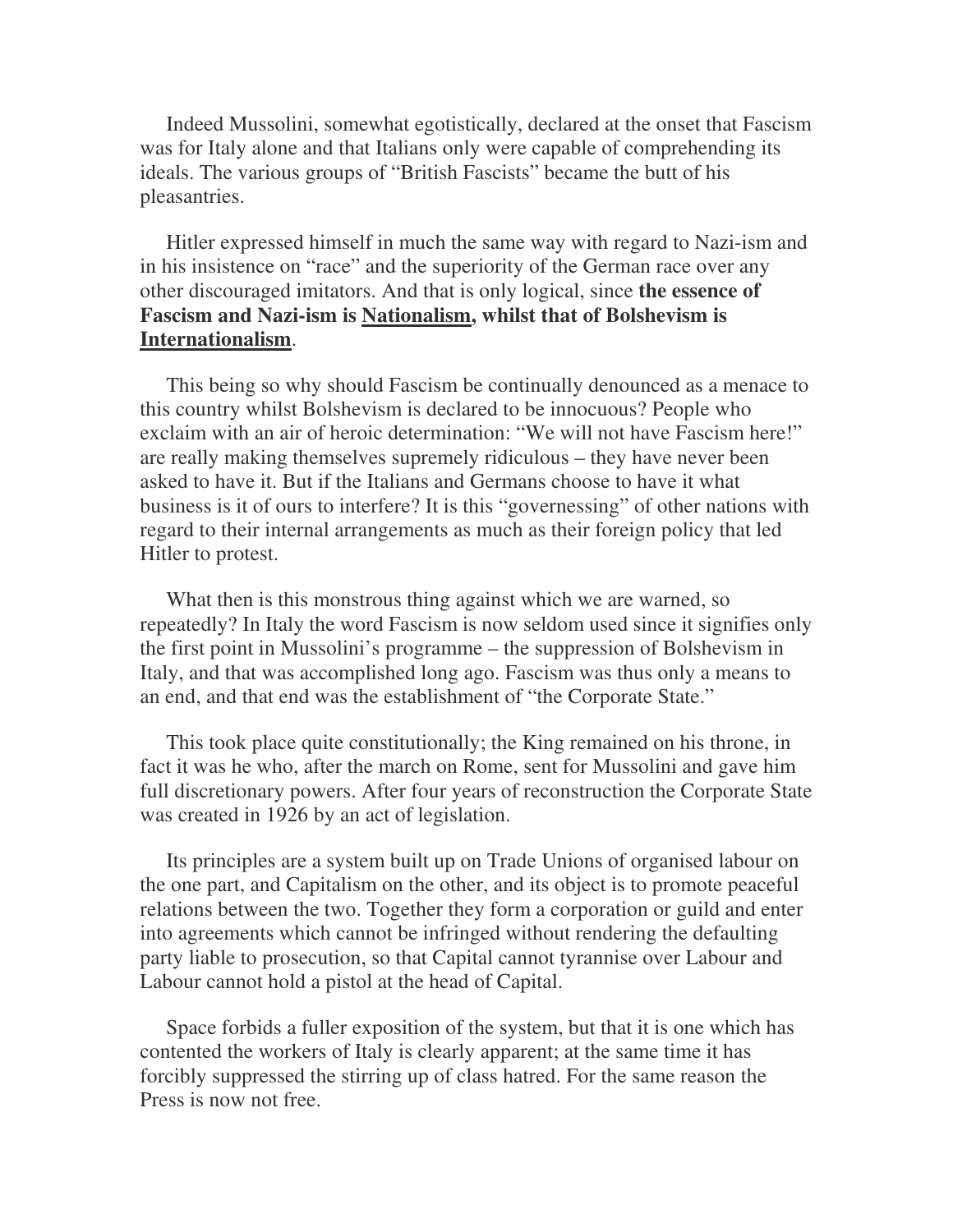When we observe the mischief-making role of many of our newspapers, we cannot help wishing that Fleet Street could be put under a like control.

 In Germany the same ideals inspired Hitler. He himself, like Mussolini, had sprung from the ranks of the workers and felt keenly the misery of their lot at the hands of heartless employers; he felt too, as every thinking man must feel, the injustice between extreme poverty and vast riches acquired by the exploiters of labour. At the same time he realised the wickedness and futility of the class war. For this reason he hated Marxism, which he saw as "a world pestilence" to be destroyed before any constructive new order could be introduced.

 That both in Germany and Italy immense reforms have been effected nobody can deny. Agriculture has been encouraged so as to provide the population with home-grown food – in Germany at any rate superior to that which is to be found in Great Britain**\*** - and thus to render the country selfsupporting.

**\***G. Ward Price, "I Know These Dictators," p. 115, and confirmed to me on the day of writing this by an English friend just returned from Bavaria who speaks with particular enthusiasm of the marvellous vegetables grown there. Mr. Ward Price's book should be read by everyone who wishes to know the truth about Germany and Italy under Hitler and Mussolini.

 The housing problem has been dealt with and slums abolished; the workers' conditions of life have been raised, their physique improved; holidays and amusements are provided for them; and their self-respect is stimulated so that each worker feels himself of value to the State.

 How far this frame of mind will last we cannot guess; the weakness of all Socialist schemes lies in the fact that they depend on the degree of enthusiasm their originators are able to keep up; all we can say now is that in both these countries the people as a whole seem happy.

 Undoubtedly in both, the new order has pressed hardly on the upper classes, but why Socialists should rave against it seems at first inexplicable. The fact that the upper classes are allowed to live in peace, provided they do some useful work for the State, no doubt arouses the fury of the Bolshevik who holds that the hated bourgeois should be "liquidated," after perhaps having his eyes gouged out.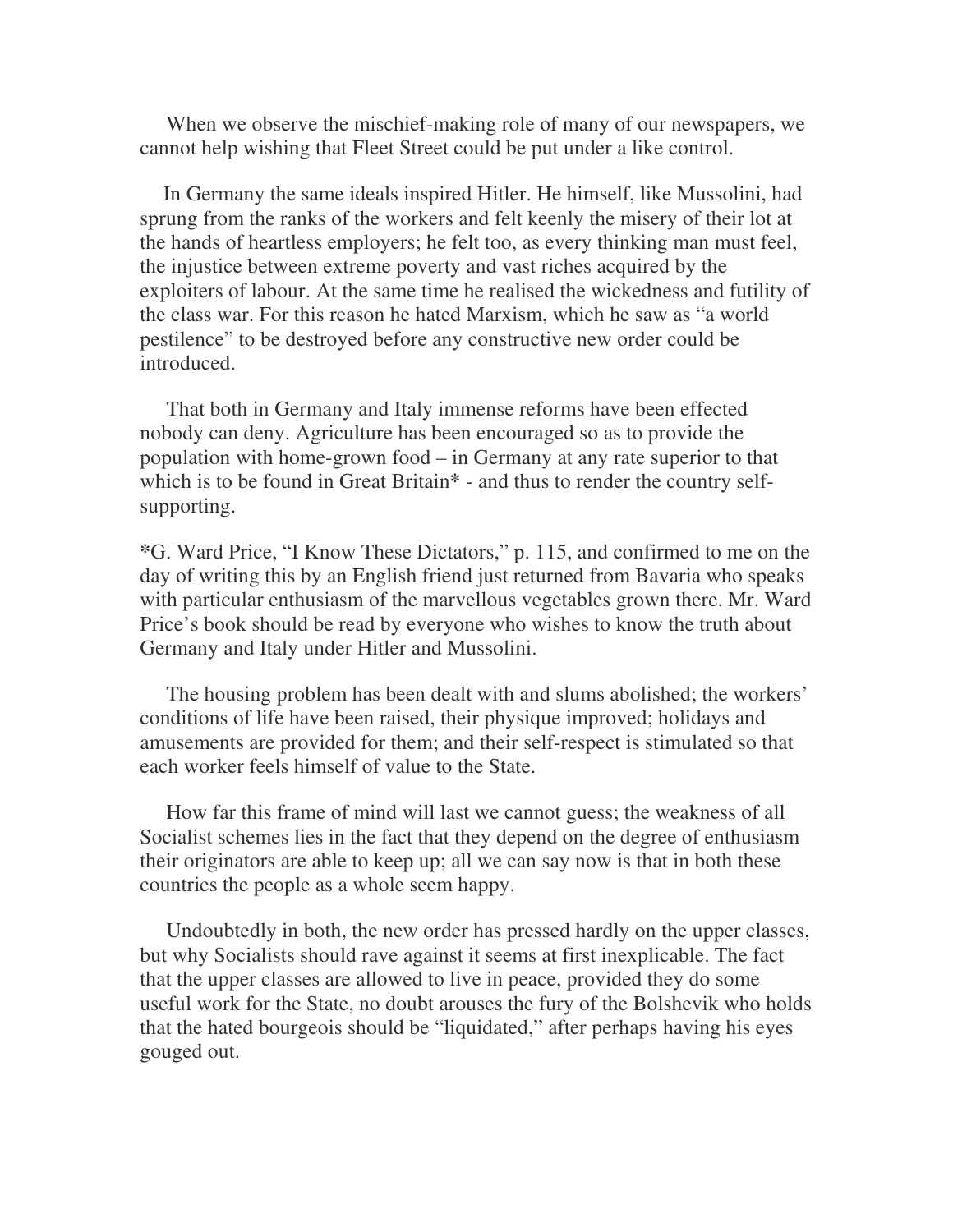The fact that the drawing-room Socialists, who disclaim all ideas of violence and have long preached the doctrines which Hitler and Mussolini have put into practice, not only disapprove but foam at the mouth when the names of the "Dictators" are mentioned, suggests one or both of two conclusions – either that they do not really wish for Socialism but adopt it as a pose, or that Socialism is a camouflage for something else.

 If it were not so they would praise the Dictators' social reforms, even if they condemned their methods of government. But no, the Dictators and their systems are condemned by them as wholly evil.

 It may be that both these conclusions are correct. The vast number of "Socialists" to be found in drawing-rooms, universities, newspaper offices, etc., or whose ideas are set forth in books well boomed by publishers and Press, are undoubtedly actuated by the primitive instinct of self-preservation. They know that the sort of stuff they talk and write will pay, and that to profess "Left" views is the only way to a successful career. Of the real doctrines of Socialism many of them know nothing.

 But there are those who know. And these are **the secret directors of world revolution, who use Socialism and Communism alike in order to achieve their real aim – world domination.** 

 For this reason they stir up strife between classes and nations. For this reason they hate "the Dictators" who have rendered them powerless in the lands that the Dictators control.

 In order to judge of the influence the Dictators exercise one has only to compare the effect on the character of the populations rules respectively by Hitler and Mussolini and on the other hand by Stalin: in the first: hope and purpose; in the second: dull despair; in the first: the friendly salute of the raised arm; in the second: the clenched fist of hatred and blood lust.

### **The great evil of Marxism lies in its appeal to the basest instincts of human nature – to self interest, to greed and envy**.

 The only honest Socialist I have ever talked with – who had known Marx personally and for this reason detested him – used to say:

"We have not got to tell people what they would gain by Socialism but to ask them what they are prepared to lose. True Socialism means sacrifice, self-denial in the common sense".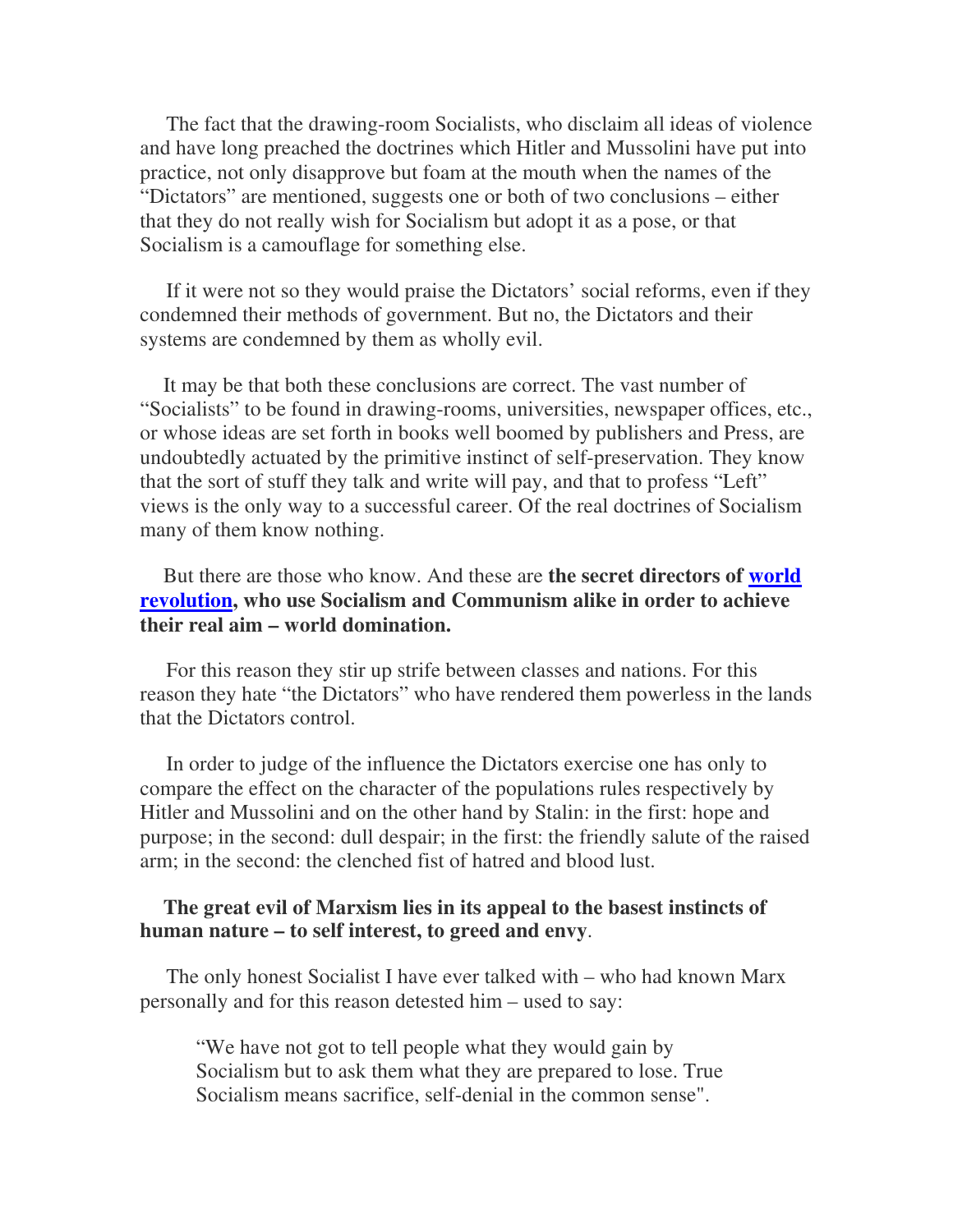This is the Socialism that both Hitler and Mussolini have set out to inculcate and because the noblest instinct in human nature is its passion for self-sacrifice, they have met with a tremendous response: in Italy the women brought their wedding rings to help the cause, in Germany families sit down contentedly to their single dish meal once a month in aid of the Winter Relief Fund.

 It is natural that the drawing-room Socialists in our country would not enjoy this sort of thing at all. It is one thing to write and talk of the beauties of Socialism, it is quite another to have to buy a cheaper make of car because some people are starving.

 Still less can the Italian or German systems please those who are using Socialism merely as a cover to their own scheme of world domination.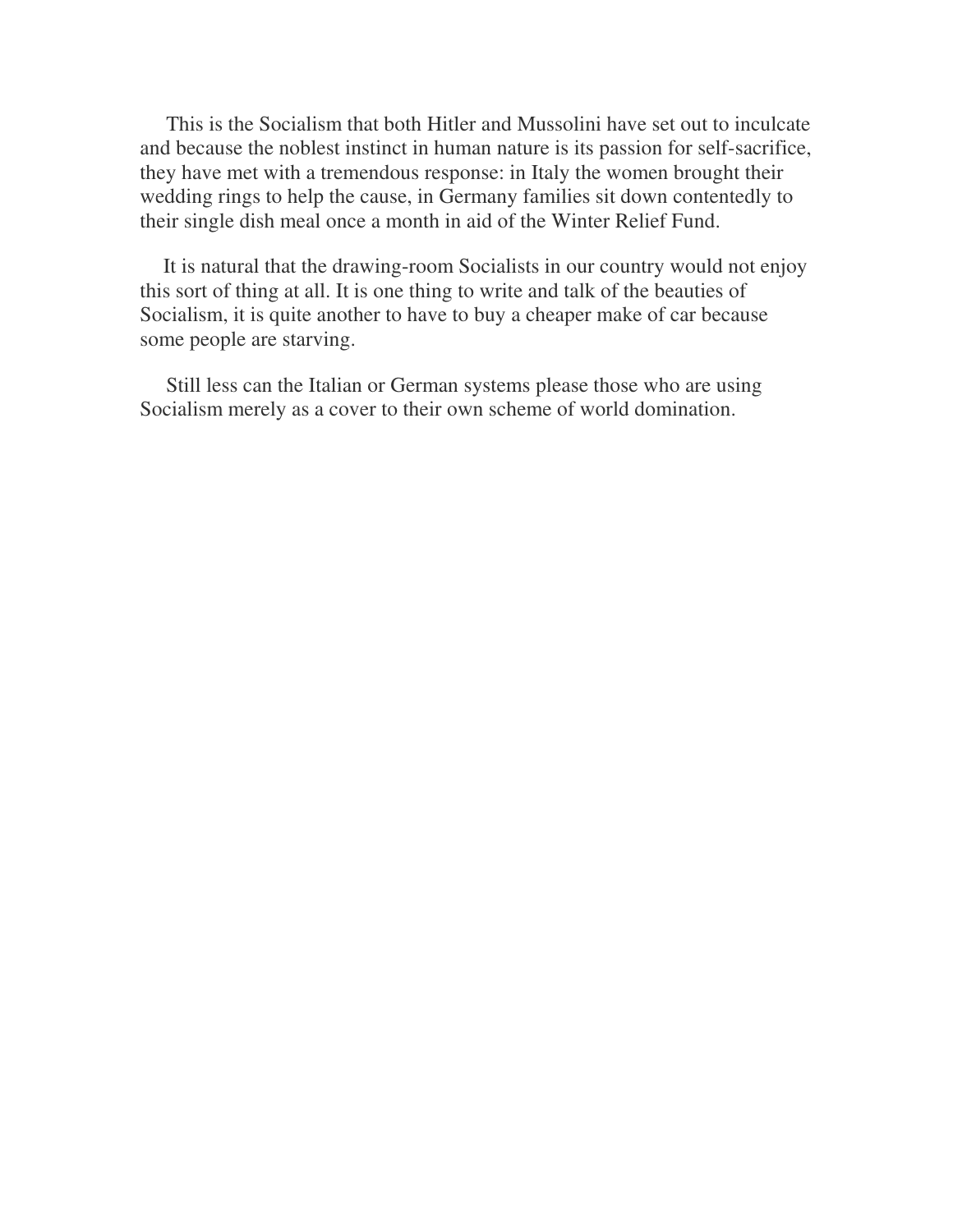# HITLER

 In the last article some explanation was given for the Socialists' hostility towards the systems instituted in Italy and Germany, in spite of the fact that in many respects these systems resemble those which they themselves have advocated. But this was not to go to the root of the matter. The real cause de guerre is the policy of the Dictators with regard to the Bolsheviks and the Jews.

 Mussolini was long in coming to the conclusion that the Jewish question must be faced, for in Italy the Jews were few and exercised little influence; thus for many years he carefully avoided any appearance of anti-Semitism. It was only when he found that the Jews presented an obstacle to his plans for the reorganisation of labour and for limiting the profits of the middle-man that he realised the necessity for curbing their activities in public life. For this reason and for his forcible suppression of Bolshevism, hatred was stirred up against him to the same extent as against Hitler.

 Hitler, however, from the beginning of his public career, proclaimed himself an "anti-Semite." But this was no new thing in Germany. From the time of Martin Luther, who, after demanding equal rights for the Jews, found himself obliged to denounce them as arch-liars and the most dangerous enemies of Christianity, and even from before this day, the Jews have almost always been disliked, distrusted, and at times persecuted in large parts of Germany.

 As their influence in commerce and other spheres of public life increased during the end of the nineteenth century, feeling against them rose higher and higher; they were resented, boycotted, and precluded from becoming officers in the German Army.

 Yet throughout all this period up to the outbreak of the Great War, and again during the years that followed, Germany was regarded with particular sympathy not only by our Socialists, Pacifists and intelligentsia, but also by the Jews themselves. Before the War they had again and again expressed all their passionate loyalty to Germany as the one country on which all their hopes were set.

 For although despised and hated, they were able to make money in a country where, as Hitler says, "gold was a god," to a larger extent than in any other except perhaps the United States.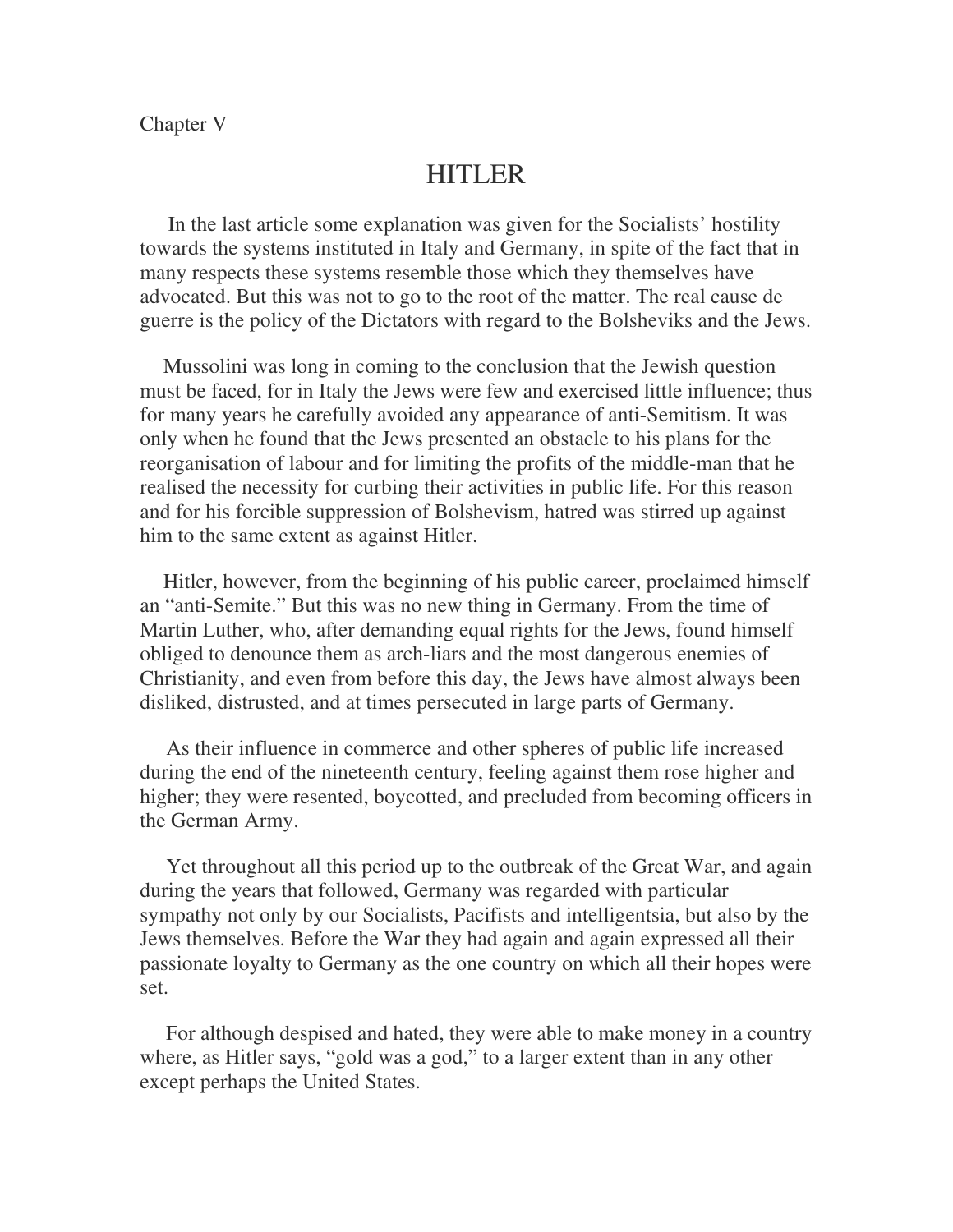They were also allowed to occupy positions in the learned and professional classes out of all proportion to those held by Germans. Though largely barred by society, they were encouraged by the Hohenzollerns, who had always believed in making use of them, from Frederick the Great with his münzenjude to Wilhelm II with his Rathenau at the end of a private telephone wire.

 It was thus that during the War so many of the Jews in this country hoped for the final victory of Germany and provided some of her most useful spies and informers.

 It was a Jew, Ernst Lissauer, who coined the phrase "Got strafe England" and composed the "Hymn of Hate" **\***against the land which had protected his race, of which the beginning has been translated thus:

French and Russian they matter not,

A blow for a blow and a shot for a shot,

We love them not, we hate them not;

We hold the Weichsel and Vosges gate,

We have but one and only hate;

We love as one, we hate as one,

We have one foe and one alone,

England!

Refrain:

Hate by water and hate by land,

Hate of the head and hate of the hand,

Hate of the hammer and hate of the crown,

Hate of seventy millions, choking down,

We love as one, we hate as one

We have one foe, and one alone –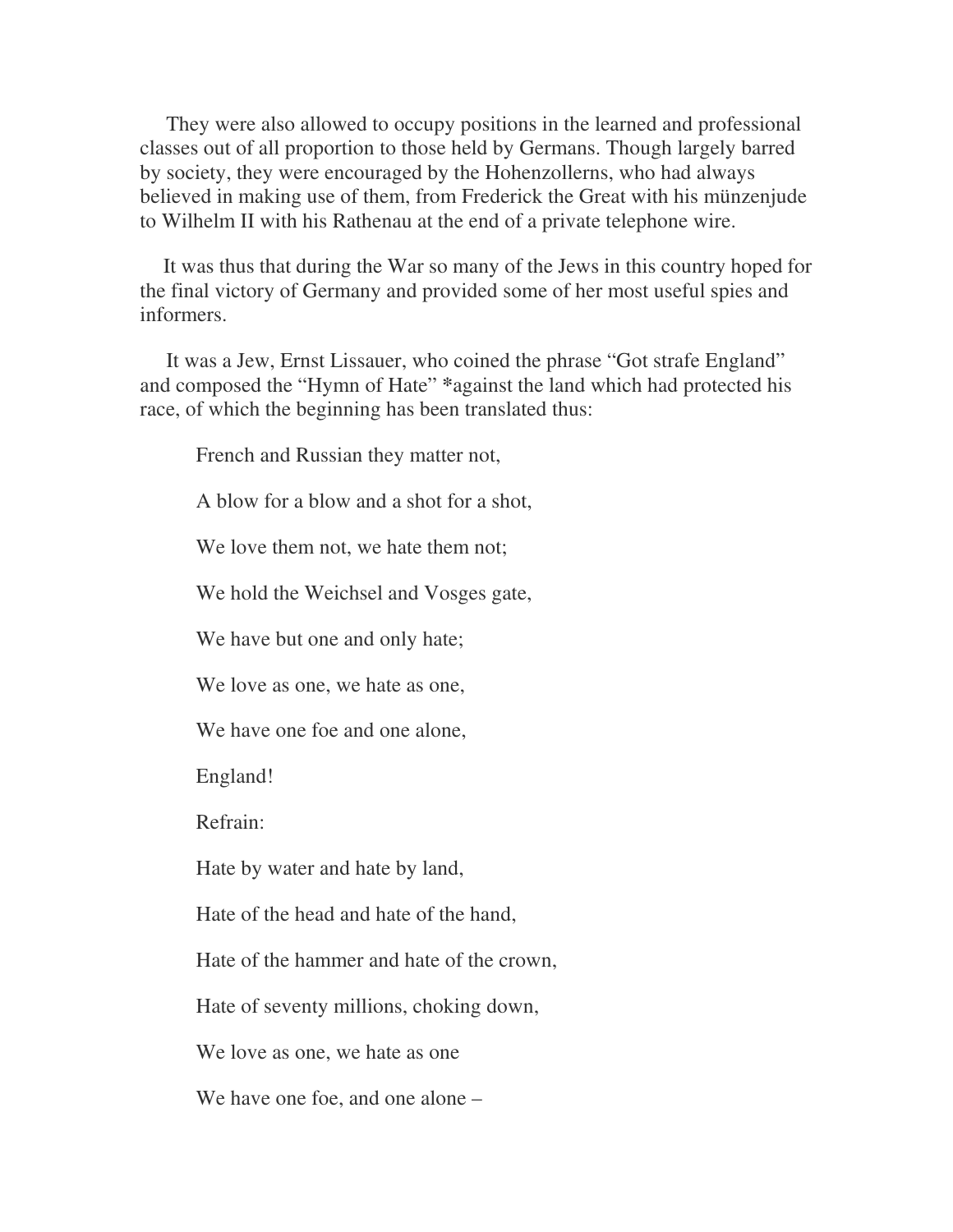England!

**\***Published in "The Evening News" for 10 December, 1937, and headed "German Poet dies in exile."

 Lissauer on being exiled from Germany by the Nazi Government declared that he was sorry he had written those words and really meant them for Russia; if so it was the most remarkable slip of the pen since he had specifically mentioned Russia as not the foe. No doubt, however, he was sorry; we are all sorry, very sorry, when we find we have backed the wrong horse.

 But in the main, it was Russia that the Jews -- including those in England - regarded as their principal enemy, and it was out of hatred for Russia that they sided with Germany against the Allies.

 After Russia had been brought low and a hideous revenge taken on her by the predominantly Jewish Bolsheviks, and the Kaiser had been got rid of, the Jews started Bolshevising Germany, and having got her almost completely under their control they remained pro-German until the rise of Hitler.

It was then that the whole Jewish power was turned against Germany.

 The Jews had not minded a certain amount of persecution, which after all mainly affected the humbler classes of their race, as long as they were given power in the State. But this is precisely what Hitler took from them, hence largely the cry of persecution.

Hitler himself had been slow to adopt an attitude of anti-Semitism.

 As he relates in "Mein Kampf," he was at first revolted by the hostility shown towards the Jews which he encountered in Austria and attributed to their religion:

"As I thought they were persecuted on that account, my aversion to remarks in their disfavour almost grew into abhorrence. . .

I considered that tone, especially that adopted by the anti-Semitic Press of Vienna, unworthy of cultural traditions of a great nation."

 But by degrees he came to the conclusion that "the Jewish religion" was really a misnomer: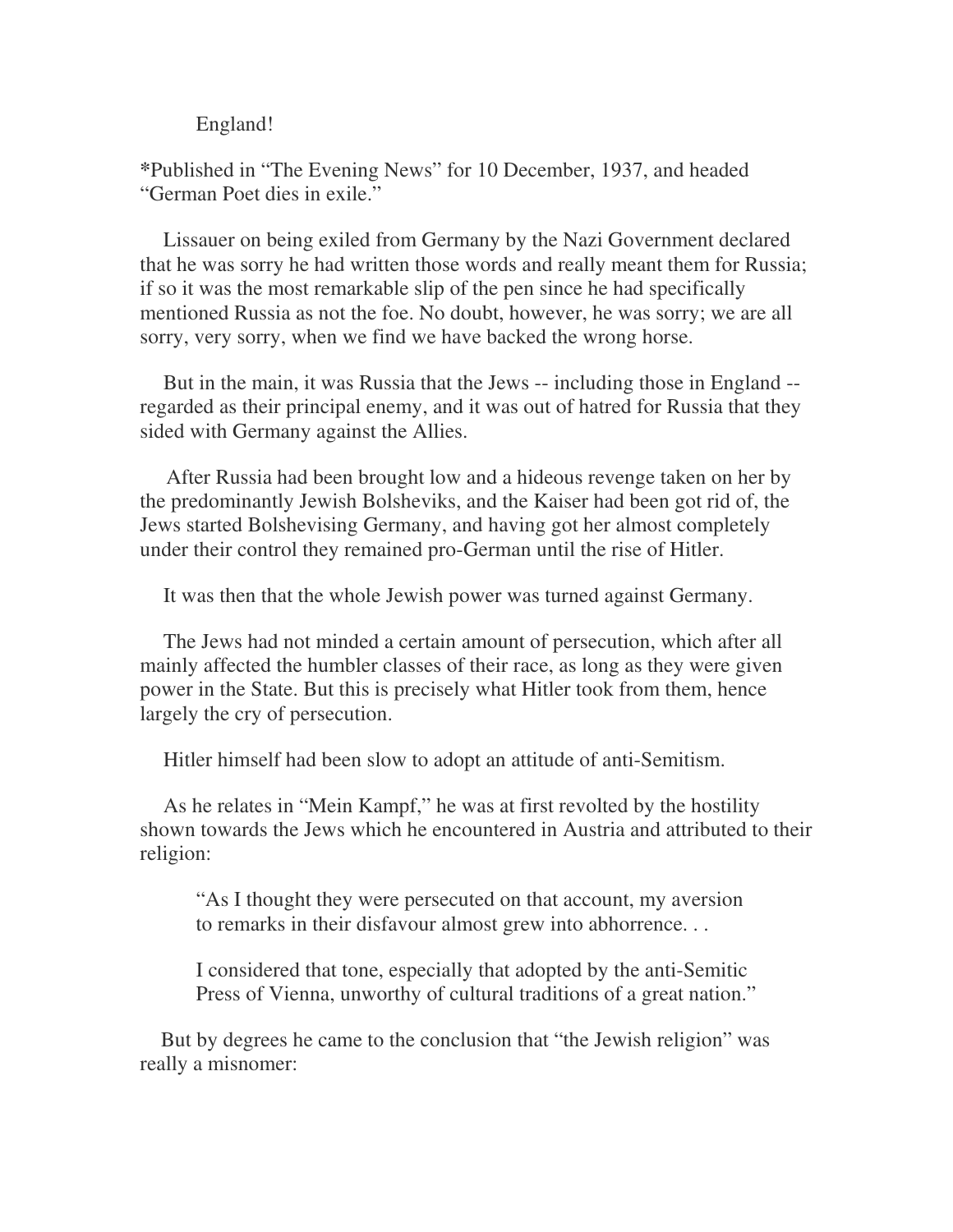"Through his own original being the Jew cannot possess any form of idealism, and therewith belief in the Hereafter is completely foreign to him. One cannot however imagine a religion according to the Aryan conceptions in which the conviction of life after death in some form is lacking."

 This statement entirely accords with those made to me by two Jews, quite independently of each other, who assured me with deep regret that the Jews of Western Europe rarely believe in God or the immorality of the soul; their outlook is entirely material.

 For this reason it is not surprising that Karl Marx having declared that "religion is the opium of the people," Jews should, as Hitler further observed, have become the chief propagandists of Marxism – "that world pestilence".

 He saw them, too, as the oppressors of the working-classes and at the same time the agitators who stir them to revolt, he realised "their glibness" and "their artfulness in lying" on which Martin Luther in his treatise "Von den Juden and ihren Lügen" (Concerning the Jews and their Lies) had expressed himself with far greater violence some four hundred years earlier.

 Above all, Hitler saw the fear they are able to inspire in order to drive all rivals or opponents off the field:

"anyone with intelligence enough to resist the Jewish lure is broken by intimidation, however determined and intelligent he may be."

 "Mein Kampf" is really an amazing book when one considers that it was written by a young soldier with little education, most of whose life had been spent in the direst poverty or in the trenches. Hitler writes in no spirit of Jewbaiting but as a bacteriologist calmly examining through his microscope the action of certain noxious bacilli on the human body.

 He observes the influence exercised by the Jews in the world of art; he sees them as "the inspired creators of those hideous inventions for the cinema and the theatre," of "those unclean products of artistic life as given to the people."

 "It was pestilence, spiritual pestilence, worse than the Black Death, with which the nation was being inoculated" – especially the youth of Germany.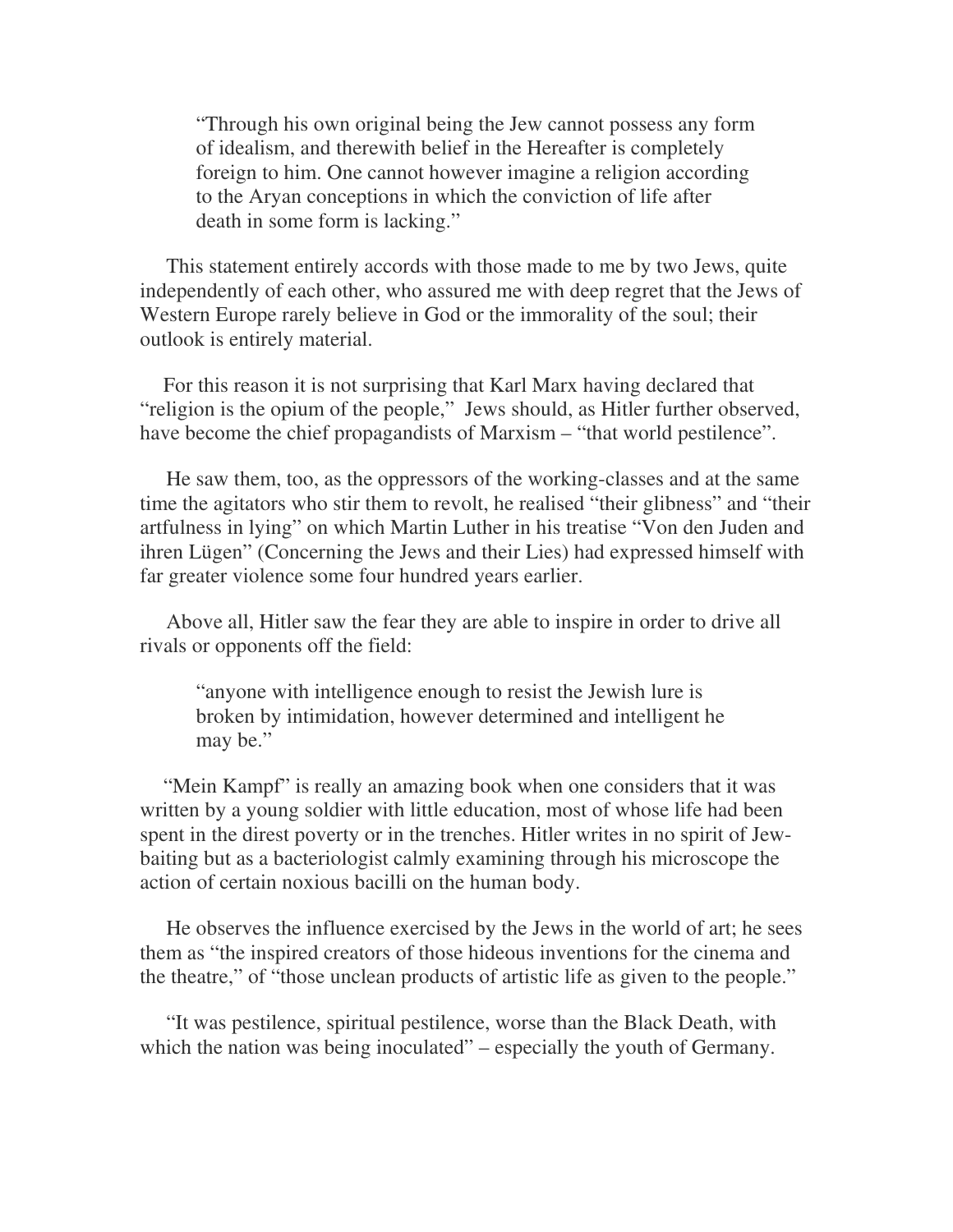"Anyone," he says, "who has not lost the capacity for entering into the souls of the young will realize that it must lead to their grave injury."

 And elsewhere he adds: "The State must declare childhood to be the most precious possession of the nation."

 In his strictures on pre-Nazi Germany Hitler is undeniably justified; it was a matter of common knowledge just before and after the War that Berlin became a center of iniquity, its night life worse in some respects than that of Paris; vice of an unspeakable kind was flaunted with impunity, nude midnight orgies took place in the West End of the city – a cult that may in fact be said to have originated in Germany; the Jugendbewegung, chaotic and uncontrolled, encouraged license among the young; filthy and blasphemous books poured forth from the German Press.

 Whether Hitler is right in attributing all this to the Jews we cannot tell; there are depraved elements of every nation which need no inciting to vice. The fact remains, however, that since Hitler started to purge town life in Germany, pornographic books and pictures have disappeared from the shops, the Youth movements have become clean and healthy, the cult of nudity has been suppressed. And all this has coincided with the expulsion or voluntary departure of a number of Jews from Germany – not of Jews in the mass, since thousands still live there in peace, but without the power to influence the public mind which they formerly enjoyed.

 Once-Christian England, in welcoming Jewish refugees indiscriminately to her shores, shows surprisingly little concern for the effect some of them may have on the minds and morals of her people, especially on the youth of the country.

 We cannot help, moreover, noting, since this influx began, the change that has come over our Press; a once decent popular paper has boomed the nudity movement; another, which a few years ago could have been safely placed in the hands of a child, publishes matter exalting immorality and sneering at virtue; cartoons by artists not of British race, vulgar and not in the least funny, designed to create bad blood between classes and nations, are published with impunity.

 Meanwhile the view of those to whom all these things are hateful, of those who crave to see their country restored to its former greatness as a beacon shedding the light of truth and justice on the world, are denied a hearing.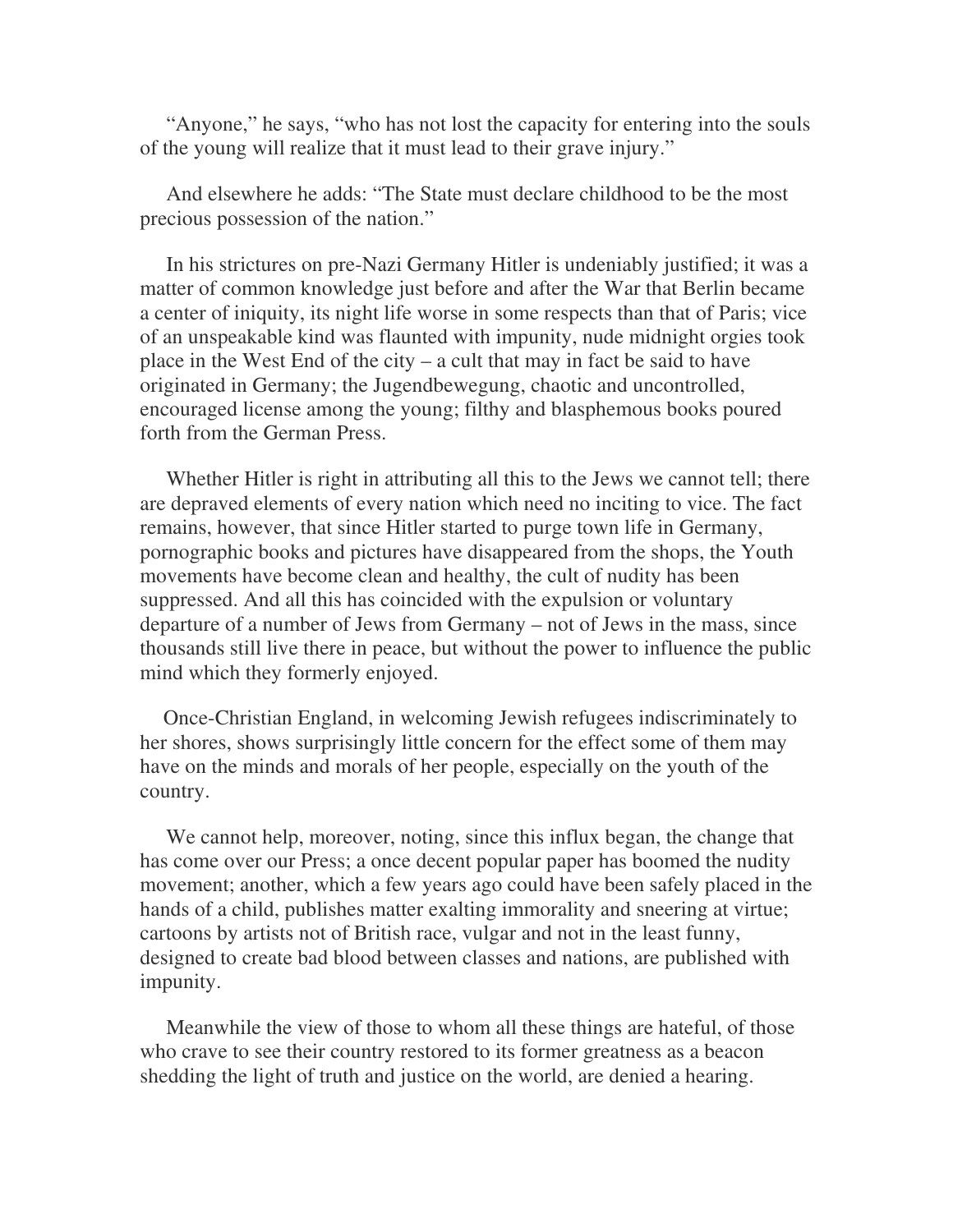If this is the "liberty of the Press" enjoyed under "democracy," I should prefer the censorship of the Dictators.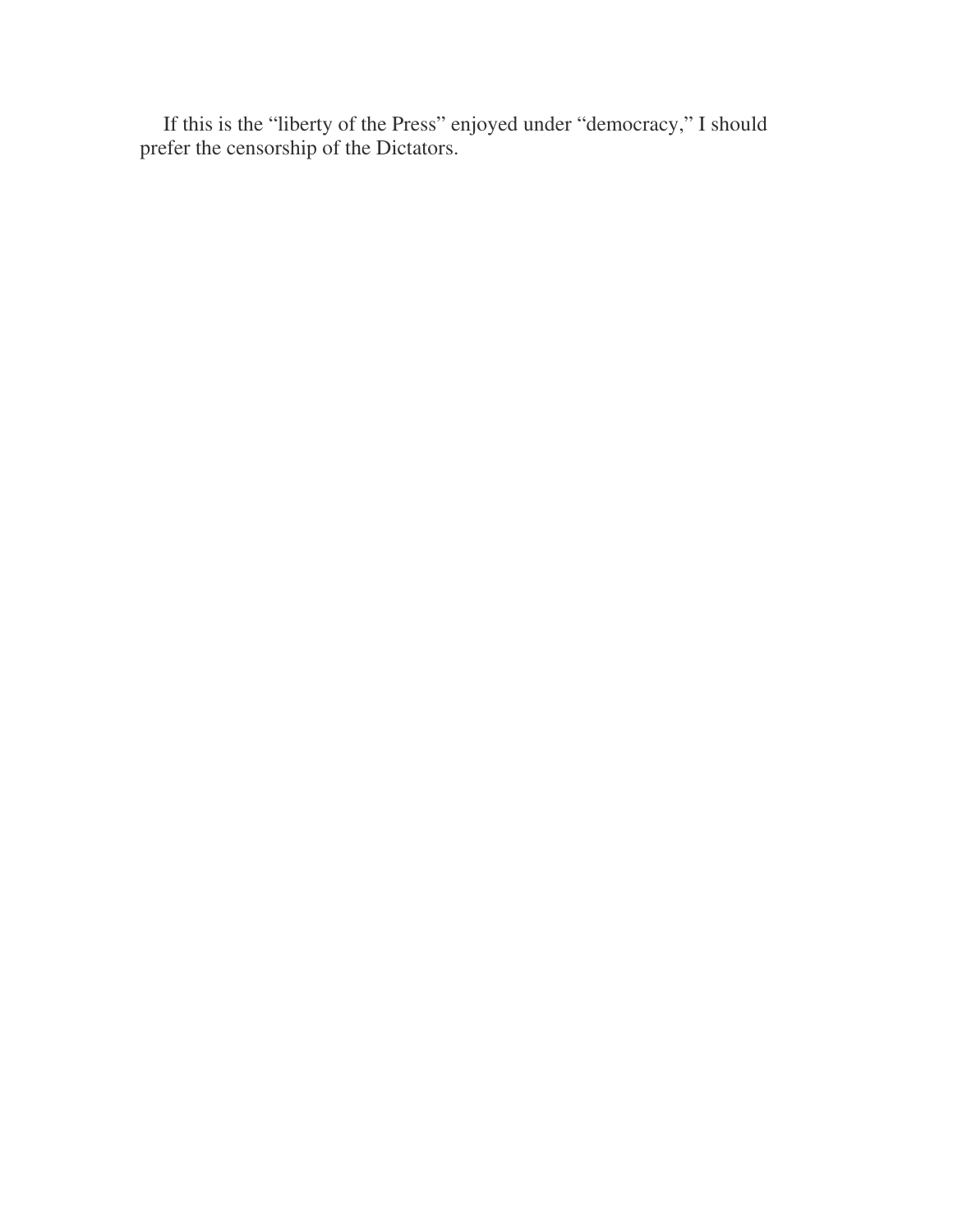### HITLER AND THE JEWS

 Since, as was shown in the preceding article, the main cause de guerre against Hitler is his treatment of the Jews, it is most urgent for people in this country to know the truth about it. But that is just the difficulty. The British public derives its information from the newspapers or the radio, both of which are largely controlled by Jews and in their turn receive their information from Jewish sources.

 Thus all that reaches it comes to it through a Jewish filter. It is only when we read in the papers something about which we ourselves know the truth that we see how grossly the public is misinformed.

 Ever since certain Jewish papers abroad announced whilst I was living peacefully with my family in London, that I was really in Austria – a country I have never been to in my life – forming one of a secret Council of Five for carrying out pogroms and political assassinations all over the world, I have realised that there is no limit to the Jewish faculty for invention, and therefore that what appears in the papers with regard to Nazi Germany may be equally devoid of truth.

 As long ago as 6 December, 1923, the Jewish World of London announced that "Adolf Hitler has been incarcerated in a lunatic asylum, having been found hopelessly insane."

 Propaganda of the same grotesque kind is carried on by word of mouth and the guileless British public swallows the wildest stories about the man who is represented to it as a sort of ogre eating babies in a cave.

 I have seriously been asked whether it is true that Herr Hitler takes pleasure in watching Jews being tortured and even a learned man, accustomed all his life to weighing evidence, told me in a frenzy of indignation that the tortures inflicted by the Nazis equaled those of the Russian Cheka. I asked him for his authority for this statement and he referred me to a book of which he did not know the author's name or anything about him.

Where however does this savant spend his summer holidays? Very happily – in Germany! At the same time, although a great Dante scholar and in private life the gentlest of men, his hatred of Mussolini is such that he declares himself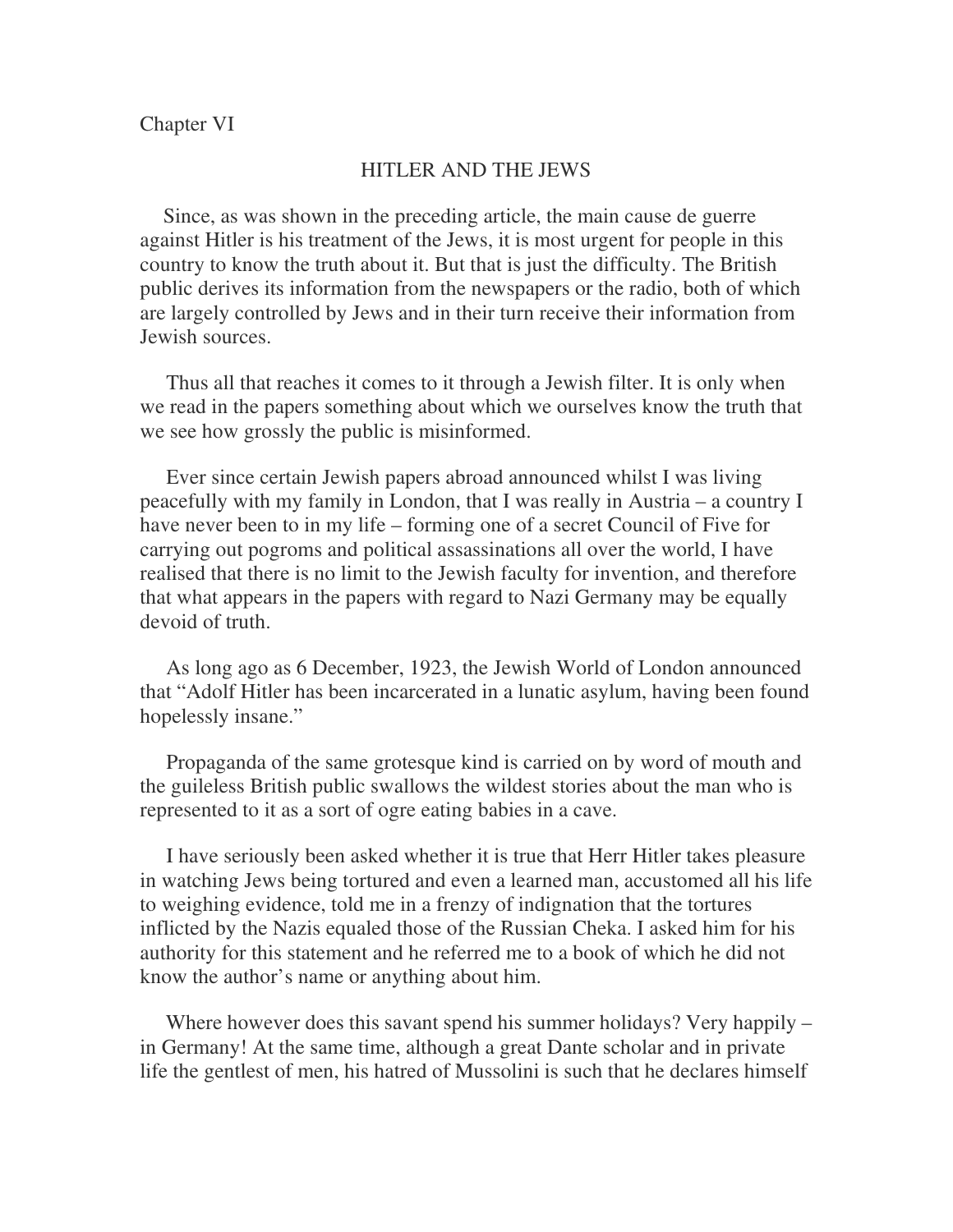unable any longer to appreciate the Russian language. To such a pitch of fanaticism may the best brains be brought under Jewish influences!

 The first thing therefore to discover with regard to any story of anti-Semite violence is whether it is true or pure invention. Having proved the former the next thing is to find out (a) whether it was ordered by the Government or the act of irresponsible individuals, and (b) whether it was a reprisal for injuries received.

 This is where the régimes of Germany and Italy on the one hand and Russia on the other differ so entirely.

 In Soviet Russia cruelties far too horrible to be described merely as persecution were and are committed by the State Department once known as the Cheka, having its own locale in the Lubianka with Chinese and Jewish torturers all complete.

 Can the Gestapo, or secret police of Germany, in any way compare with this? There is certainly nothing in the nature of the Cheka but there are concentration camps where prisoners are said to be "beaten up" – so for the matter of that are rioters beaten up by the American police. But no evidence of instruments of torture on the Russian or Chinese model has ever been produced.

 Is it not moreover the fact that some of the acts of violence committed against the Jews has been spasmodic outbreaks of popular feeling, not ordered by the Government and even in certain cases condemned by it?

 Moreover how far were such outbreaks by individual Nazis reprisals for those outrages committed on their comrades?

 Here again we see the difference from the cruelties of the Bolsheviks. For the tortures inflicted by the Cheka and the commissars all over Russia have not been acts of counter-violence but barbarities inflicted on innocent men, women and children who had done no harm to anyone.

 In Germany on the contrary the most horrible cruelties were committed by the Communists, who in that country as in Russia were predominantly Jews, before Hitler came to power; hundreds of Nazis were assassinated, others blinded or maimed for life, and once the Jewish power was broken they hurled themselves on their former oppressors. This was more particularly so in Austria where Nazi violence was greater than in Germany.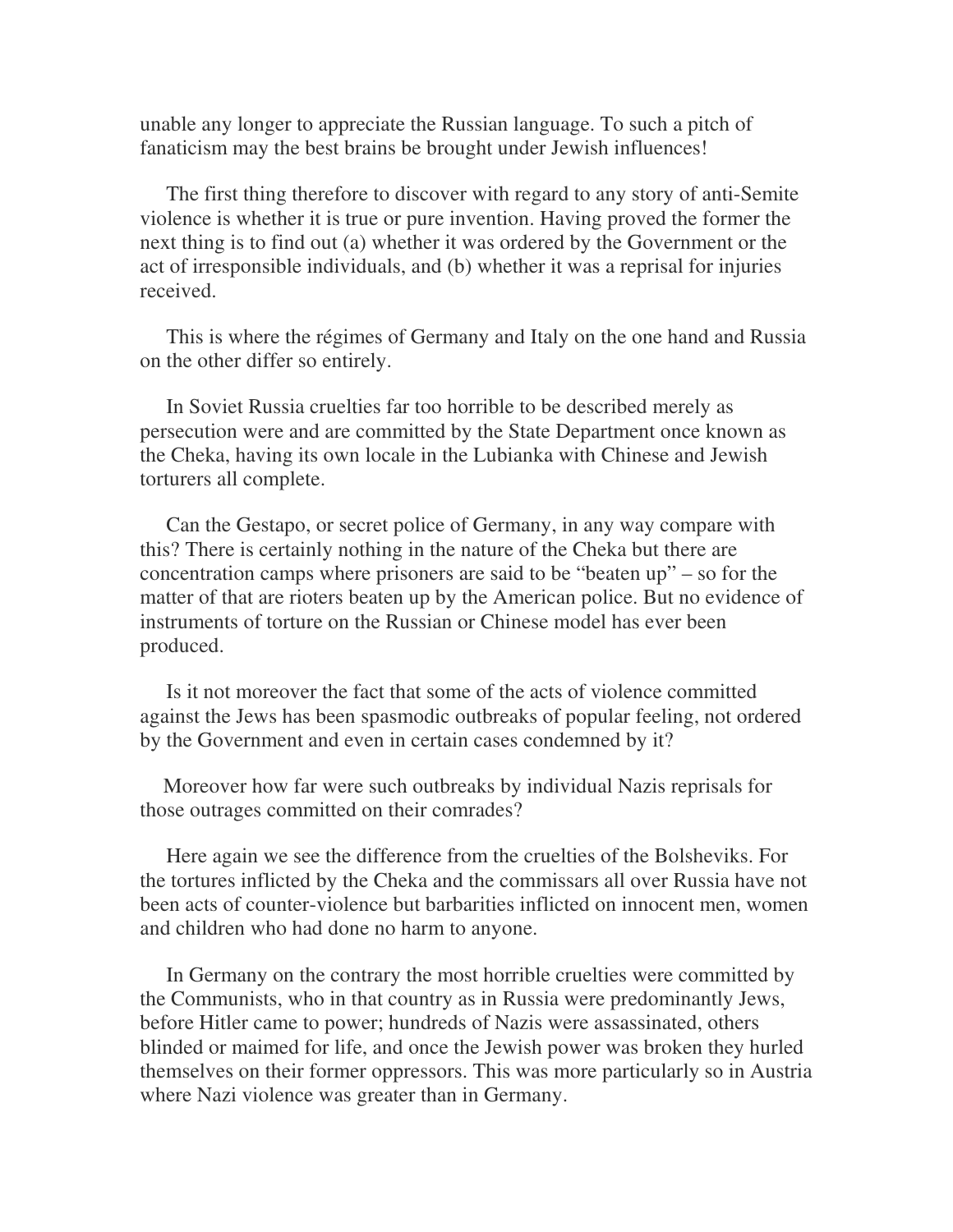The frightful programme of the German Communist party was no figment of the imagination, as the raid on the Karl Liebknecht Haus clearly proved. There were all the secret preparations for world revolution, underground passages running all over Berlin, plans for blowing it up, and also whole departments devoted to planning the destruction of the British Empire.

 Making, however, all allowance for provocation and irresponsible acts that the Nazi government may not have been able to prevent, we cannot help deploring certain of the methods employed against the Jews in Germany and Austria.

 Persecution is never justified, and Jew-baiting whether by speech or print is not only cruel but stupid, for it defeats its own ends by enlisting sympathy in other countries with the Jewish cause; Herr Streicher with his Stürmer has doubtless had the effect of bringing many people abroad over to it.

 A German tells me that only this kind of propaganda appeals to the uneducated classes in Germany and acts as a continual reminder to them of the Jewish danger. This may be true and the reason why Low's equally oppressive caricatures of Hitler and Mussolini continue to appear in the British press. There may be no other way of keeping up hatred of the "Dictators" in the minds of the less educated British public.

 Those of us who recognise most clearly that the Jewish question must be faced cannot but (?) with that Herr Hitler, on taking over the immense power conferred on him, did immediately forbid any displays of violence and, further, ordain that no Jew should suffer merely on account of his race but only for conduct proved by fair trial to be reprehensible.

 Arbitrary imprisonment or punishment is a system which has been abhorrent to every Briton from the time of the Habeas Corpus Act onwards. Again when limiting the number of Jews occupying posts in the professional classes, we regret that this very necessary measure of justice to the Germans should not have been carried out in a manner which could have raised no reasonable protests in foreign countries.

 The Nazis in this respect displace the same lack of psychology as the Jews in their attitude to anti-Semitism. For directly the latter detect in anyone the least inclination to oppose Jewish supremacy in any sphere, and fail either by bribery, flattery, or intimidation to win him over, they proceed to attack him. If sufficiently important, in the Press, to injure him in his career even to the point of depriving him of his livelihood, and thus force him into an attitude of anti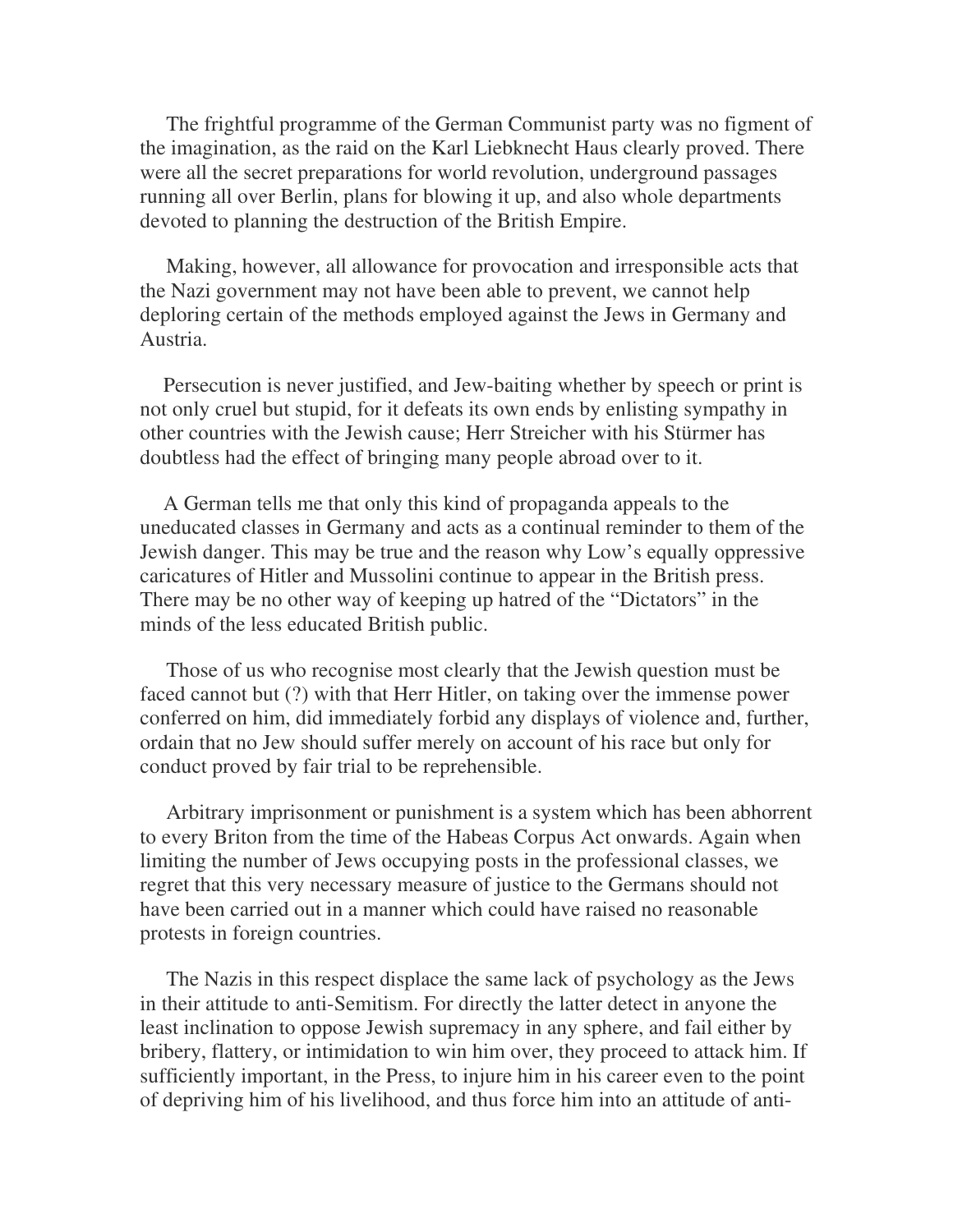Semitism against his will. Both Jews and Germans fail to realize that persecution only strengthens the case of their opponents.

 Another accusation frequently brought against the Nazi movement is that it is anti-Christian; if it were so it would be no new thing. For in spite of the piety that prevailed in a large part of old Germany atheism flourished there more freely than in any other country in the world (see my "World Revolution," p. 309). In 1931 the Russian "League of the Godless" found there its strongest support; a "general offensive against the Christian Church" was planned in Berlin, which was to become the headquarters of the Bolshevist anti-religious campaign. The advent of Hitler to power necessitated the movement being transferred to Czechoslovakia.

 Nazi Germany is thus less anti-Christian than the Germany of some years ago, and it takes no part in the militant atheism and revolting blasphemies of the previous Godless movement. Only amongst a portion of the present Nazis the theory of "Nordic" superiority descending from Nietzsche, making of Germans the supermen of the world, has led to a race-ist "religion," regarding Germany as their only god and the formation of a powerful German bloc in the East of Europe as their final aim.

 But this is where these extremists of Nazi-ism come up against another raceism, for the Jews are still more convinced than their race is superior to all others; indeed in the Cabala the goyim (Gentiles) are denied human attributes – "the Jews alone are to be styled men" – and they look forward to the day when they shall rule the whole world and all other nations shall be wiped out. I admit I find the idea of a German bloc in the East of Europe less unpleasant.

 Those Nazis, however, who oppose Christianity on the grounds that it is the outcome of Judaism have surrendered their strongest weapon, since it was this exclusive Jewish race-ism that Christ denounced, preaching instead love for all mankind.

 Hitler himself gave the lie to the former theory in Mein Kampf, where he pointed out that Christianity is the very antithesis of Judaism and recalled how Christ drove out with a whip the money-changers from the temple of the Lord.

 No one condemned the Jews more severely than did Christ, and one wonders, if He came to earth to-day, how many professing Christians would be willing to receive Him; too often their sympathies are with the money-changers rather than with Him who drove them out. If this was the attitude of some of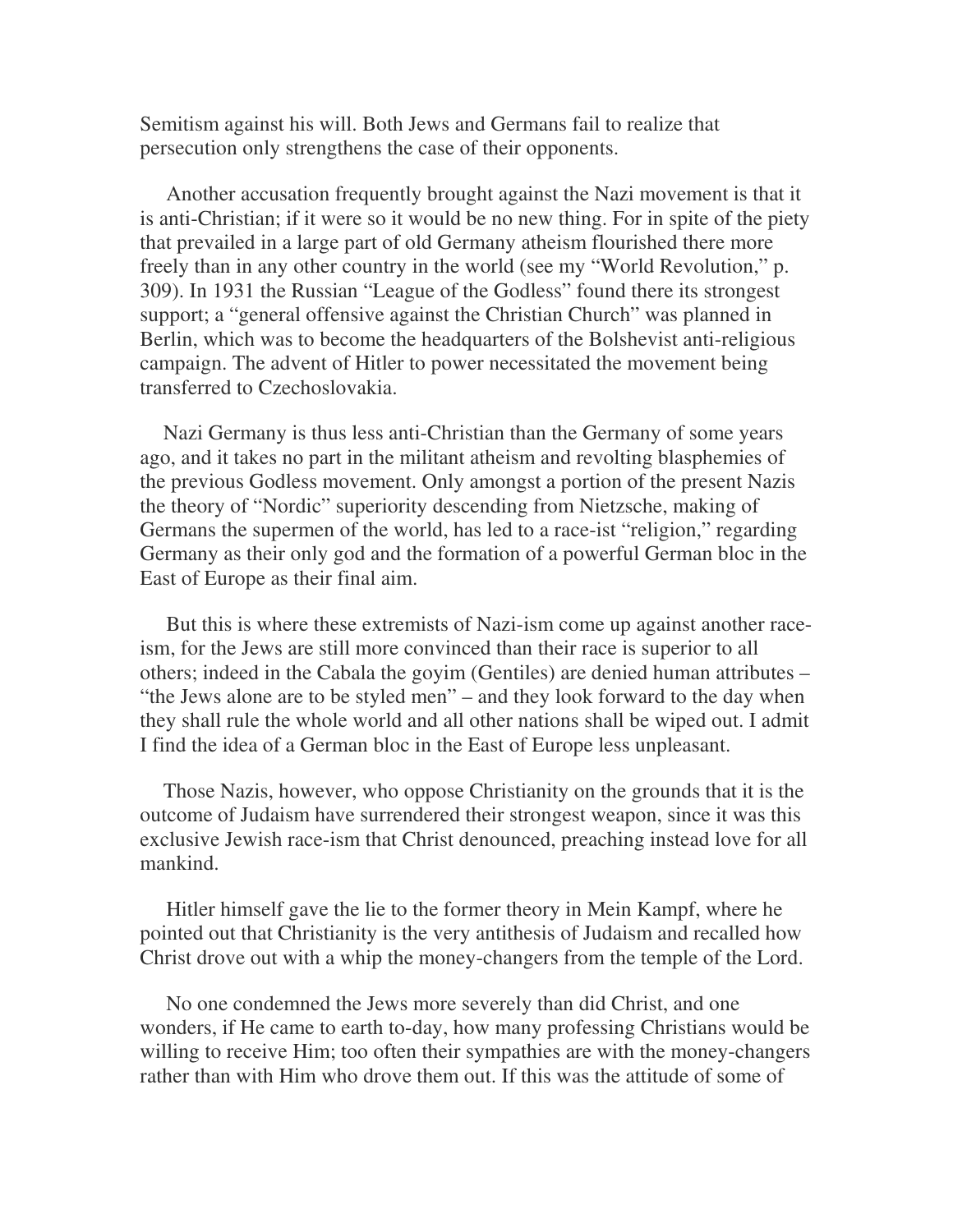the German clergy one can understand Hitler's determination to prevent them propagandizing from the pulpit.

 I write however as no blind admirer of Hitler or of Nazi-ism, for, like most Britons, I prefer a regime of greater liberty, such as we enjoyed in the days when England was a free country, to one under which, however necessarily, it is curtailed.

 We must not forget that Hitler rendered an immense service, not only to Germany but to all Europe by stemming the tide of Bolshevism when it was flowing westward; later the Berlin-Rome-Tokyo axis was formed for joint action against the Komintern – on the lines advocated by the Netherlands Minister in the famous deleted passage of the British White Paper in 1919**\*** and Great Britain's misguided opposition to it made co-operation between our governments in this matter impossible.

**\***See The Patriot, December 8, 1938.

 But Hitler might have realized more clearly that the policy of the British Government, under pressure from the Socialists and Jews, was not that of British patriots who are in exactly the same impotent position as his own Party before 1932, and therefore that in speaking of "England," this wide difference of opinion should be taken into consideration.

 Moreover by driving out the Communists and Jews into other countries in such a way as to enlist sympathy for them, instead of keeping them humanely under control in his own, he disregards the fact that he is helping to spread Bolshevism abroad and actually to strengthen the Jewish Power.

 The Nazi theory of Nordic superiority is also rather weakened by the fact that some of Hitler's worst enemies have been Germans whom he believed he could trust.

 The terrible Röhm purge, -- though in no way comparable to the massacre of British officers in their bedrooms in Dublin on 21 November, 1920, of which some of the instigators were received with honour by Mr. Lloyd George at 10, Downing Street, eleven months later -- or again with the recent purges of Stalin, was the result of this misplaced confidence.

 Again I cannot understand how a man of Hitler's brilliant intelligence can ever have trusted Ludecke, whom after one interview in 1924 I judged immediately as a man not to be taken seriously, and never again admitted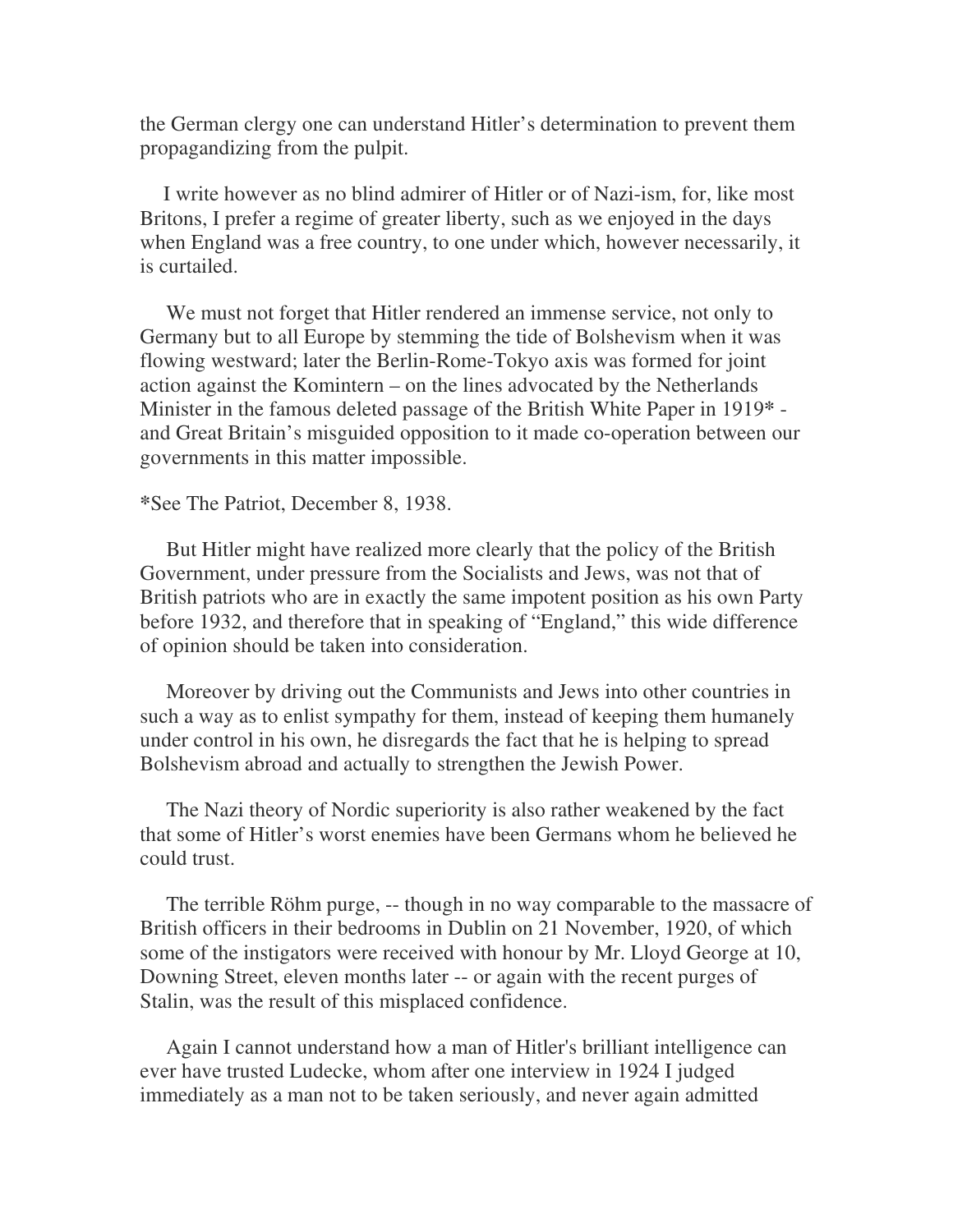within my door. He departed hurling insults at this country, and the gullible British public has now filled his pockets with money for the book I Knew Hitler, which is in reality a treacherous attack on the leader who at last saw him in his true colours.

 Yes, Hitler has not been altogether happy in his choice of friends – and there are perhaps others. . . but what government is free from treacherous elements? Did Mr. Chamberlain ever dream that whilst the whole world rang with applause at his great and heroic work for peace, he would find men of his own country and his own party base enough to attack him? Was there not reason to trust his opinion and that of Monsieur Daladier, formed by personal contact with the Führer, that there was good ground for the hope of peace between the Democracies and the Dictatorships in future?

 Great capital has recently been made out of Hitler's hostile references to France in Mein Kampf, which having been written five years after the war, seemed to breathe a spirit of irreconcilable hatred.

 But the point never explained to the British public is that at the time Hitler expressed himself in this manner the French had just occupied the Ruhr, a procedure which those of us who stood by France agreed with her in regarding as the only means for obtaining the reparations due to her by Germany, but which evoked a storm of protest from the Labour Party, the T.U.C., a number of Liberals and Conservatives and also from Mr. Lloyd George, who wrote on the subject with violent indignation in the Hearst Press.

 If this was how they felt about France at that moment, Hitler, as a German, can hardly be blamed for describing her in one of those famous passages in Mein Kampf as "the inexorable enemy of the German people," and if he has declined to omit them from later editions of his book it was because they expressed what he felt at the time they were written.

 No author can be expected to rewrite his earlier works because circumstances have led him to adopt a different point of view. Ramsay MacDonald has never asked to withdraw his books in favour of Socialism when he assumed the leadership of a predominantly Conservative Government. But from the moment of Hitler's accession to power he showed by deeds his change of attitude, and from May 1933, to September, 1938, he repeatedly made attempts to bring about an understanding with France**.\***

**\***See Appendix II p. 35.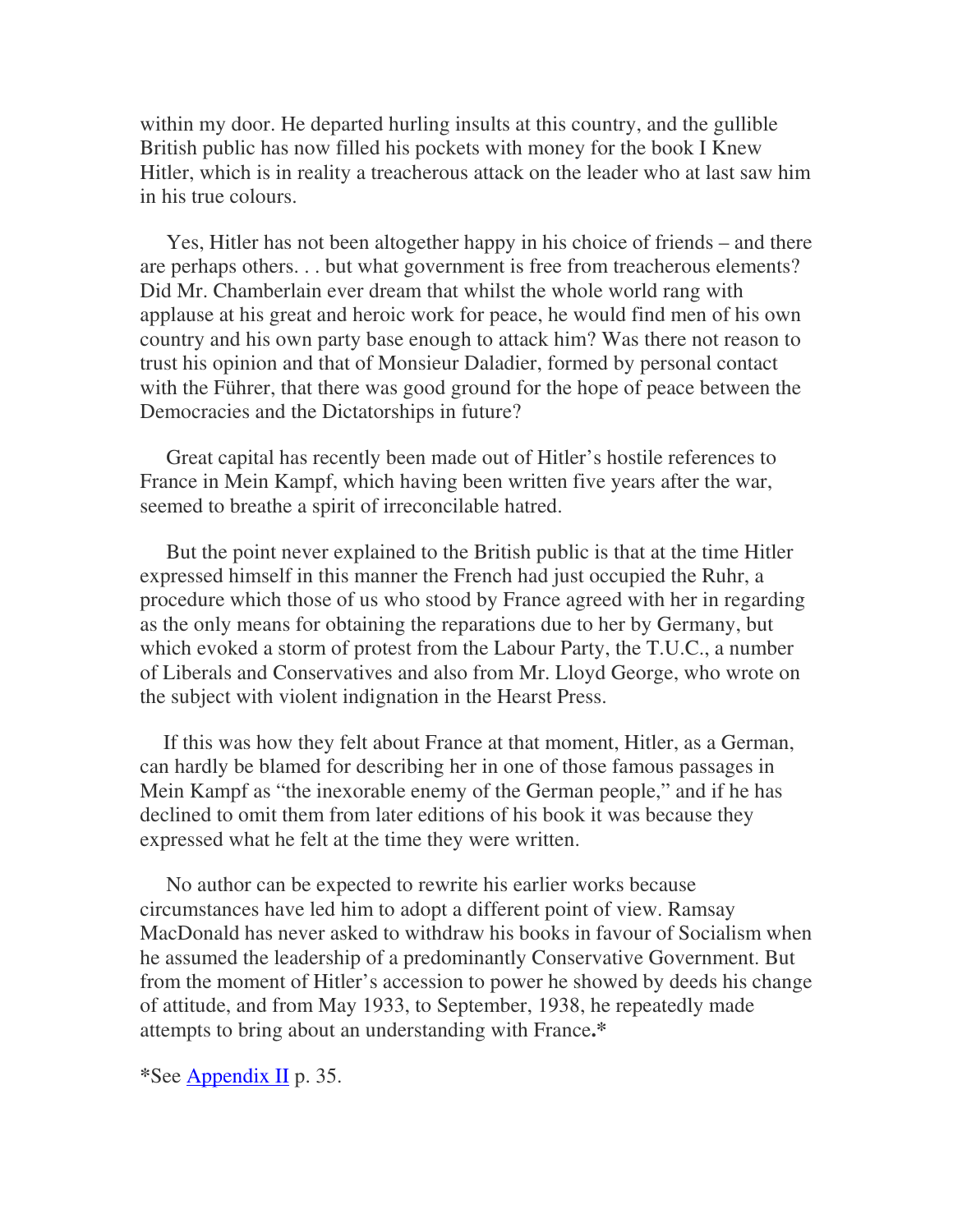Unfortunately all these overtures were met with incredulity, just as in England the hand of friendship held out again and again by Hitler was rejected, although during the pre-Hitler era any gesture by the German delegates to the League of Nations was received with rapture. It is not as if any risk would have been a conciliatory spirit, to stop the attacks that were constantly made on him in our Press and to co-operate with him in securing the peace of Europe.

 Even if this last offer had proved delusive what purpose could be served by treating it as if it were so and destroying all hope of understanding?

 Hitler has never in the past shown himself the enemy of England. Already in Mein Kampf he declared it to be the country with which he most ardently desired German friendship.

 Dr. Ernst Hanfstaengl, one of his earliest supporters and later his Foreign Press Chief, told me recently that in those days of 1923, Hitler, in recalling his experiences as a soldier during the terrible years of the War, said that nothing in his eyes seemed more insane and deplorable than the wholesale slaughter between the Germans and English. It was very painful to him to have to fire on Englishmen and at moments the sight of the dead bodies of the splendid Highlanders made him feel quite sick.

 These are the sentiments which the war-mongers in our midst are trying to destroy by continued attacks on Hitler for which he naturally feels he is justified in retaliating. If they succeed in exasperating him beyond endurance, to the point of making him cry out: "Then let there be war!" they will have gained their end and we shall have them to thank for the world chaos that will follow.

 Those of us who most admire Herr Hitler for his courage and patriotism earnestly wish that he would disregard all such provocations as unworthy of his notice and refrain from retorts which only give satisfaction to his opponents. For nothing could be further from the sentiments he has expressed in the past than to afford the Jews the triumph of seeing the two great Nordic nations, between which he has hoped for friendship, again.

NOTE. – Since this article was written news has come from Germany which adds further emphasis to what is said in it with regard to the persecution of the Jews; but as is also pointed out we must accept with extreme caution all that appears in our Press on the question.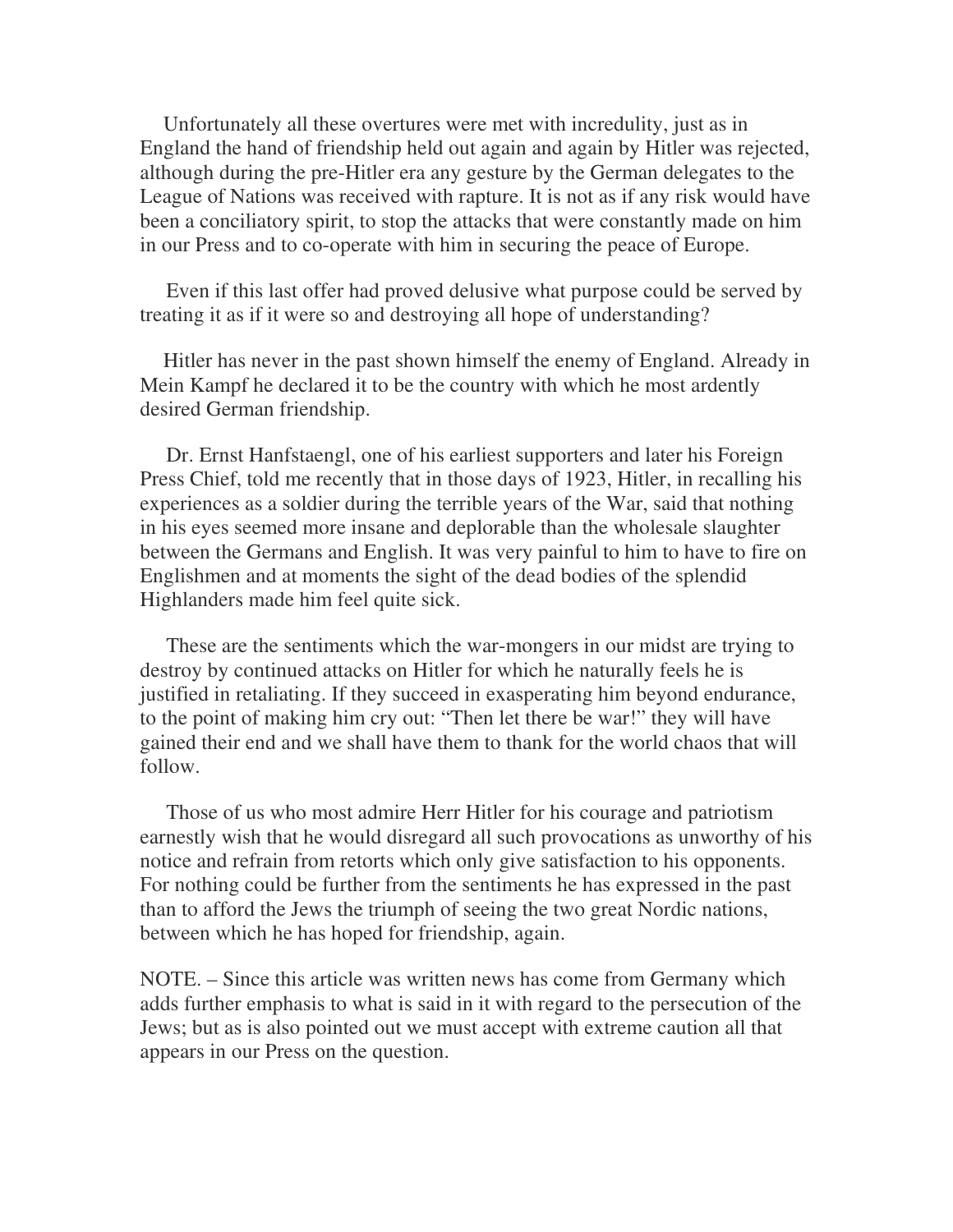If, however, these reports are true, those of us who stand for the principles set forth by THE PATRIOT from the beginning deplore as much as any other body of opinion the cruelty and injustice of avenging on the whole Jewish population of Germany a crime committed by one of their race. At the same time no evidence has been brought forward to prove the contention that the Jewish boy who so brutally murdered young Herr von Bath was not instigated, whilst the outrages committed by hooligans all over Germany were instigated.

 In the case of a political assassination the murderer is always represented as a solitary fanatic and pays the penalty. Those who planned the crime go free – they are too powerful to be brought to justice. The Grand Orient of France which has already instigated so many Masonic murders and the Central European Bureau of the Komintern which since the occupation of the Sudenten land has moved from Prague to Paris keep their own secrets.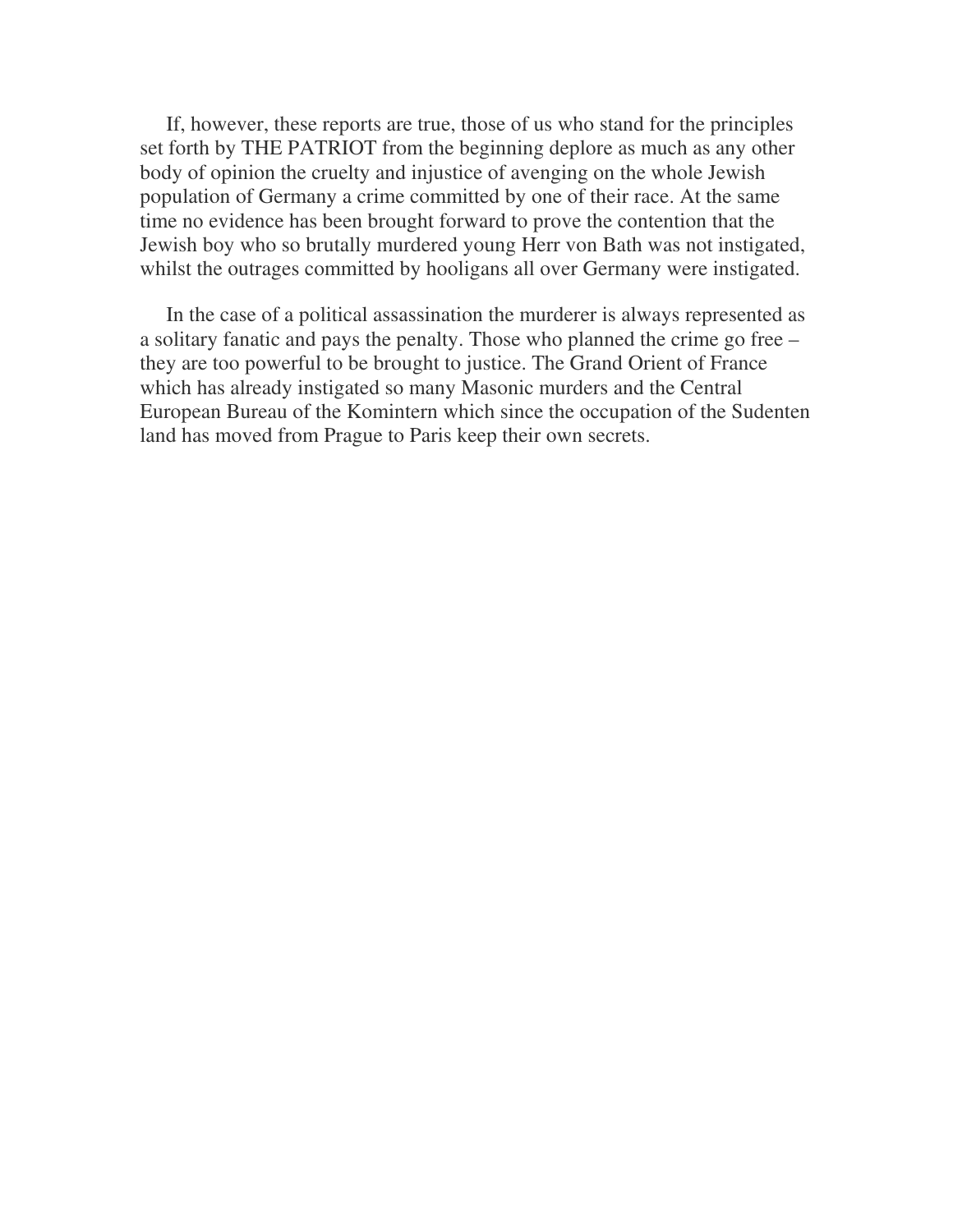# A War of Hate

 Ever since the whole civilised world hailed with joy the Munich Agreement and the Pact of Peace signed between Mr. Chamberlain and Herr Hitler, the newspapers have been busily assuring us that "a reaction has taken place" in public opinion, and that the peace at which we rejoiced was not a peace at all, but only a breathing space before Armageddon.

 The truth is that if any such reaction took place it was mainly brought about by the newspapers themselves, particularly the popular and picture papers which have been doing their best to fan up a fresh panic and sabotage the agreements between the representatives of the Four Powers by perpetual sneers and insults leveled at the chosen leader of the German people.

 How far did this contribute to their fury during the recent riots? If, after they had welcomed Mr. Chamberlain with ovations and Herr Hitler had given him reason to believe that he was sincerely desirous of peace, the Jewish question was still to be made a bone of contention and the reasons for inflaming British public opinion against the Führer, it is hardly surprising that they should feel increased resentment toward the race which, as they well knew, was behind the Press campaign of vilification.

 Hence this resentment which reached its climax after the brutal murder of young vom Rath was largely worked up by the Jews and their friends in this country. So one injustice has been answered by another injustice, one hate by another hate, and a vicious circle has been created of which one cannot see the end.

 The reports of our Press on recent events in Germany have proved useful by showing us the extent to which they have previously misinformed us. For five years we have been told that, life having become unbearable for the Jews in Germany they have been driven in thousands to take refugee abroad, and that it was our duty to let them swarm into our small and overcrowded island, and even oust our own people from their jobs in order to find employment for them.

 But now we find that over half a million Jews were still living on in Germany, some in the greatest prosperity, owning a number of the finest and largest shops in the Kurfürstendamm (the Piccadilly of Berlin, as one paper explains) and many synagogues. Their martyrdom until this last crisis seems therefore to have been of a not unbearable kind.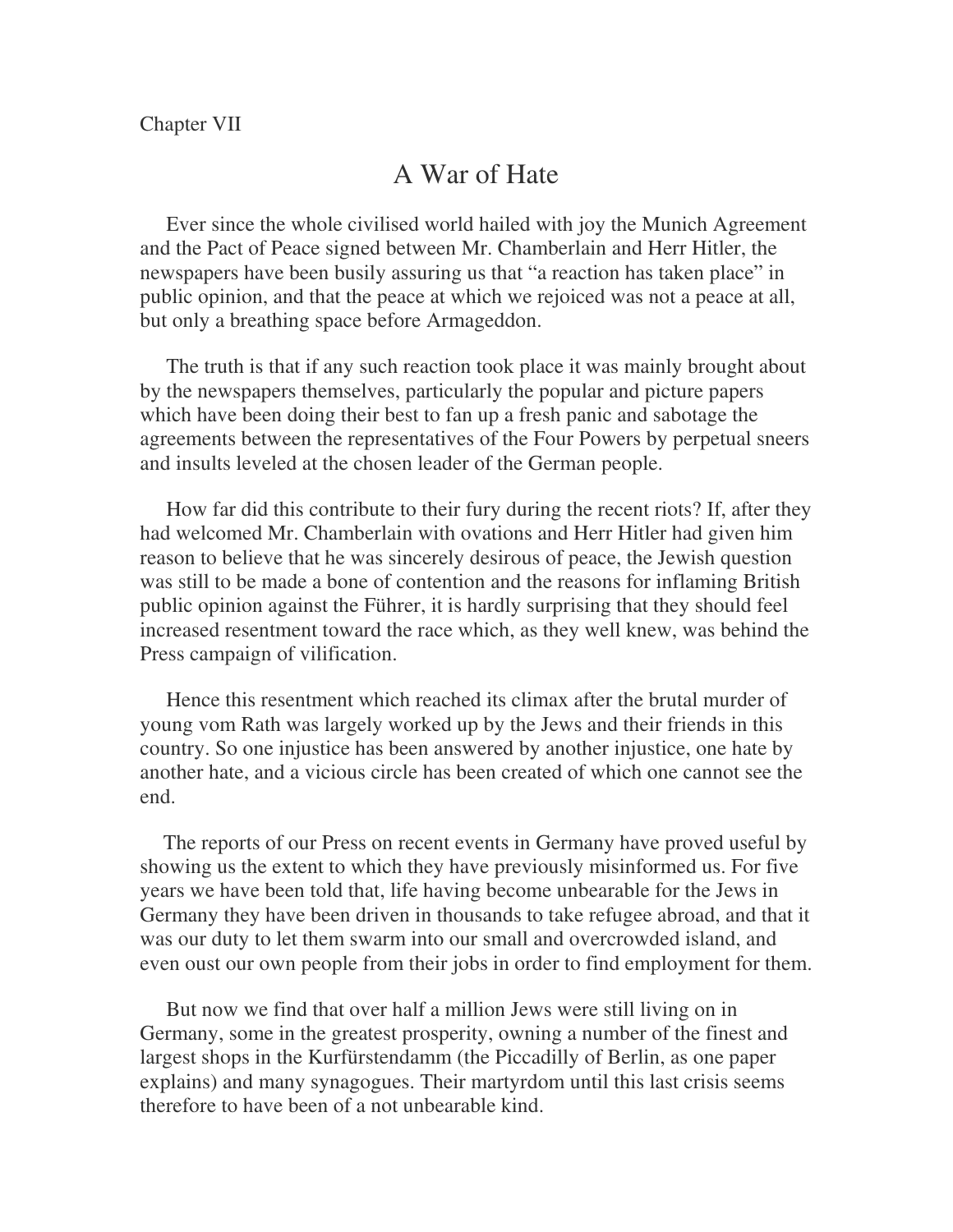It is further interesting to note that in all the diatribes now appearing both in the British and American Press, great care is taken to exonerate completely the German people and to concentrate the attacks on Hitler alone, although no evidence has been produced to show that he provoked the outbreak. The object of this is evidently to avoid offending the people of Germany in case one day Nazi-ism is overthrown, the Jews re-admitted and Germany is then restored to favour by the Democracies.

 The campaign of hate against Hitler is calculated to do almost equal damage to Mr. Chamberlain. The brainless chatterers in London clubs and drawing rooms, calling themselves Conservatives, who in the same breath praise Mr. Chamberlain and abuse Herr Hitler do not perceive that they are playing the game of Mr. Chamberlain's enemies who, in the Press under their control, proclaim triumphantly that "his peace plan is now dead." They have certainly done their best to kill it.

 If anything more were needed to show the fearful danger the Jewish question presents it is the suggestion that the treatment of the Jews in Germany should be made the reason for destroying the peace and for launching a world war involving the sacrifice of millions of lives and untold suffering to the human race.

 Did we in the past ever dream of making war on any country – Russia, Rumania, Poland or Germany of the nineteenth century – when actual pogroms from time to time took place there? Much destruction, suffering and, above all, pecuniary loss have been endured by the German Jews in the present crisis but nothing in the nature of a pogrom, since no Jews are proved to have been killed during the riots.

 Moreover, what better evidence could be produced to show the control the Jews have acquired over the councils of the nations if only their sufferings are to evoke sympathy from the so-called Christian world? Are they alone to wear the martyr's crown?

 The Jews themselves are not deceived by the protestations. They know it is the wealth and power they possess which leads Press, politicians and private individuals to seek their favour. They know that when no corresponding advantage is to be reaped by shedding tears over the victims of persecution, the eyes of these sympathisers remain dry and their hearts unmoved.

 Did the Democracies ever contemplate declaring war on the Bolsheviks when thousands of Christians were being tortured and 2,800,00 massacred, or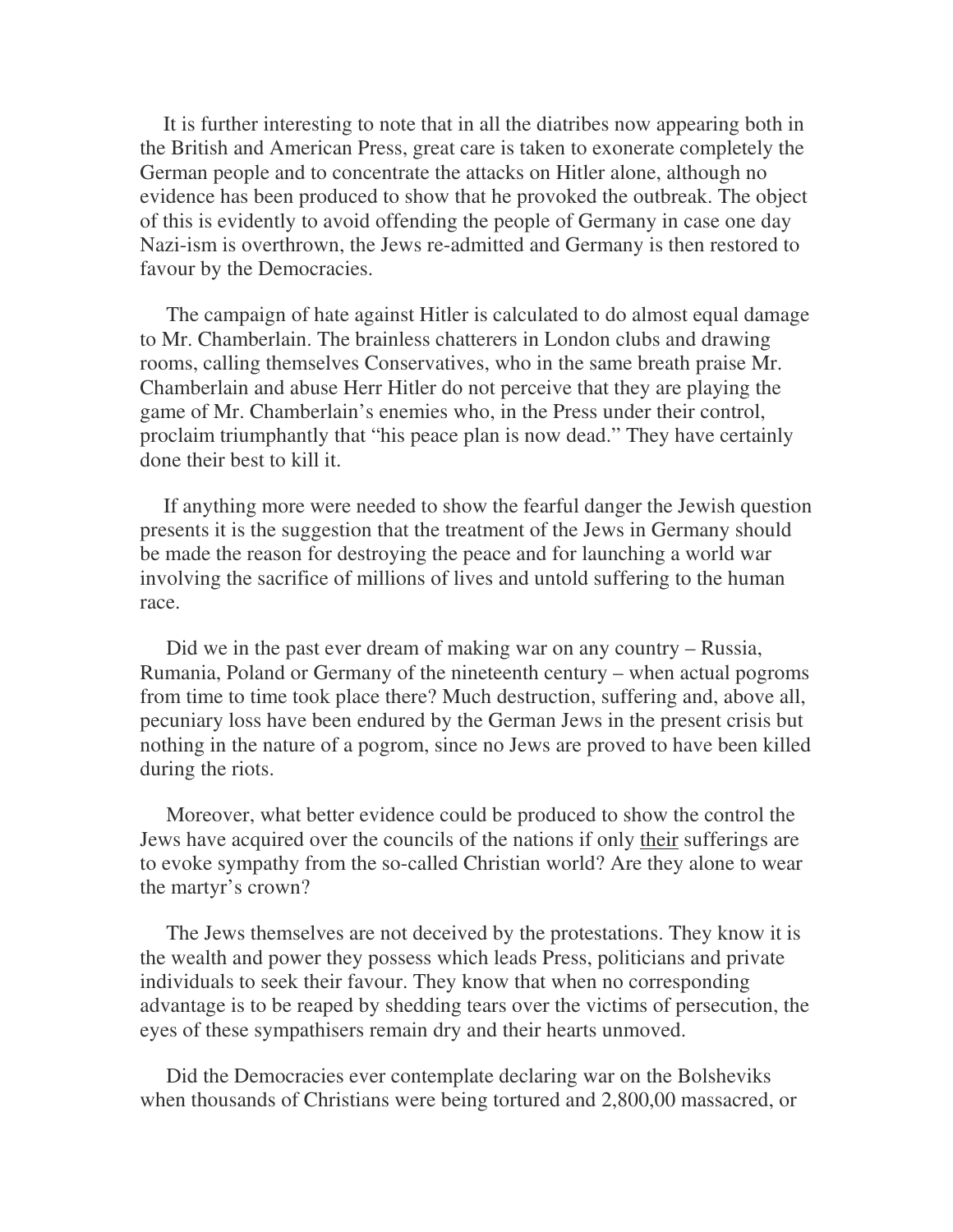on the Spanish Government which also employed inhumane tortures and murdered 450,000 people – a figure which does not include those killed in battle?

 Did the "humanitarians," the intellectuals or the clergy other than the Roman Catholic – ever organise protests against these atrocities? Have they ever expressed even disapproval of our own treatment of the Arabs in Palestine referred to recently by Hitler in words which I know through communications received direct from British residents in Palestine to contain only too much truth.

 Was ever hypocrisy more nauseating than the sanctimonious letters now filling our Press expressing horror of Germany's treatment of the Jews from people who never felt a pang of pity for suffering Christians or Moslems? On the contrary the most powerful influences in our country have been directed in favour of the persecutors rather than the persecuted, and the hand of Soviet Russia dripping with the blood of a million martyrs is to be grasped in friendship by Christian England in the world conflict on which our warmongers' minds are set.

 Thus all those countries or factions abroad which have shown the greatest resistance to Bolshveism are not only to receive no sympathy, but are to be respresented to us as our enemies. If they were really so, if Germany were to launch a war of aggression against us or against France, or if any other Power were to attack us, British patriots would be found as united as in 1914, ready to fight whatever the cost might be.

 And in the present state of the world, when new combinations arise daily, it is absolutely necessary for Britain to bring her armaments up to full strength. But this is not the kind of war into which our present jingoists wish us to be drawn, it is no desire to defend their country against a foreign foe which has driven hundreds of Communists into our army, it is on the contrary at the bidding of their alien directors that they are arming for the fight for world revolution.

 The intended war will thus be a war of Bolshevism against Fascism, with Great Britain, to her eternal dishonour and eventual ruin, on the side of Bolshevism.

 Of course this will not be the reason given to the nation or even perhaps realised by the rulers at the onset, some pretext will be put forward by the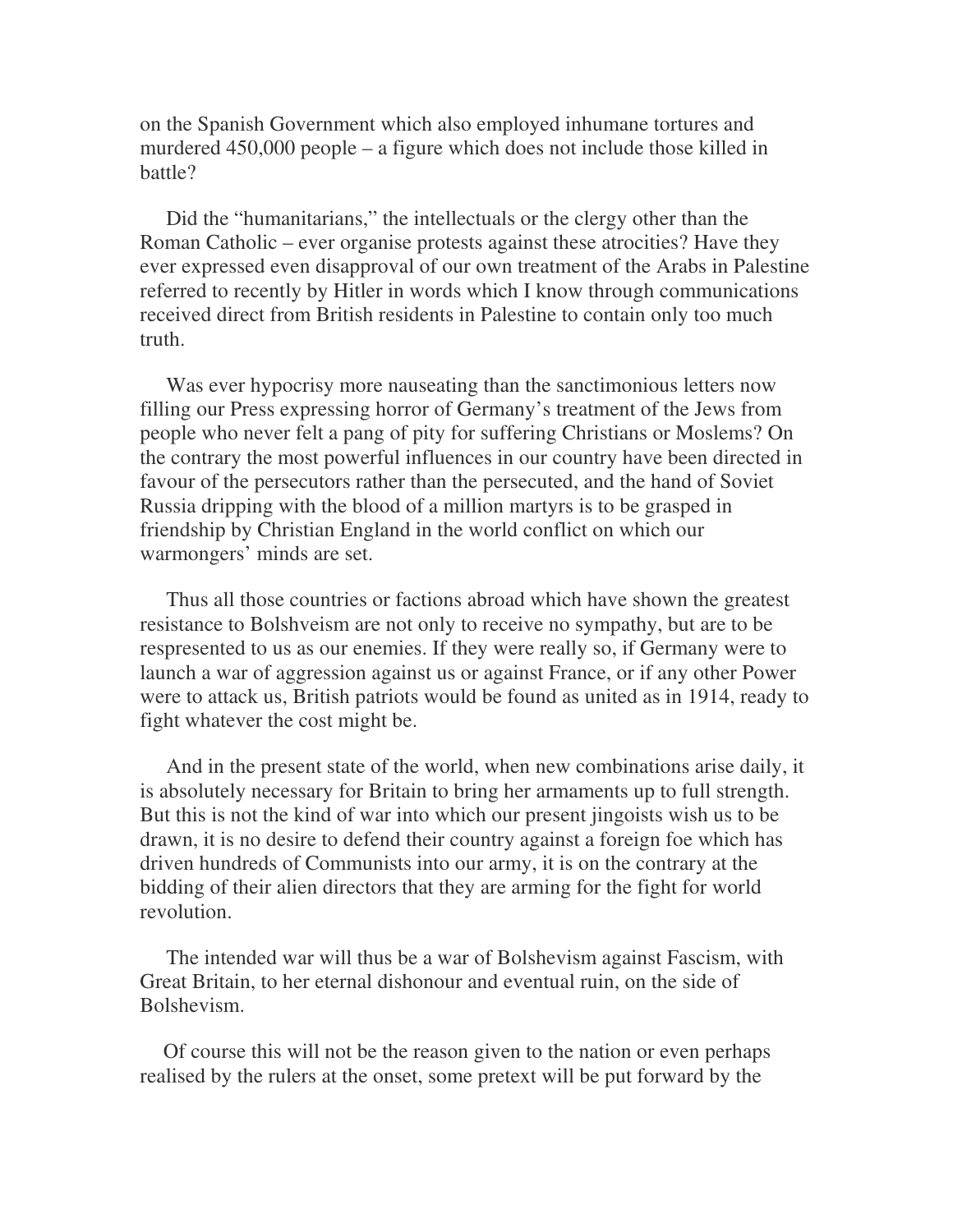secret directors of world affairs, as it was in the spring of this year with Italy, in the recent crisis with Germany; next time it may be Japan or Franco's Spain.

 It does not matter with which of the Fascist States the quarrel is begun, the rest will come in with it and **the war will indeed become world wide**.**\***

**\***And the war DID become world wide - see Appendix V we added. Mind boggling!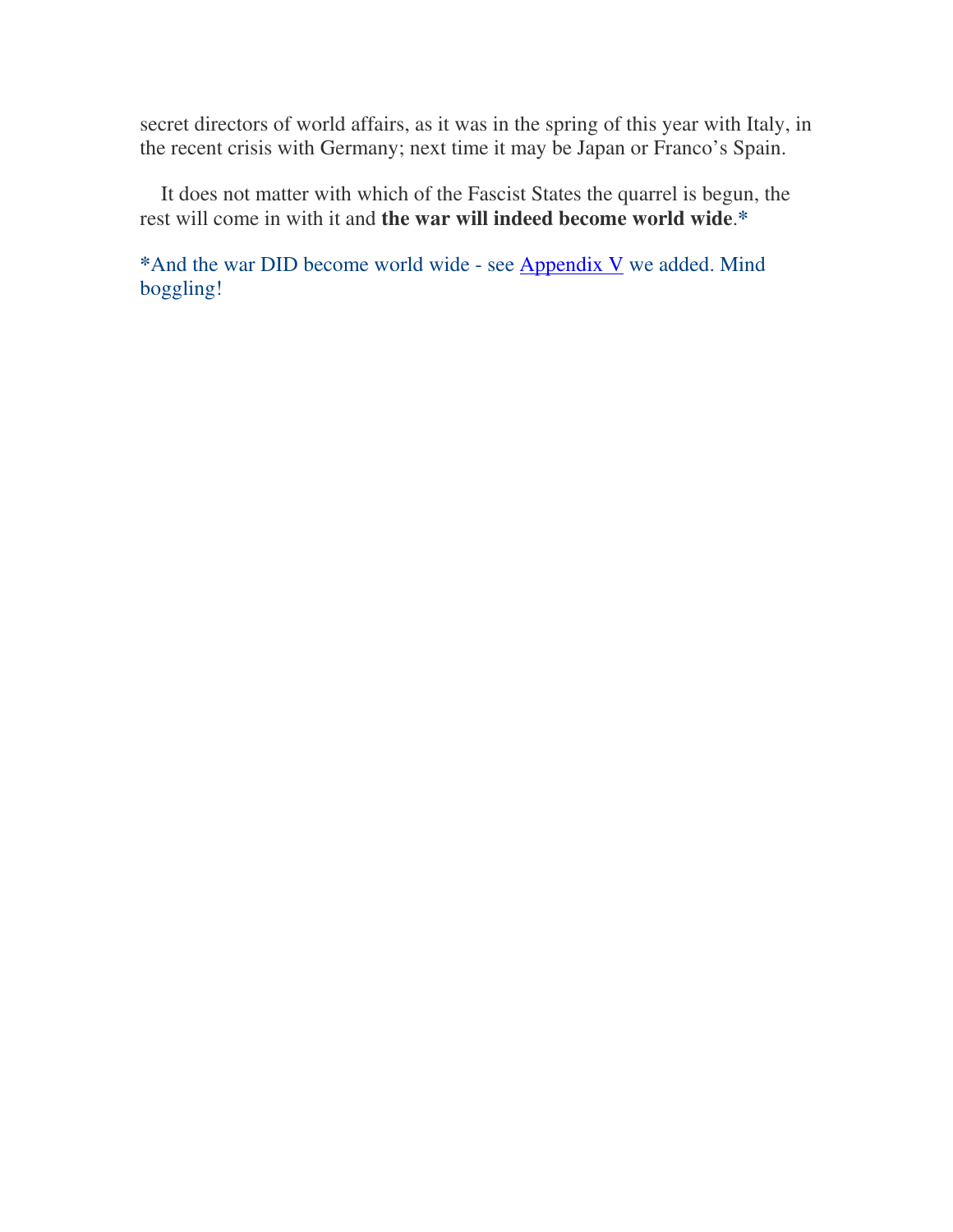### Chapter VIII

#### HORRORS OF THE HOME FRONT.

## Such then is the position in Europe to-day. **No people of any country wish for war except Bolsheviks and Jews.**

 The Germans do not want to fight the French nor the French the Germans, the true people of England do not want to fight either. Never, probably, throughout the last fifty years has there been so little animosity between the peoples of Europe. Yet never has war been prepared on so gigantic a scale. In every country the extraordinary spectacle is seen of the human race digging itself in as in a vast rabbit warren, for refuge against each others' bombs in the war we are being led to believe is inevitable.

 How different is the atmosphere in our country to that which prevailed in 1914! Then, amidst all the grief and tragedy, there gleamed the glorious spirit of patriotism, of ardent desire on the part of all who stood for England to do their bit in the great conflict.

 And in the hearts of the men who went out to fight there was no puerile hatred of the enemy, but burning love of country; even when the Germans were marching towards our shores the difficulty was to prevent fraternizing between the trenches, and "Fritz" was declared to be "not such a bad fellow after all." Everyone laughed at the Punch cartoon of the German family having their "morning hate" against England.

 Yet now when -- as every traveler from Germany has related-- the Germans have shown nothing but friendship for our country, it is the British family reading its morning paper at the breakfast table that foams at the mouth with hate against the "Dictators," and gentle old ladies clench impotent fists over the preposterous pages of "I Knew Hitler." Have we lost our national sense of humour?

 Moreover, in the preparations for war how different is the spirit shown by the authorities to that of 1914. Then everything was done to allay panic, scaremongers were sternly rebuked, and the public was spared as much suffering as possible. But before and during the recent crisis and still at the present moment, the nation has been deliberately worked up into a state of "jitters," its flesh has been made to creep with the ghastly possibilities that lay before it.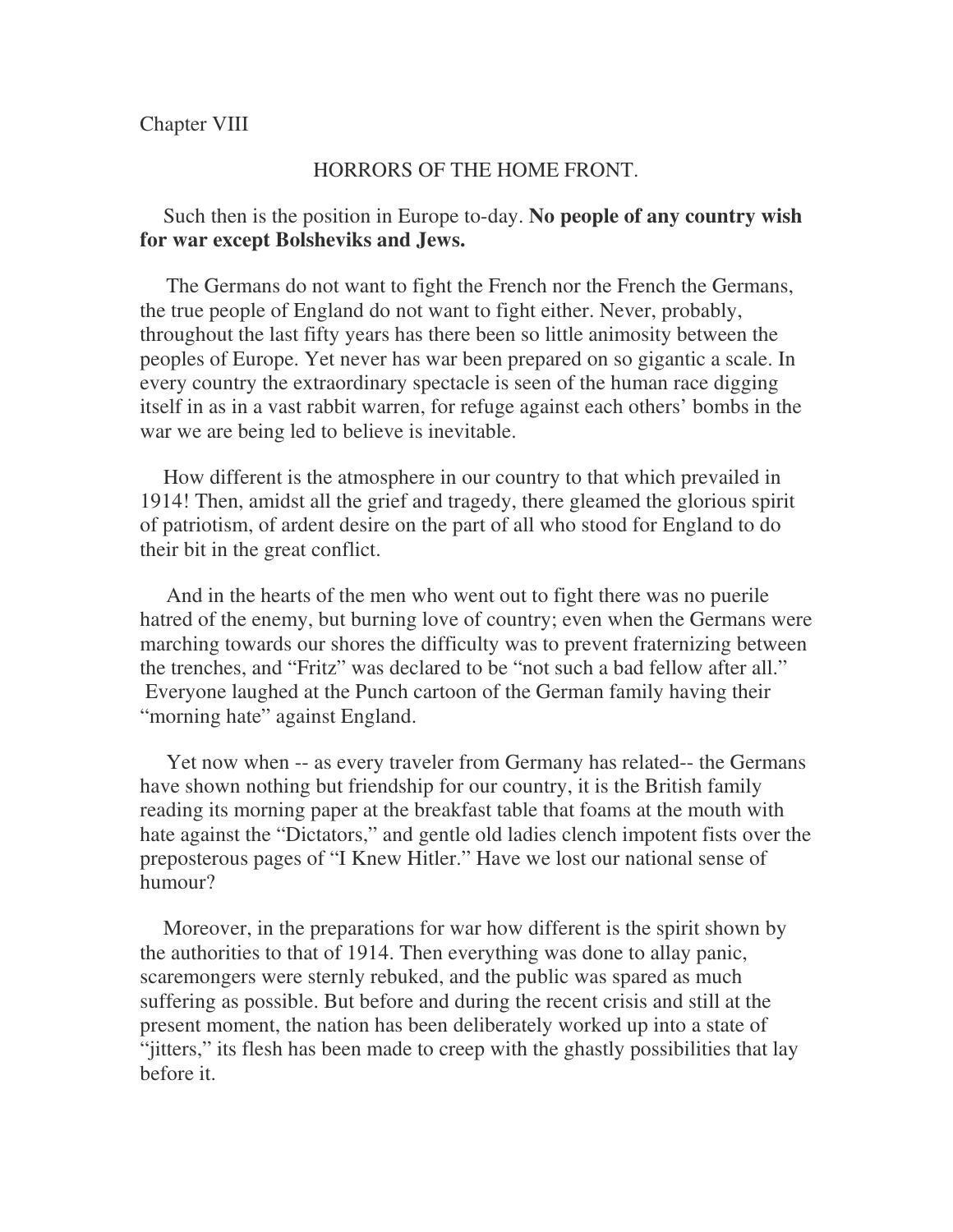Again, in the matter of air-raid shelters, of the evacuation of London and the billeting arrangements, orders were issued with the harshness of a Prussian drill sergeant – more than this, with a sort of gloating malevolence as if satisfaction was felt in official quarters at the power to inflict as much inconvenience and misery as possible on the British people.

 Trenches which have the appearance of veritable death traps were dug in London's loveliest gardens without even the courtesy of notifying the owners, whilst in the matter of billeting, enough indignation has been aroused for it to be unnecessary to enlarge on here.**\***

```
*See Appendix III p. 35
```
 And in reply to the very natural protests of the public at the invasion of their homes, a Conservative Home Secretary announced in the House of Commons that he had answered "as brutally as he could."**†**

**†**Daily Telegraph and Morning Post, for 4 November, 1938.

What is the explanation of this malignant spirit in our once free and kindly land? Where is the England we loved, the paternal government to which we had become accustomed? Is this the democracy we are told to fight for? Is this a foretaste of what we shall have to offer if war bursts on the world and a free hand is given to those who will be able to tyrrannise over us?

 Let us look facts in the face and realise what is at the back of this change in the spirit of our country:

 England of 1938 is not the England of 1914 because she is no longer controlled by Britons. Ever since the war the Jewish power has been growing.

 It was this that brought about the League for creating discord between the Nations, that set up the Soviet regime for carrying out the same process between the classes.

 It was this which up in 1933 tried to turn us against France and since then against Germany and that is now destroying the peace of the world.

 It is this again which, working on the spirit of our nation, has made the change in it that we see to-day. In 1914 love and courage; in 1938 hate and fear.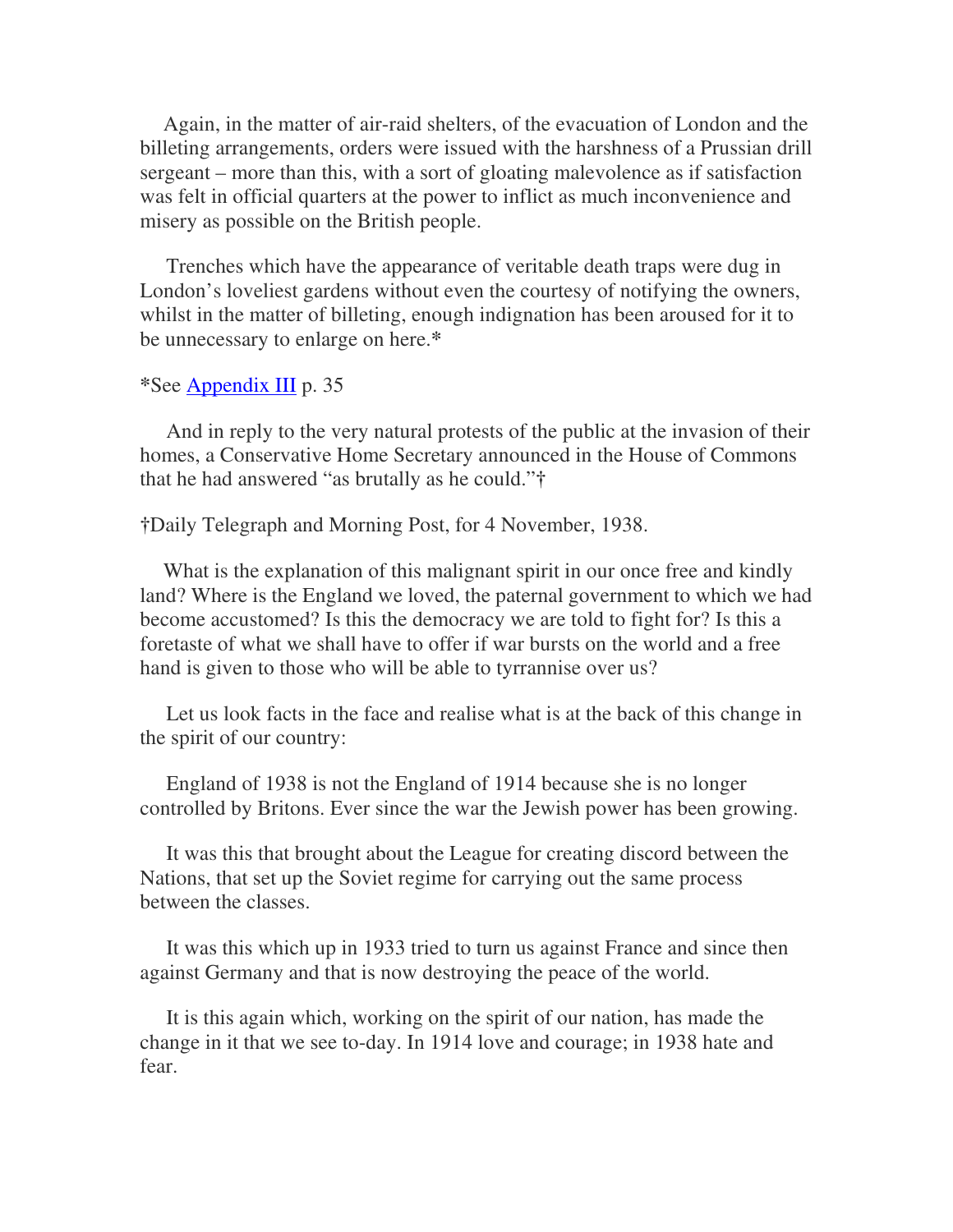Hatred is a soil on which nothing fruitful can grow, hatred is sterile; it may help to win wars but only wars waged from love of country can bring permanent blessing to a nation. Britons in the past have not been easily worked up to hate, but this insane hatred of two men, Mussolini and Hitler, is being instilled in them by the Jews and those who benefit by them, and acting like a poison in the life blood of our people.

 Germany is under a visible anti-Jewish dictatorship. We are under an invisible Jewish dictatorship, but a dictatorship that can be felt in every sphere of life, for no-one can escape from it.

 Already the Jews can make or break the career of any man as they please. Once war broke out we cannot doubt that they would be found in every key position and would hold us at their mercy. Then the real purpose of the world war will become apparent. **As long as the Jews do not hold Germany they can never realise their final aim – world domination.** Therefore Hitler must be overthrown and the Jewish power restored.

 It is idle to say that this vast ambition has been falsely attributed to the Jewish race. The dream of a Messianic era when they shall rule the world runs all through their "sacred" writings. Thus in its article on the Messiah, the Jewish Encyclopaedia says:

"In the rabbinical apocalyptic literature the conception of an earthly Messiah is the prevailing one, and from the end of the first century of the common (i.e. Christian) era it is also the one officially adopted by Judaism. . .

His mission is, in all essential respects, the same as the apocalypses of the older period; he is to free Israel from the power of the heathen world, kill its ruler and destroy its hosts, and set up his own kingdom of peace."

The peace of death for all the Gentile world!

 That this is still the plan of modern Judaism was confirmed to me in a conversation I once had with a young Jew who asked me for an interview. He said:

"I come to you to thank you for what you have written. Do not suppose I come as an anti-Semite since I am a Jew in the marrow of my bones. But in studying the question of Pan-Judaism I came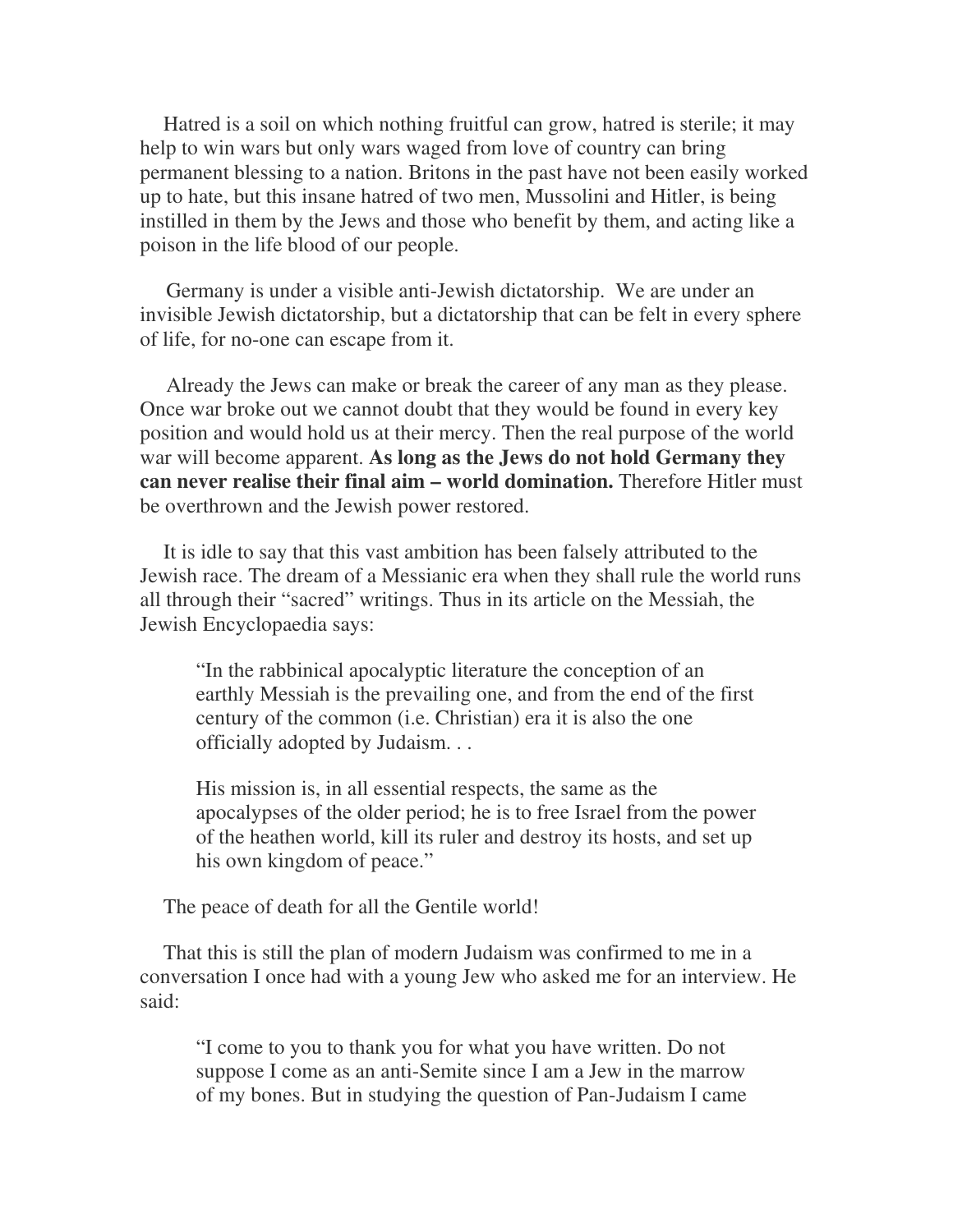across your books, and they explained to me much that I had never understood before.

You are perfectly right in saying the Jews desire world domination, all my life I have heard them speak of it. And I am afraid, yes, I am afraid they will attain it. **But that can be only for a moment**.

The nations of the world will not be able to bear so intolerable a tyranny and they will rise, they will rise and there will be the greatest pogrom the world has ever seen. That is why I come to thank you, for in warning the world of this plan you may help to avert its execution and so save my people from the terrible fate that awaits them."

 Those friends of the Jews who encourage them in their thirst for power are thus their cruelest enemies.

 How often has this prophesy recurred to me during the recent crisis! The Jewish power grows steadily in the West – in England, France and the United States, but in the East, the tide of anti-Semitism is rising everywhere. It covers nearly all Eastern Europe with the exception of Soviet Russia where it is kept down by force. Owing to events in Palestine the Moslem world is seething with it, and its repercussion reaches to far Japan.

 Even amidst the pro-Semite bloc of the West it has numerous and vocal supporters. In England it is strongest among the working classes who have nothing to gain by seeking favour with the Jews.

 The present movement, moreover, is not unprecedented in this country for anti-Jewish riots took place at the coronation of Richard Cœur de Lion, and Edward I found it necessary to expel all the Jews from England.

 The Home Secretary has announced that he will prevent its recurrence by "stamping on anti-Semitism"; to do this will merely make it burst into flames. The function of Government is to prevent disorders; it cannot control opinions.

 What, by the way, has become of the safety valve theory so freely applied when it was a case of Communists in the Park insulting the Royal Family and preaching revolution? Apparently it does not operate when free speech on the Jewish question is concerned.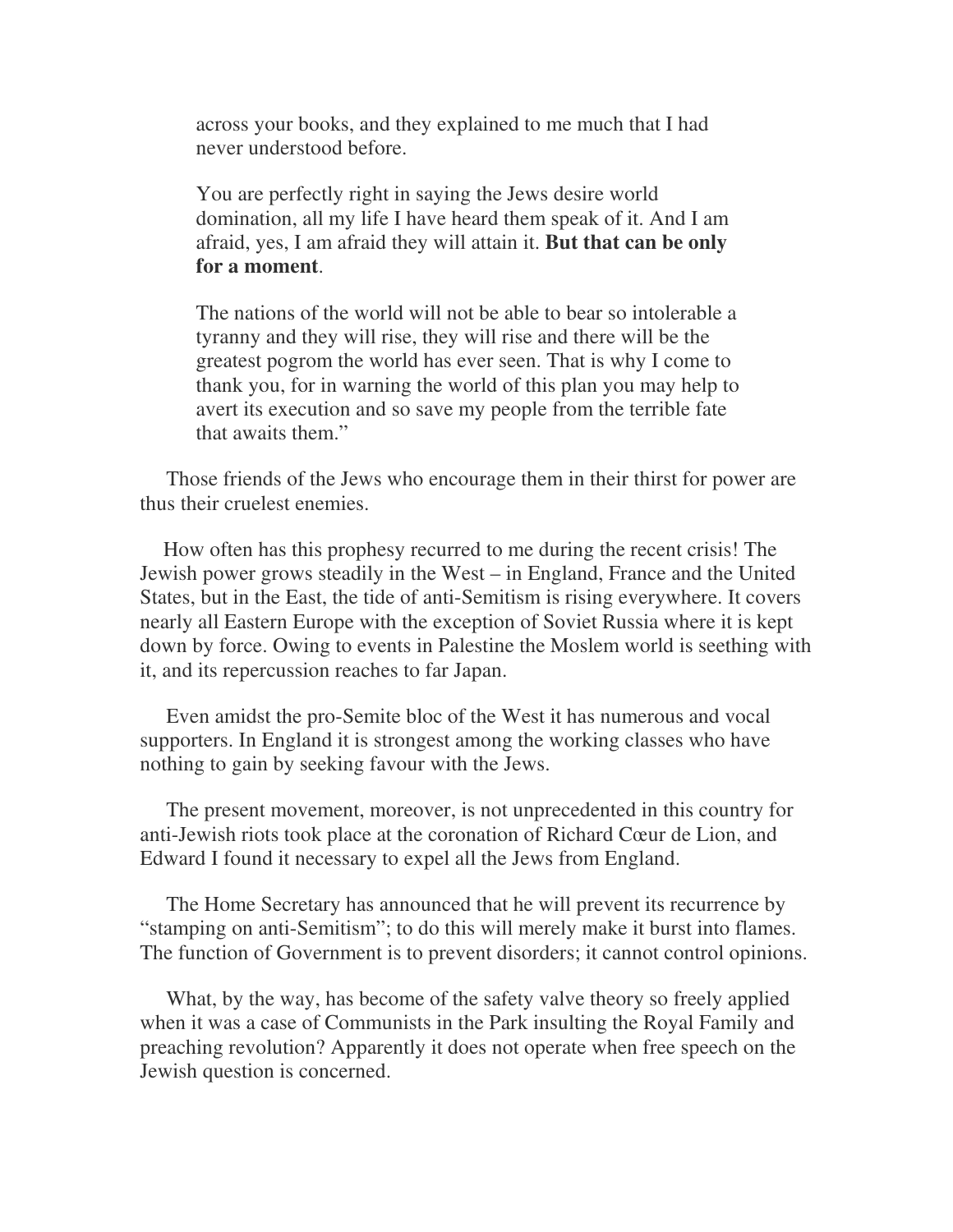We do not want to have pogroms or persecutions here, but if the British people are to see thousands of Jews pouring into their country to be given work or supported by charity whilst their own unemployed walk the streets; if Jewish children are taken in and given every advantage in feeding and education whilst the columns of our papers are filled with appeals for our own waifs and strays, for children's holiday funds and homes for cripples, the British people will be more than human if they do not express their resentment in a forcible manner.

 The importation of the children from Red Spain was a sufficiently enlightening experiment, but they at least were segregated. We understand from the Press, however, that in preference to installing these Jewish children in camps or institutions reserved for them, they are as far as possible to be introduced into British schools and families and encouraged to associate with British children.

 Has it not been considered what harm, physical and moral, may be done to our own children through contact with these unknown aliens from the lowest quarters of foreign cities? Are they to be thrust indiscriminately into Christian households where they may infect the bodies or corrupt the minds of the coming generation?

 Is the boasted Christianity of England then all a sham if those who have been brought up outside it, or even to hate and despise it, are judged to be the right companions for Christian children? The sentimentalist will answer that Christian influences may win them over. Alas! evil is more contagious than good. Should our children be made the objects of so dangerous an experiment?

 Moreover nothing would be more objectionable to professing Jews themselves than that what they describe as "perversion" should be practised on Jewish children. The Jewish world, august 25th, 1927 stated that:

"To induce Jews to abandon the faith with which they are born is a form of hostility to our people, which if not anti-Semitic in intention (or perhaps in fact) is as hateful to us as the machinations of anti-Semitism in its most virulent form." **\***

See also Appendix IV p. 36.

 The so-called "Jewish problem" could surely be solved in a safer and simpler way. The vast unpeopled spaces of Soviet Russia, under the government of pro-Semite rulers, could accommodate the whole Jewish race –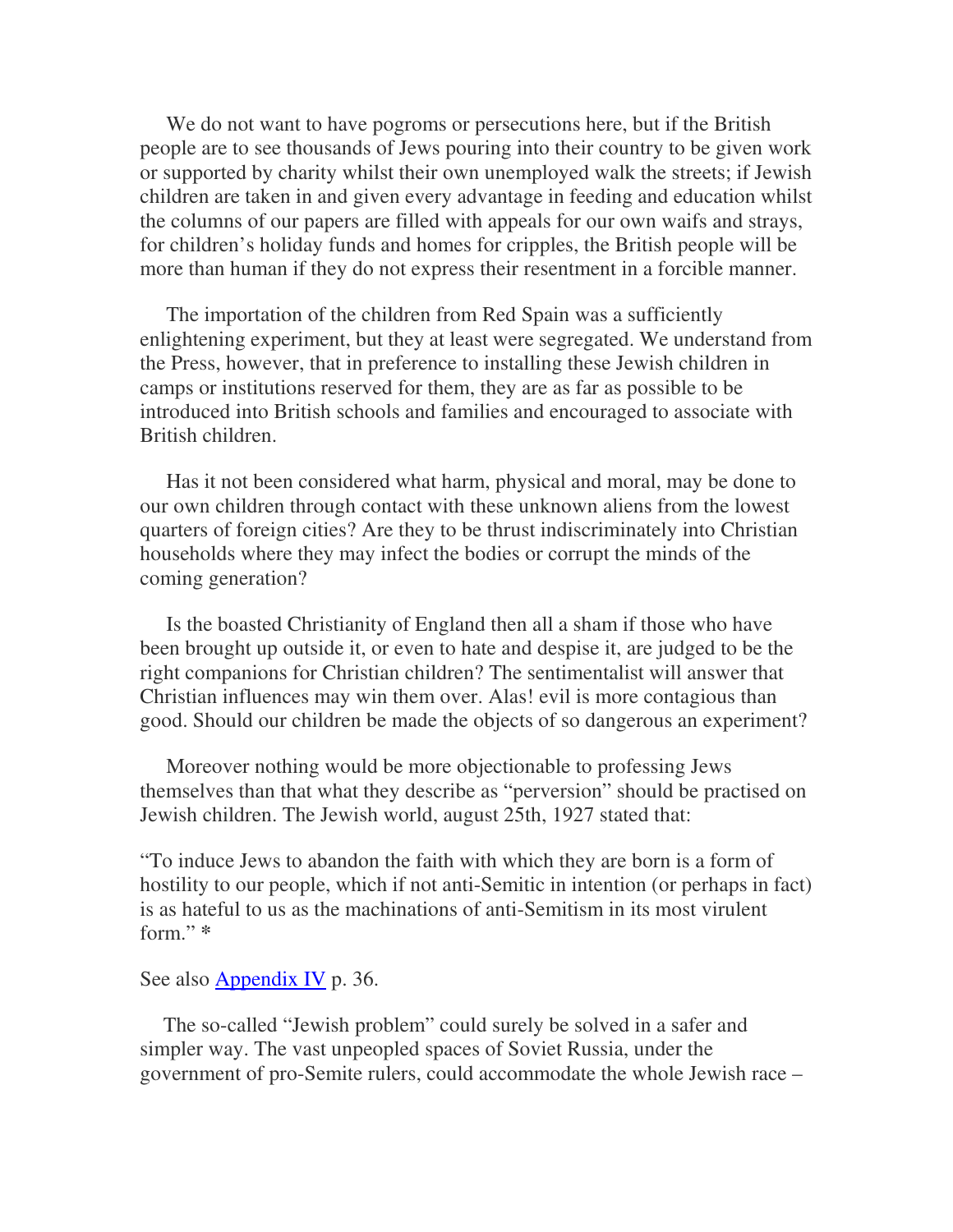Biro-Bijan has already been offered them – whilst the fabulous wealth of rich Jews all over the world could be used to settle them there.

 The surest way to promote anti-Semitism in Great Britain is to bring them over here; and the only way to check it is to prevent the inevitable clash which their presence in large numbers would bring about. Unless our politicians will face the Jewish question fairly and squarely, here and in Palestine, in a spirit of justice to the indigenous population of both countries and of firmness in dealing with the Jews, the people may take the law into their own hands with consequences that no one can foresee.

 Meanwhile the shadow of war hangs over England, a shadow that could be dispelled if the rulers of all countries would realise that it can end only in the ruin of civilisation. Failing this the one hope lies in attempting to open the eyes of the people, especially those of Great Britain, to the truth, so that they will refuse to be dragged into war at the bidding of an alien power. The British are slow to wrath but once they realise the nature of the tyranny to be imposed on them they will rise as one man to resist it.

[end of book - Reminder. . . the book from which this was transcribed showed no publication date. It was apparently taken from a paper or newsletter Mrs. Nester published, titled "The Patriot". She alluded to the "England of 1938. . ." and also to a quote by Adolf Hitler in October 1938, so we are fixing the date of writing in late 1938 or early 1939.]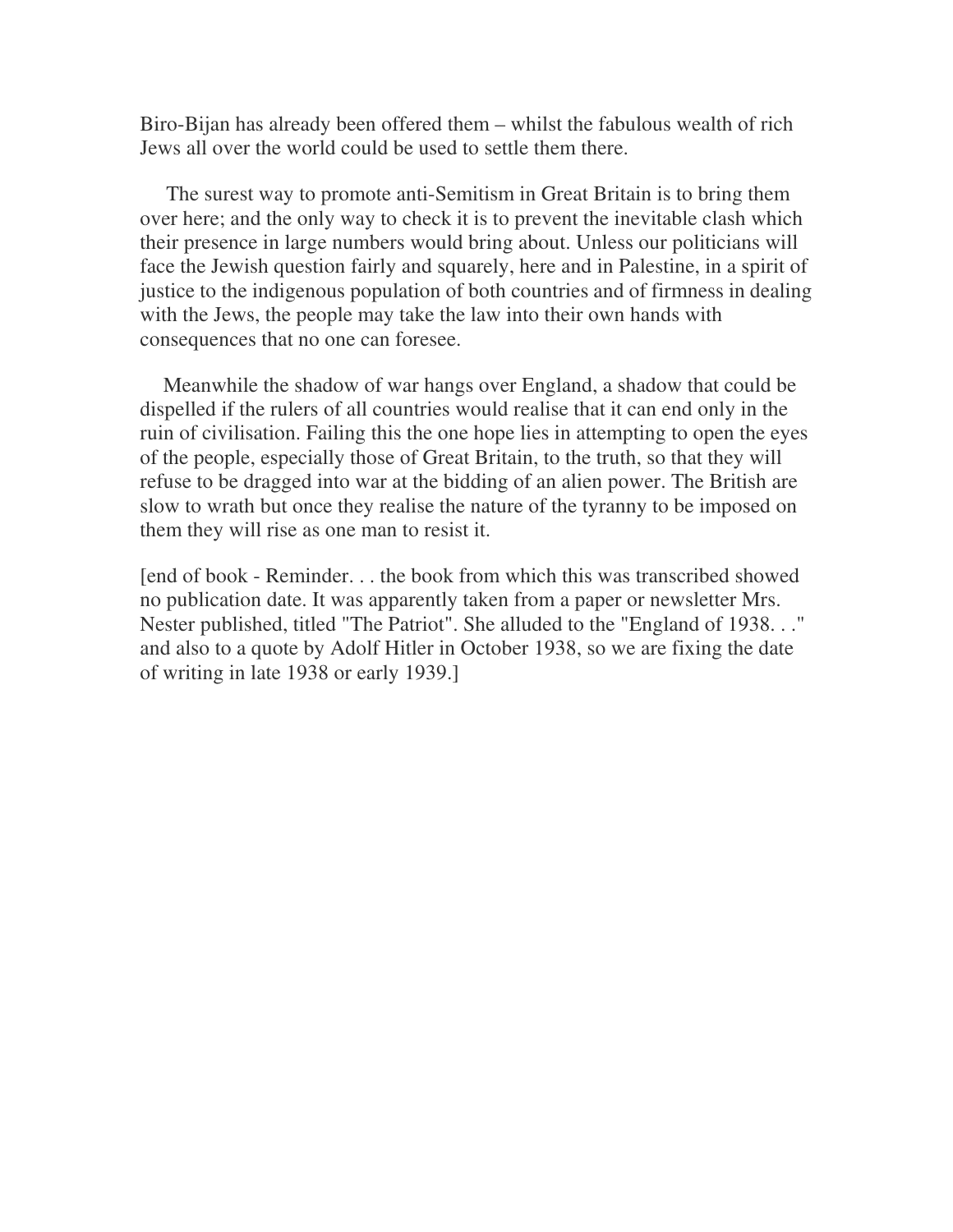### APPENDIX I

Extract from letter of a Business Man in Swatow. (8th October, 1931)

. . . You will have heard of the anti-Japanese demonstrations recently in Hong Kong. I enclose cutting of a letter which the supineness of the H.K. Government inspired a member of this Community to address to the H. Kong Daily Press. It created some stir in the complacent Colonial dovecot.

The murder by 1,000 Chinese in the most brutal circumstances (brave fellows, armed with hatchets!) of a poor inoffensive Japanese and his family-- 6 in all -- led to the Argyll and Sutherland Highlanders being summoned to the aid of the police, which was immediately effective and resulted in at least 100 Celestials "knowing another Dawn than ours," though the official figure was a dozen!

I simply cannot help sympathising with the Japanese in this dispute with China over Manchuria and I hope they won't climb down at the behest of the well-meaning village idiots (in this respect only, of course!) who live so comfortably in Geneva!

Extract from H. Kong Daily Press.

.. . . Imagine then the dismay and indignation of British subjects here when they read in their Hong Kong papers news of the anti-Japanese rioting in Hong Kong with its awful toll of butchered Japanese women and children. We could scarcely believe our eyes.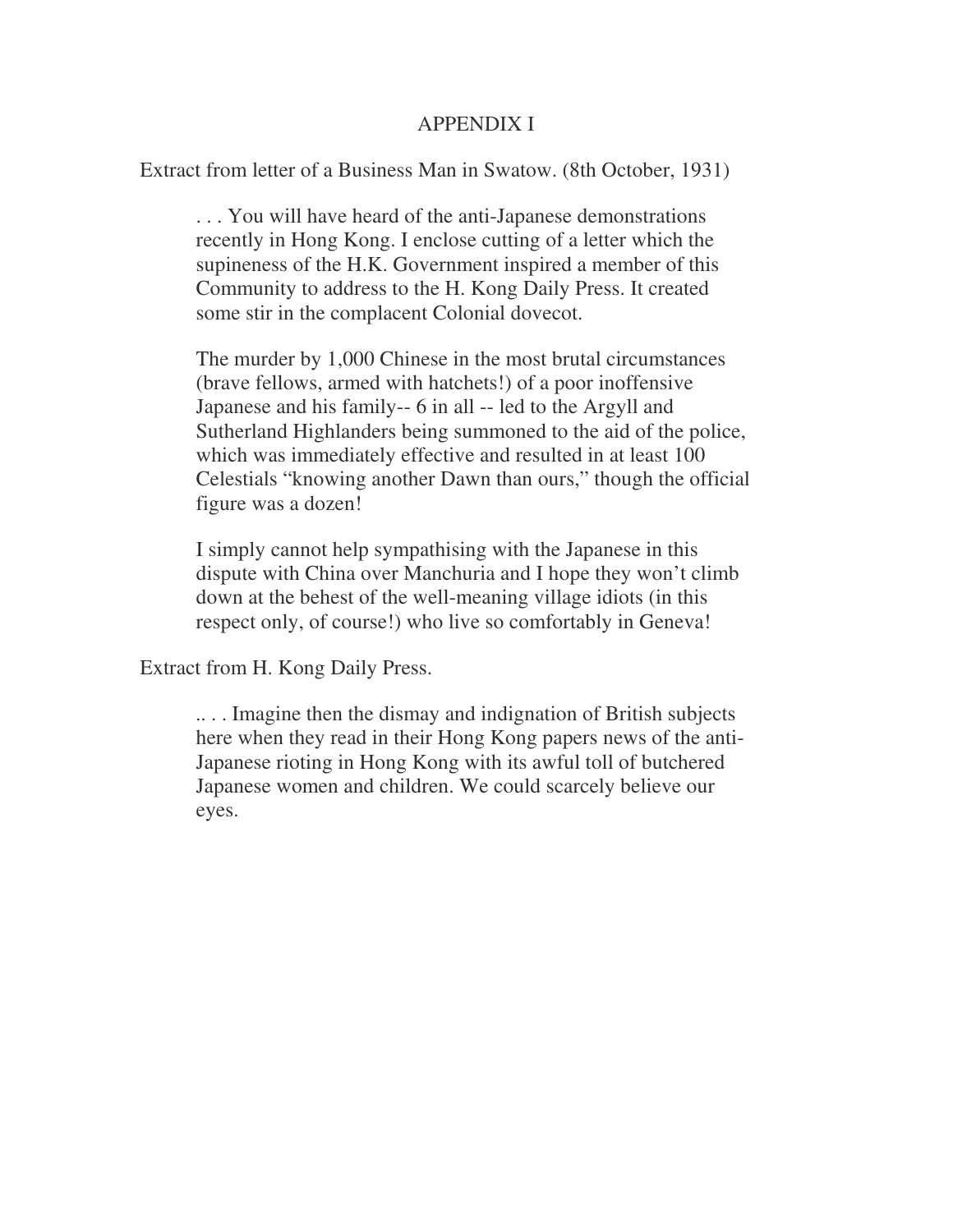### Appendix II

In his speech of January 30, 1934, Hitler said:

"France fears for her security. No-one in Germany wishes to threaten her and we are ready to do anything in order to prove this to her."

Again on March 7, 1936:

"Throughout three years, I have tried slowly but continuously to create the foundations of a Franco-German entente."

On March 16, 1936:

"I have tried to show that the maintenance of the doctrine of the hereditary enemy is and must be unreasonable for the two peoples."

And in the week of the recent crisis, on September 26, 1938:

"I have affirmed that the question of Alsace Lorraine no longer existed for us. We all of us do not wish for war with France. We have no claims to formulate with regard to France. Absolutely none!

All territorial differences which existed between France and Germany are eliminated.

I see no difference whatever between us. We are two great nations which both wish to work and live. And they will live better if they work together."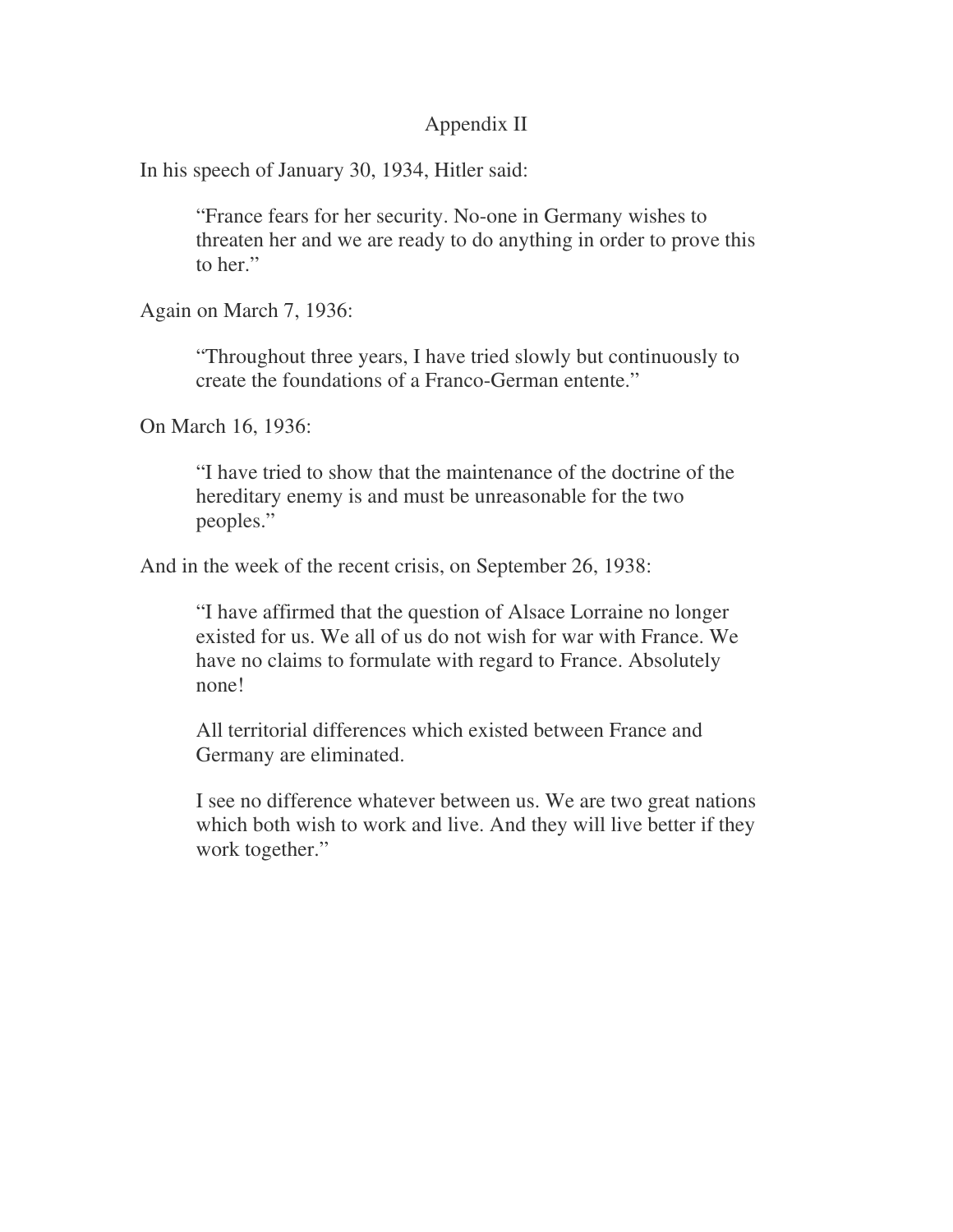# Appendix III

Extract from a letter of a British Officer. (October 27, 1938.)

. . . We did not realize the war scare much down here. The only shock we had was the threat to billet 6,000 slum children and women upon us, apparently for the "duration," which might have been some ten years. I never heard a more fantastic or ill-digested scheme.

I had a lot to do in the last war with billeting large bodies of troops, and also disposing of refugees – and one thing I learned was that to dump swarms of undisciplined strangers on ordinary inhabitants and just tell the latter to carry on is the last thing to be done. It will produce rows, rapes, robberies, murders, food and water shortage and epidemics in no time at all.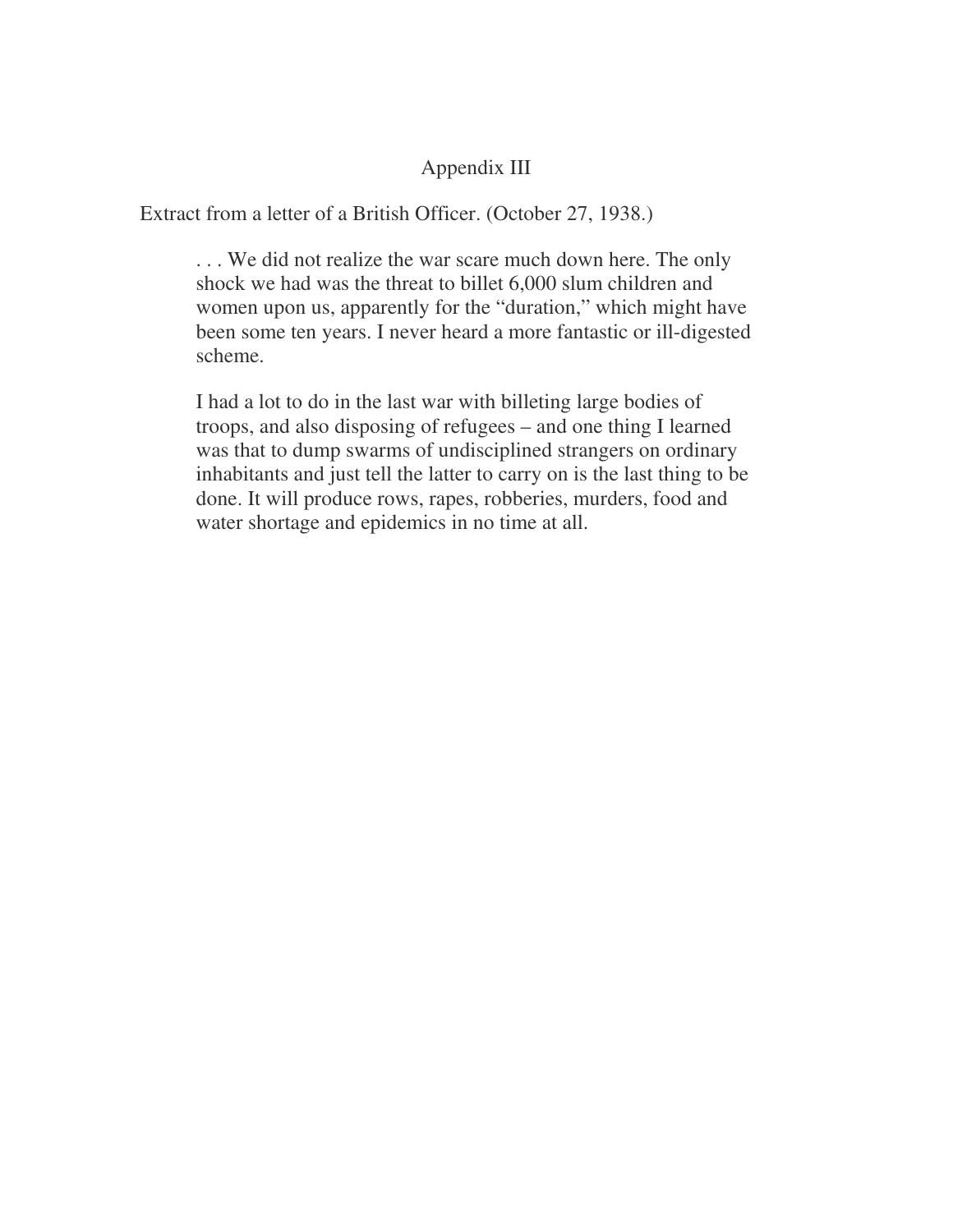### Appendix IV

### JEWISH CHILDREN IN ENGLAND.

 It is perhaps hardly realized in this country that Christianity is not merely unacceptable by orthodox Jews but actually abhorrent to them. The plan of placing Jewish children in Christian schools or homes would therefore be as objectionable to them as to us. A Rabbi in a long article contributed to the Jewish Chronicle of April 6, 1923, on the danger of allowing Jewish boys to enter British public schools observed:

"It is a sorrowful fact that, in this free England, Jewish parents, of their own accord, are allowing their children, Sunday after Sunday, to join in Christian prayers and inbibe Christian doctrine."

However, he added later:

"I readily admit that a certain number of these children pass through the fire unscathed."

 A Jewess writing to the same issue of this paper added her testimony by describing how a small Jewish boy after attending a Hebrew Kindergarten, was sent to a public school where he

"went to prayers with the other boys, but when he realised what was taking place he was so horrified that he repeated to himself the Shema."

Next - Appendix 5 (we added) -- The WORLD AT WAR again, just as Mrs. Nester predicted; just as it was planned before the end of World War I; and just as World War III was foretold by the planners to finalize 'their' plan for World Dominion (whomever 'they' are. . . they call themselves 'Jews'). Make no mistake about it: This IS NOT the plan of our Heavenly Father/Creator.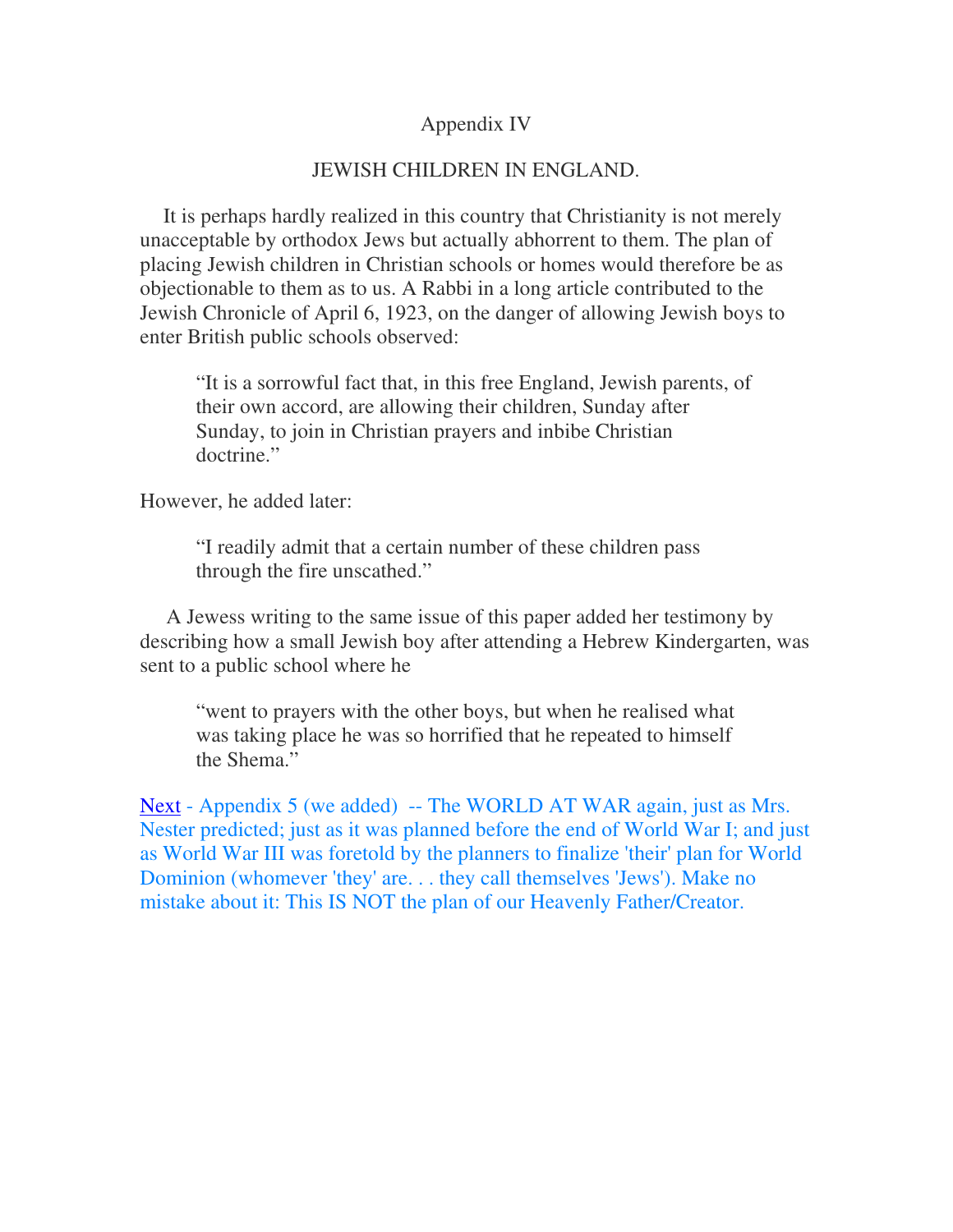# Appendix V (our addition)

We will excerpt the last three paragraphs from Chapter 7 here, and you will see that Mrs. Webster's assertion was true.

The intended war will thus be a war of Bolshevism against Fascism, with Great Britain, to her eternal dishonour and eventual ruin, on the side of Bolshevism.

 Of course this will not be the reason given to the nation or even perhaps realised by the rulers at the onset, some pretext will be put forward by the secret directors of world affairs, as it was in the spring of this year with Italy, in the recent crisis with Germany; next time it may be Japan or Franco's Spain.

 It does not matter with which of the Fascist States the quarrel is begun, the rest will come in with it and **the war will indeed become world wide**.

Now, here is a list of the nations of the world at war with one another, showing "who declared war upon whom". This is from Voices of History, a compilation of speeches and documents from January through December, 1941. In the Appendices, beginning on page 655 we read:

Department of State Bulletin, December 20, 1941, and of February 7, 1942

# TABLE OF DECLARATIONS OF WAR BEGINNING IN SEPTEMBER, 1939

### Announced on or before December 31, 1941

 The following table sets forth the declarations of war, recognitions of the state of war, etc., beginning with the German invasion of Poland in September 1939 and through 1941. For convenience the term *on* is used to indicated, for example, that Great Britain declared war *on* Germany. where time is given, it is the time used in the capital of the declaring country.

Poland and Germany .................................... No formal declaration of war\*

**\*** [see the German White Book]

Great Britain on Germany .............................. Sept. 3, 1939, 11 A.M.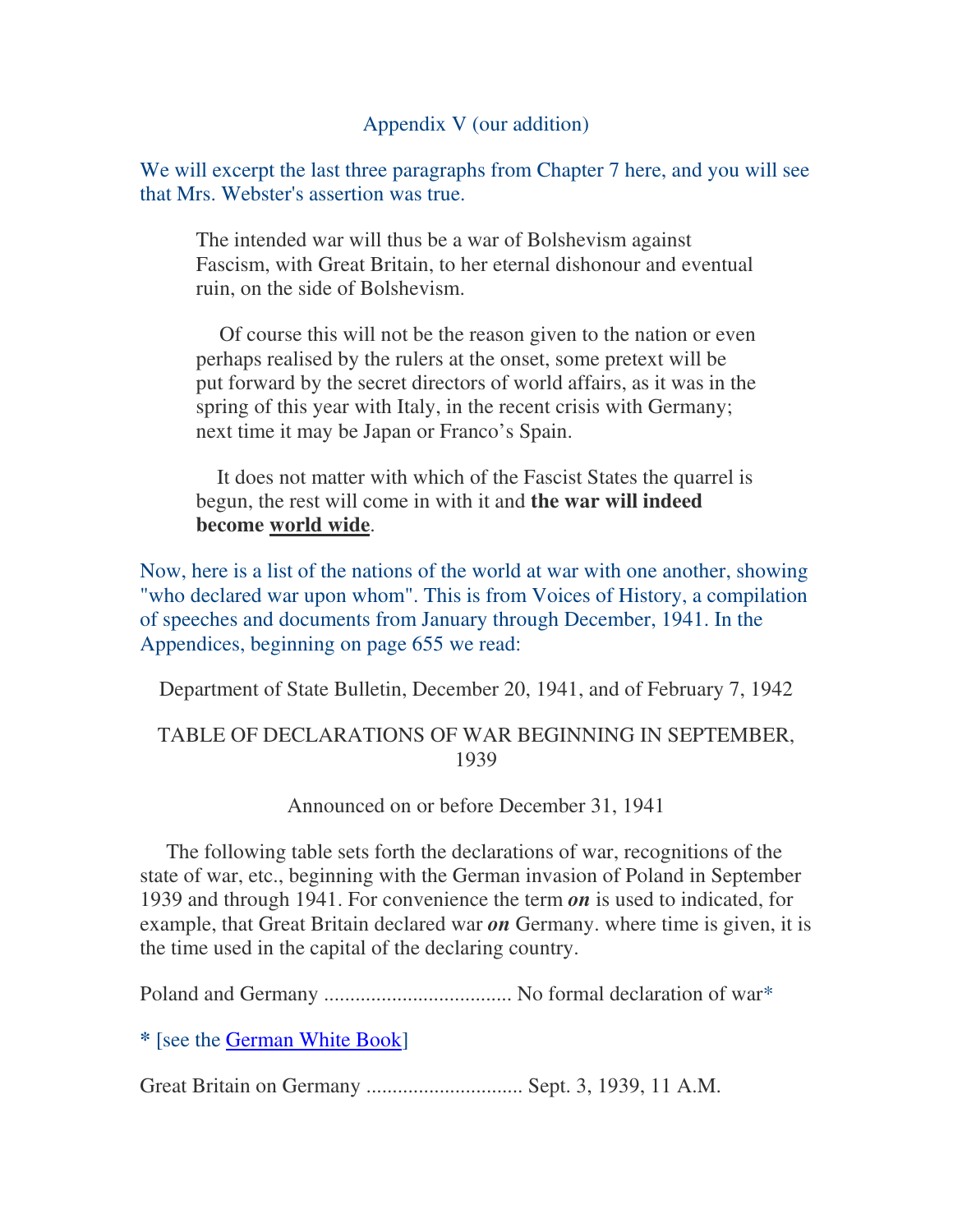| New Zealand on Germany  September 3, 1939            |
|------------------------------------------------------|
| Union of South Africa on Germany September 6, 1939   |
|                                                      |
|                                                      |
|                                                      |
| Luxembourg and Germany  No formal declaration of war |
| The Netherlands on Germany  May 10, 1940             |
|                                                      |
|                                                      |
|                                                      |
|                                                      |
|                                                      |
|                                                      |
|                                                      |
|                                                      |
|                                                      |
|                                                      |
|                                                      |
|                                                      |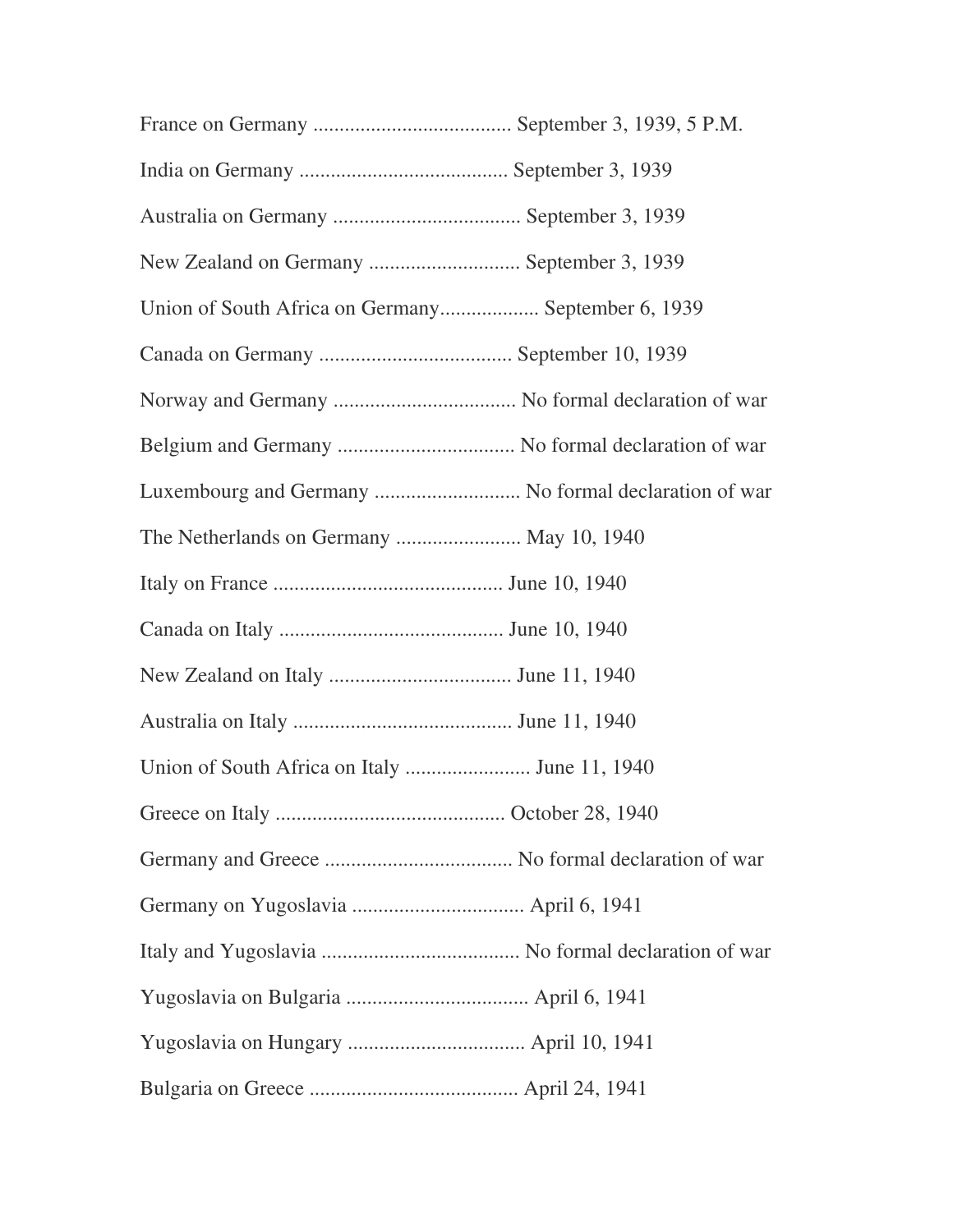| Great Britain on Finland  Dec. 7, 1941         |
|------------------------------------------------|
| Great Britain on Rumania  Dec. 7, 1941         |
| Great Britain on Hungary  Dec. 7, 1941         |
|                                                |
|                                                |
|                                                |
|                                                |
|                                                |
|                                                |
| Union of South Africa on Finland  Dec. 8, 1941 |
| Union of South Africa on Rumania  Dec. 8, 1941 |
| Union of South Africa on Hungary  Dec. 8, 1941 |
|                                                |
| New Zealand on Hungary  Dec. 7, 1941           |
| New Zealand on Rumania  Dec. 7, 1941           |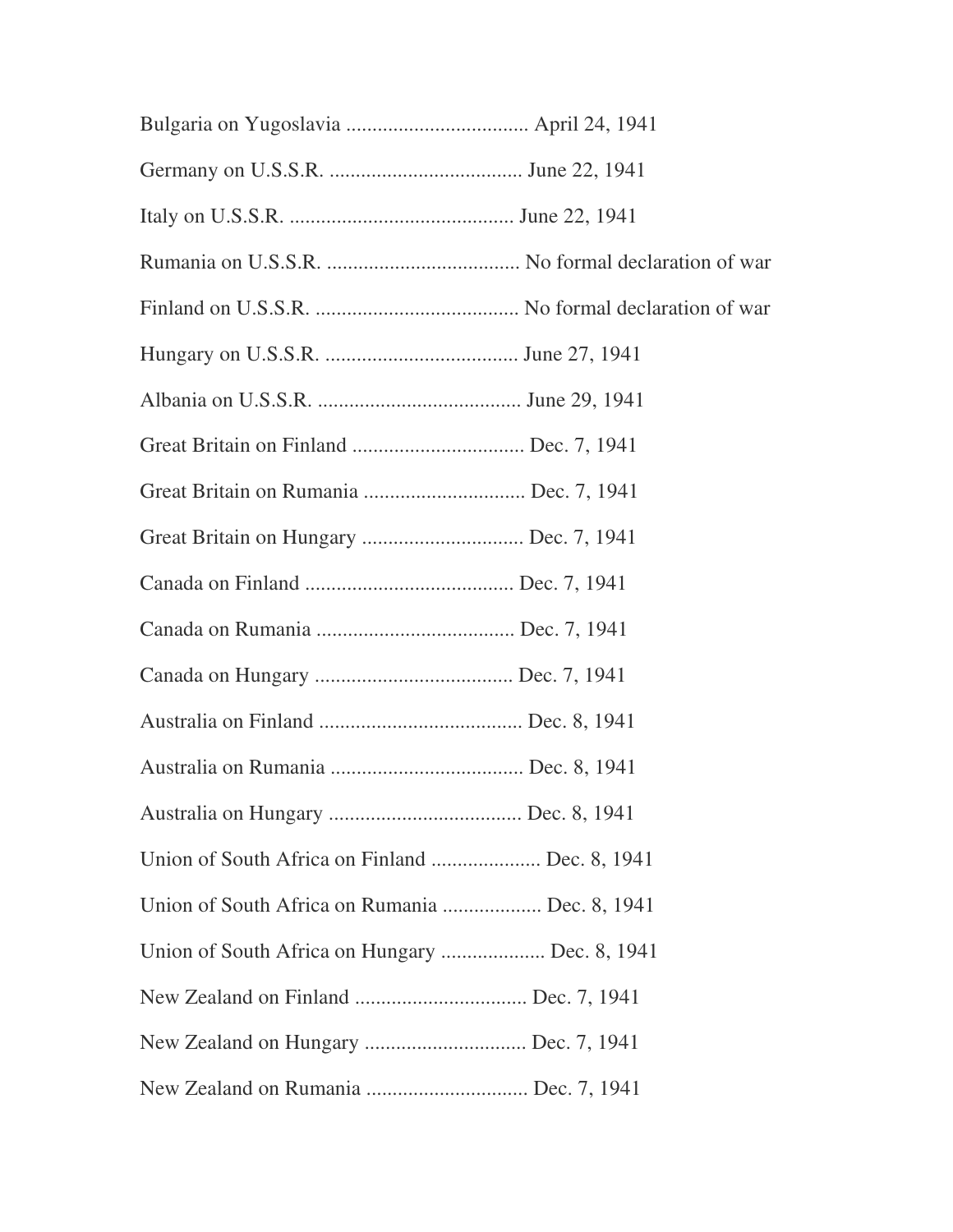| Japan on the United States  Dec. 7, 1941      |
|-----------------------------------------------|
| Japan on the British Empire  Dec. 7, 1941     |
|                                               |
|                                               |
|                                               |
|                                               |
| Dominican Republic on Japan  Dec. 8, 1941     |
|                                               |
|                                               |
|                                               |
|                                               |
|                                               |
|                                               |
| The Netherlands on Japan  Dec. 8, 1941        |
| The Netherlands Indies on Japan  Dec. 8, 1941 |
|                                               |
|                                               |
|                                               |
| Union of South Africa on Japan  Dec. 8, 1941  |
|                                               |
|                                               |
| Germany on the United States  Dec. 11, 1941   |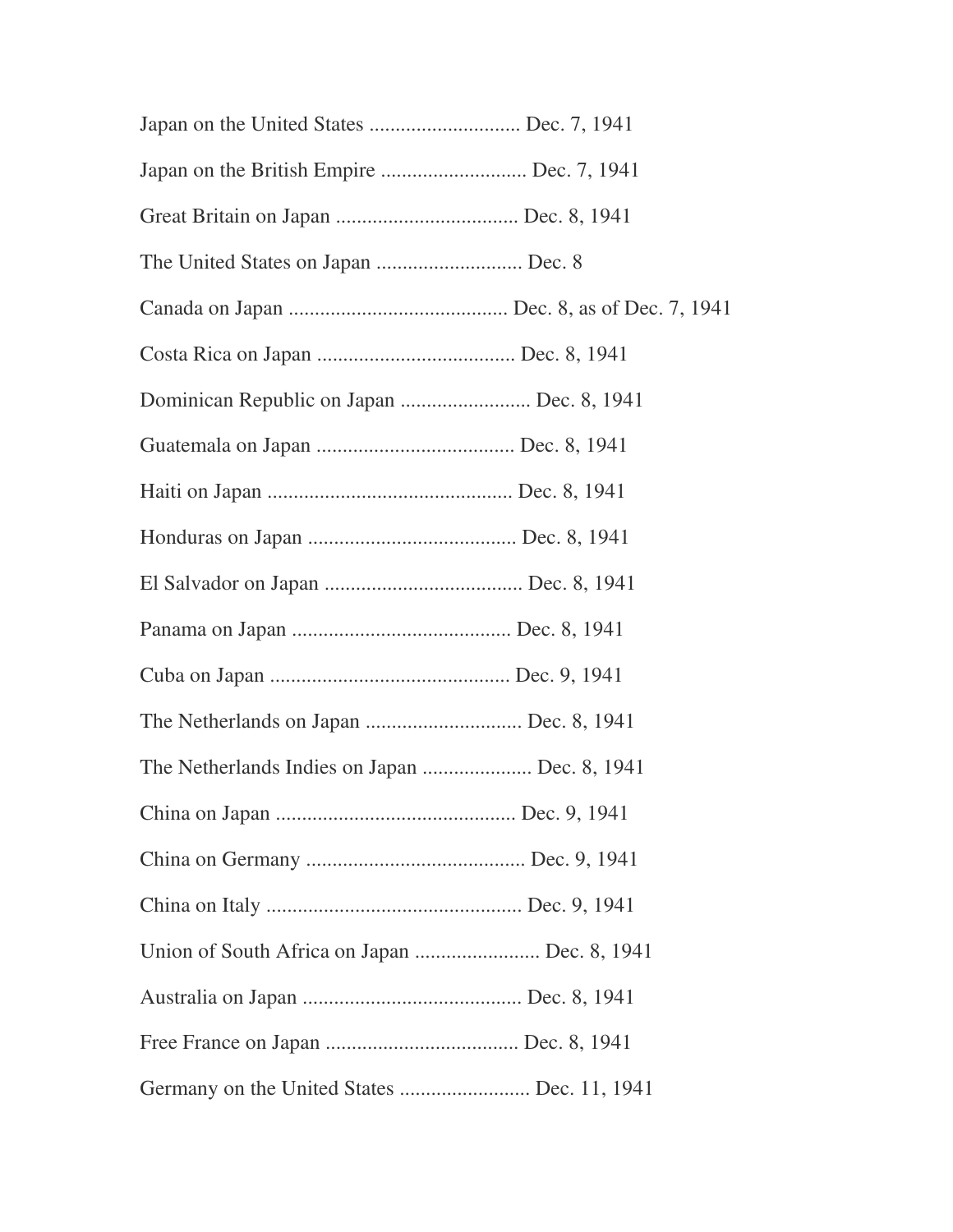| The United States on Germany  Dec. 11, 1941                                     |
|---------------------------------------------------------------------------------|
|                                                                                 |
| Costa Rica on Germany and Italy  Dec. 11, 1941                                  |
| Guatemala on Germany and Italy  Dec. 11, 1941                                   |
| Cuba on Germany and Italy  Dec. 11, 1941                                        |
| Nicaragua on Germany, Italy and Japan  Dec. 11, 1941                            |
|                                                                                 |
| Dominican Republic on Germany and Italy  Dec. 11, 1941                          |
| Haiti on Germany and Italy  Dec. 12, 1941                                       |
| Honduras on Germany and Italy  Dec. 12, 1941                                    |
| El Salvador on Germany and Italy  Dec. 12, 1941                                 |
| Panama on Germany and Italy  Dec. 12, 1941                                      |
| Rumania on the United States  Dec.12, 1941                                      |
| Bulgaria on the United States  Dec. 13, 1941                                    |
|                                                                                 |
|                                                                                 |
| Czchoslovakia on all countries at a state of war with Great Britain, the United |
|                                                                                 |
| Nicaragua on Bulgaria, Hungary, and Rumania  Dec. 20, 1941                      |
|                                                                                 |